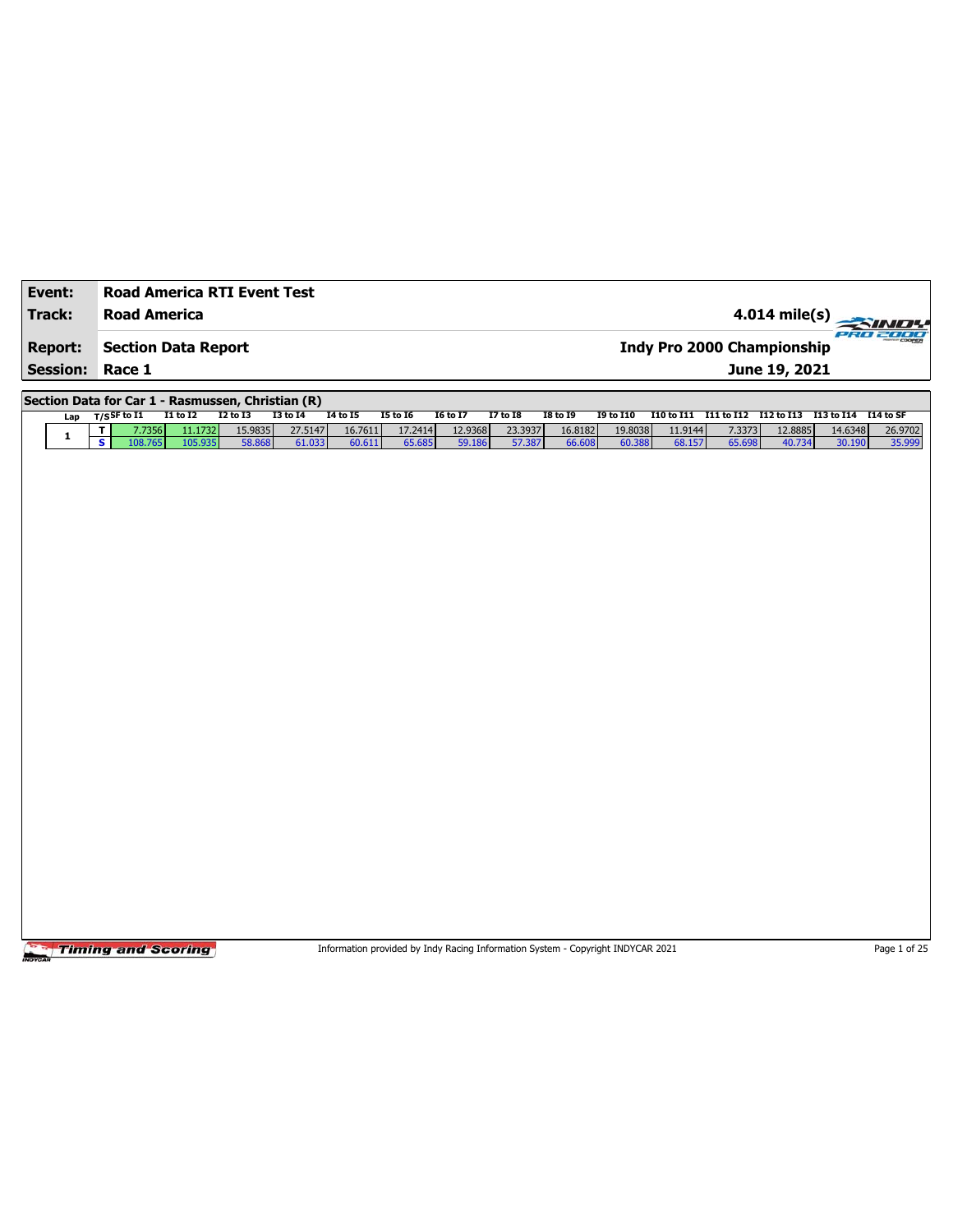| Event:              | <b>Road America RTI Event Test</b>                |                                                                                 |              |
|---------------------|---------------------------------------------------|---------------------------------------------------------------------------------|--------------|
| Track:              | <b>Road America</b>                               | 4.014 mile(s)                                                                   |              |
| <b>Report:</b>      | <b>Section Data Report</b>                        | <b>Indy Pro 2000 Championship</b>                                               | 20 2000      |
| Session: Race 1     |                                                   | June 19, 2021                                                                   |              |
|                     | Section Data for Car 1 - Rasmussen, Christian (R) |                                                                                 |              |
| Lap<br>$\mathbf{1}$ | $T/SPO$ to SF<br>T.<br>244.4486                   |                                                                                 |              |
|                     | $\overline{\mathbf{s}}$<br>55.670                 |                                                                                 |              |
|                     |                                                   |                                                                                 |              |
|                     |                                                   |                                                                                 |              |
|                     |                                                   |                                                                                 |              |
|                     |                                                   |                                                                                 |              |
|                     |                                                   |                                                                                 |              |
|                     |                                                   |                                                                                 |              |
|                     |                                                   |                                                                                 |              |
|                     |                                                   |                                                                                 |              |
|                     |                                                   |                                                                                 |              |
|                     |                                                   |                                                                                 |              |
|                     |                                                   |                                                                                 |              |
|                     |                                                   |                                                                                 |              |
|                     |                                                   |                                                                                 |              |
|                     |                                                   |                                                                                 |              |
|                     |                                                   |                                                                                 |              |
|                     |                                                   |                                                                                 |              |
|                     |                                                   |                                                                                 |              |
|                     | <b>Timing and Scoring</b>                         | Information provided by Indy Racing Information System - Copyright INDYCAR 2021 | Page 2 of 25 |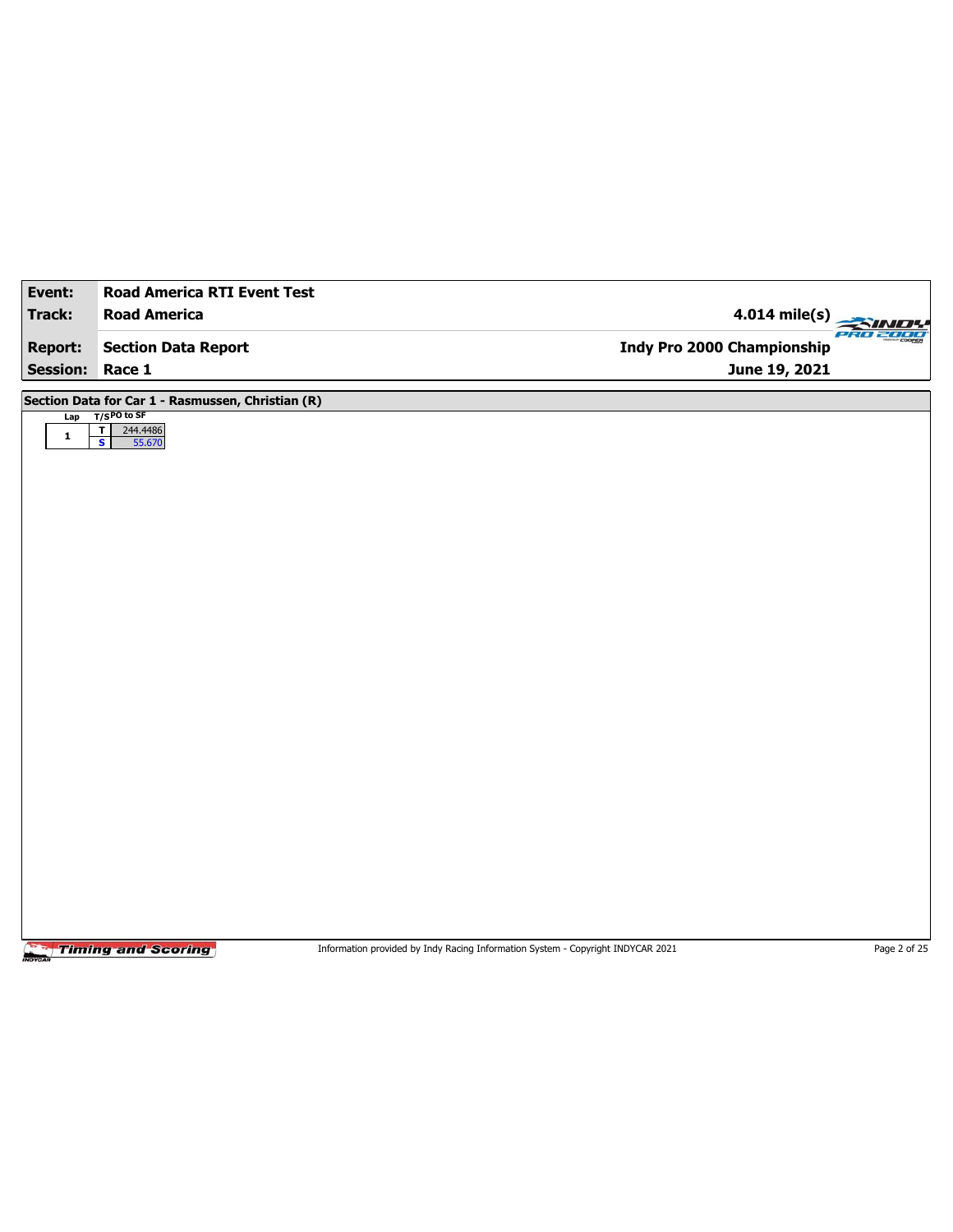| Event:          |        |                            |                    | <b>Road America RTI Event Test</b>          |          |                   |                   |                  |                    |                   |                   |                  |                   |                                   |                   |                   |
|-----------------|--------|----------------------------|--------------------|---------------------------------------------|----------|-------------------|-------------------|------------------|--------------------|-------------------|-------------------|------------------|-------------------|-----------------------------------|-------------------|-------------------|
| Track:          |        | <b>Road America</b>        |                    |                                             |          |                   |                   |                  |                    |                   |                   |                  |                   |                                   |                   | $4.014$ mile(s)   |
| <b>Report:</b>  |        | <b>Section Data Report</b> |                    |                                             |          |                   |                   |                  |                    |                   |                   |                  |                   | <b>Indy Pro 2000 Championship</b> |                   |                   |
| <b>Session:</b> |        | Race 1                     |                    |                                             |          |                   |                   |                  |                    |                   |                   |                  |                   | June 19, 2021                     |                   |                   |
|                 |        |                            |                    | Section Data for Car 11 - Yeany, Hunter (R) |          |                   |                   |                  |                    |                   |                   |                  |                   |                                   |                   |                   |
| Lap             |        | $T/S$ SF to I1             | $I1$ to $I2$       | $12$ to $13$                                | 13 to 14 | <b>I4 to I5</b>   | 15 to 16          | <b>16 to 17</b>  | <b>I7 to I8</b>    | <b>I8 to 19</b>   | <b>19 to I10</b>  | I10 to I11       | I11 to I12        | I12 to I13                        | I13 to I14        | I14 to SF         |
|                 | T      | 7.5723                     | 11.2593            | 17.1537                                     | 25.7618  | 11.8519           | 12.4129           | 9.0648           | 14.3675            | 10.0410           | 10.7359           | 9.6845           | 6.3544            | 10.9927                           | 8.6015            | 17.5456           |
| 1               | s      | 111.111                    | 105.125            | 54.852                                      | 65.186   | 85.717            | 91.236            | 84.468           | 93.440             | 111.565           | 111.393           | 83.850           | 75.860            | 47.759                            | 51.365            | 55.336            |
|                 | T      | 14.2207                    | 20,9374            | 22,8181                                     | 27.1768  | 19.2551           | 17.7584           | 16.5121          | 19.7118            | 19.0116           | 22.1518           | 13.3849          | 7.1915            | 11,2082                           | 10.1680           | 16.4903           |
| 2               | s      | 59.165                     | 56.532             | 41.235                                      | 61.792   | 52.761            | 63.773            | 46.371           | 68.106             | 58.923            | 53.987            | 60.669           | 67.030            | 46.841                            | 43.452            | 58.878            |
|                 | T      | 8.7390                     | 19.3837            | 19.8855                                     | 30,2069  | 18.5390           | 18.3628           | 15.9620          | 17.3745            | 20.1259           | 19.4721           | 12.1942          | 8.3252            | 15.2454                           | 4.9336            | 18.1192           |
| 3               | s      | 96.277                     | 61.063             | 47.316                                      | 55.594   | 54.798            | 61.674            | 47.969           | 77.268             | 55.661            | 61.417            | 66.593           | 57,902            | 34.437                            | 89.553            | 53.585            |
| 4               | T      | 10.0776                    | 17.6217            | 21,5777                                     | 24,6430  | 25,9015           | 15,7185           | 12.7303          | 21.1797            | 16.7666           | 19.9605           | 12,4981          | 10.7125           | 12,3066                           | 10.4196           | 14.1715           |
|                 | s      | 83.488                     | 67.169             | 43.606                                      | 68.146   | 39.222            | 72.049            | 60.146           | 63.386             | 66.813            | 59.914            | 64.974           | 44.998            | 42.660                            | 42.403            | 68.511            |
| 5               | T      | 6.4842                     | 10.4722            | 10.0761                                     | 12.5755  | 11.0495           | 12.0917           | 8.3348           | 12.3827            | 8.0636            | 8.0348            | 9.0302           | 4.1660            | 5.5765                            | 4.2491            | 7.5975            |
|                 | s      | 129.756                    | 113.027            | 93.380                                      | 133.539  | 91.942            | 93.659            | 91.866           | 108.417            | 138.924           | 148.841           | 89.926           | 115.709           | 94.145                            | 103.979           | 127.793           |
| 6               | T      | 5.9946                     | 10.2748            | 9.6627                                      | 12.6359  | 10.9608           | 11.6885           | 8.1800           | 12.1902            | 8.0330            | 7.9816            | 8.8202           | 4.1525            | 5.5735                            | 4.1715            | 7.4897            |
|                 | s      | 140.354                    | 115.198            | 97.375                                      | 132.901  | 92.686            | 96.890            | 93.604           | 110.129            | 139.453           | 149.833           | 92.067           | 116.086           | 94.196                            | 105.914           | 129.633           |
| 7               | T      | 5.8070                     | 10.1102            | 9.3290                                      | 12.3397  | 10.8104           | 11.7664           | 8.1796           | 12.0756            | 7.9320            | 7.8761            | 9.5300           | 4.1572            | 5.4854                            | 4.1908            | 7.5389            |
|                 | s      | 144.888                    | 117.073            | 100.859                                     | 136.091  | 93.975            | 96.249            | 93.609           | 111.175            | 141.229           | 151.840           | 85.209           | 115.954           | 95.709                            | 105.426           | 128.787           |
| 8               | T      | 5.8715                     | 9.9492             |                                             |          | 10.8756           | 11.7374           | 8.0665           | 11.9029<br>112.788 | 8.0242            | 8.0780            | 8.9799           | 4.1274            | 5.3769                            | 4.1421            | 7.6040<br>127.684 |
|                 | s<br>T | 143.296<br>6.0056          | 118.968<br>10.0155 | 9.3495                                      | 12.4552  | 93.412<br>10.7095 | 96.486<br>11.6670 | 94.921<br>8.0380 | 11.9104            | 139.606<br>8.0183 | 148.045<br>8.0713 | 90.429<br>8.7639 | 116.792<br>4.1135 | 97.640<br>5.3470                  | 106.665<br>4.1601 | 7.6139            |
| 9               | s      | 140.097                    | 118.180            | 100.637                                     | 134.829  | 94.861            | 97.069            | 95.258           | 112,717            | 139.709           | 148.168           | 92.658           | 117.186           | 98.186                            | 106.204           | 127.518           |
|                 | T      | 5.9869                     | 9.9741             | 9.2711                                      | 12.4216  | 10.7286           | 11.6361           | 7.9851           | 11.8827            | 8.0241            | 8.0801            | 8.8396           | 4.1242            | 5.3853                            | 4.1641            | 7.5803            |
| 10              | s      | 140.534                    | 118.671            | 101.488                                     | 135.193  | 94.692            | 97.326            | 95.889           | 112.979            | 139.608           | 148.007           | 91.865           | 116.882           | 97.488                            | 106.102           | 128.083           |
|                 | T      | 5.9518                     | 9.8843             | 9.3479                                      | 12.5251  | 10.7366           | 11.6116           | 7.9896           | 11.8859            | 8.0032            | 8.0260            | 8.8118           | 4.1077            | 5.4527                            | 4.4013            | 7.7267            |
| 11              | s      | 141.363                    | 119.749            | 100.655                                     | 134.076  | 94.621            | 97.532            | 95.835           | 112.949            | 139.972           | 149.004           | 92.154           | 117.352           | 96.283                            | 100.384           | 125.656           |
|                 | T      | 5.9357                     | 9.8768             | 9.2573                                      | 12.4239  | 10.7760           | 11.6044           | 8.4092           | 12.6075            | 8.0668            | 8.1189            | 8.7096           | 4.0850            | 5.3722                            | 4.2006            | 7.5885            |
| 12              | s      | 141.746                    | 119.840            | 101.640                                     | 135.168  | 94.275            | 97.592            | 91.053           | 106.484            | 138.869           | 147.299           | 93.236           | 118.004           | 97.725                            | 105.180           | 127.945           |
| 13              | T      | 5.9714                     | 9.9681             | 9.2325                                      | 12.4129  | 10.8075           | 11.6462           | 8.1213           | 11.8573            | 7.9995            | 8.0672            | 8.8692           | 4.0990            | 5.3985                            | 4.2215            | 7.6182            |
|                 | s      | 140.899                    | 118.742            | 101.913                                     | 135,288  | 94.000            | 97.242            | 94.281           | 113,221            | 140.037           | 148.243           | 91.558           | 117.601           | 97.249                            | 104.659           | 127.446           |
| 14              | T      | 5.9527                     | 9.9836             | 9.2899                                      | 12.3553  | 10.7893           | 11.7163           | 8.0738           | 12.0825            | 8.0387            | 8.0250            | 9.1851           | 4.1497            | 5.3960                            | 4.1673            | 7.5091            |
|                 | s      | 141.342                    | 118.558            | 101.283                                     | 135.919  | 94.159            | 96.660            | 94.835           | 111.111            | 139.354           | 149.023           | 88.409           | 116.164           | 97.294                            | 106.020           | 129.298           |
| 15              | т      | 5.8621                     | 10.0579            | 9.3564                                      | 12.4051  | 10.7431           | 11.7414           | 8.0806           | 12.1394            | 7.9974            | 7.9337            | 8.8724           | 4.0728            | 5.5344                            | 4.2861            | 7.5573            |
|                 | s      | 143.526                    | 117.682            | 100.563                                     | 135.373  | 94.564            | 96.454            | 94.756           | 110.590            | 140.074           | 150.738           | 91.525           | 118.357           | 94.861                            | 103.082           | 128.473           |
| 16              | т      | 6.4533                     | 12.3370            | 10.9430                                     | 15.5841  |                   |                   |                  |                    |                   |                   |                  |                   |                                   |                   |                   |
|                 | s      | 130.377                    | 95.942             | 85.983                                      | 107.758  |                   |                   |                  |                    |                   |                   |                  |                   |                                   |                   |                   |

Information provided by Indy Racing Information System - Copyright INDYCAR 2021 Page 3 of 25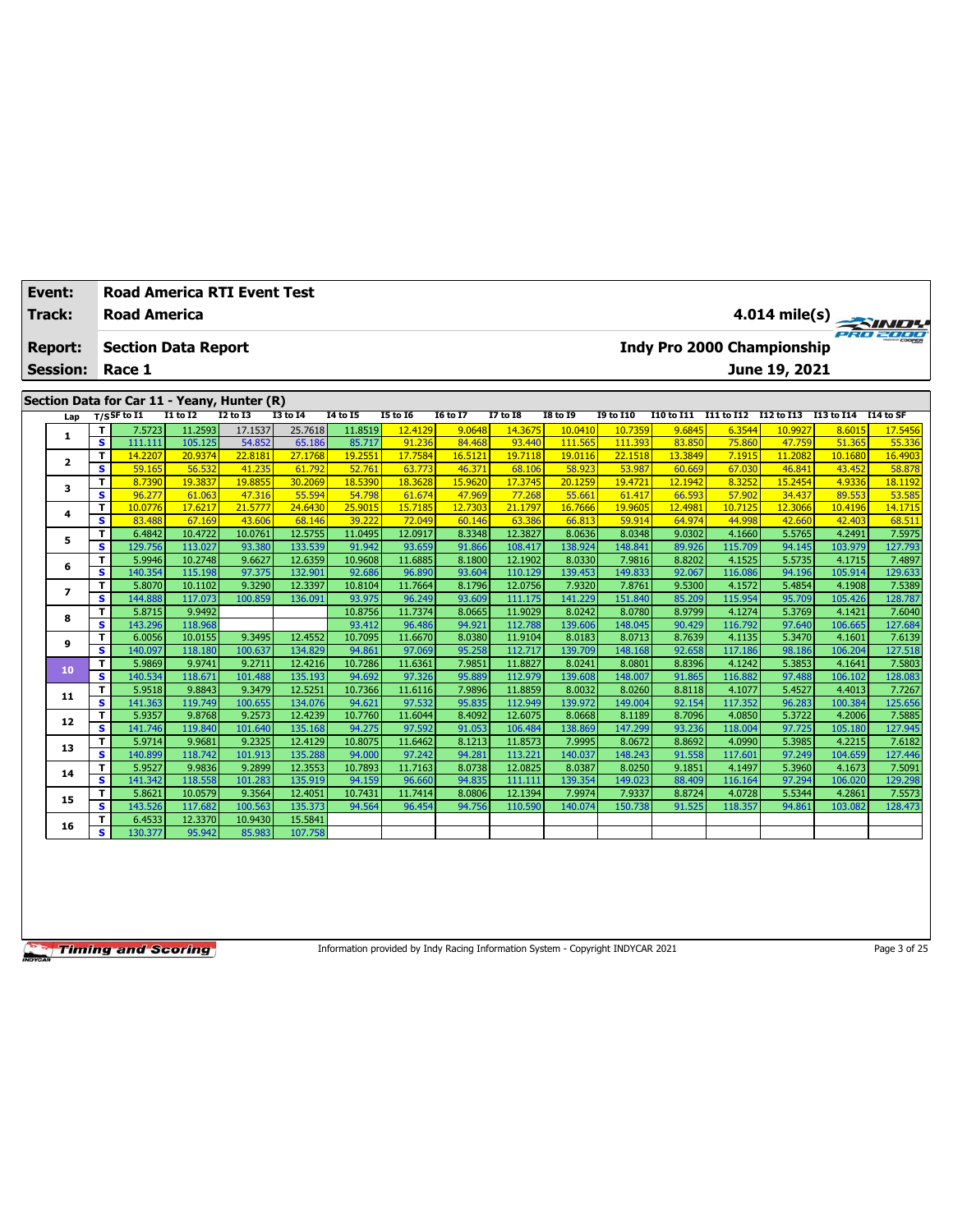| Event:                 | <b>Road America RTI Event Test</b>                                                 |                            |
|------------------------|------------------------------------------------------------------------------------|----------------------------|
| Track:                 | <b>Road America</b>                                                                | 4.014 mile(s)              |
|                        |                                                                                    | PRO 2000                   |
| <b>Report:</b>         | <b>Section Data Report</b>                                                         | Indy Pro 2000 Championship |
| <b>Session: Race 1</b> |                                                                                    | June 19, 2021              |
|                        | Section Data for Car 11 - Yeany, Hunter (R)                                        |                            |
| Lap                    | PO to SF<br>$T/S$ Lap                                                              |                            |
| $\mathbf{1}$           | T.<br>174.2109<br>233.7096                                                         |                            |
|                        | $\overline{\mathbf{s}}$<br>82.948<br>58.228<br>$\overline{\mathsf{r}}$<br>257.9967 |                            |
| $\mathbf{2}$           | $\overline{\mathbf{s}}$<br>56.010                                                  |                            |
| 3                      | T<br>246.8690                                                                      |                            |
|                        | $\overline{\mathbf{s}}$<br>58.535<br>T<br>246.2854                                 |                            |
| 4                      | S<br>58.673                                                                        |                            |
| 5                      | 130.1844<br>T                                                                      |                            |
|                        | $\overline{\mathbf{s}}$<br>110.999<br>127.8095<br>T                                |                            |
| 6                      | $\overline{\mathbf{s}}$<br>113.062                                                 |                            |
| 7                      | 127.1283<br>$\mathbf T$                                                            |                            |
|                        | $\overline{\mathbf{s}}$<br>113.668<br>128.0607<br>T                                |                            |
| 8                      | S<br>112.840                                                                       |                            |
| 9                      | 126.2387<br>T                                                                      |                            |
|                        | $\overline{\mathbf{s}}$<br>114.469<br>126.0839<br>T                                |                            |
| 10 <sub>1</sub>        | $\overline{\mathbf{s}}$<br>114.609                                                 |                            |
| 11                     | 126.4622<br>T                                                                      |                            |
|                        | $\overline{\mathbf{s}}$<br>114.267<br>127.0324<br>T.                               |                            |
| 12                     | $\overline{\mathbf{s}}$<br>113.754                                                 |                            |
| 13                     | $\overline{\mathbf{r}}$<br>126.2903                                                |                            |
|                        | $\overline{\mathbf{s}}$<br>114.422<br>126.7143<br>T.                               |                            |
| 14                     | S<br>114.039                                                                       |                            |
| 15                     | 126.6401<br>T                                                                      |                            |
|                        | $\overline{\mathbf{s}}$<br>114.106<br>T                                            |                            |
| 16                     | $\overline{\mathbf{s}}$                                                            |                            |
|                        |                                                                                    |                            |
|                        |                                                                                    |                            |
|                        |                                                                                    |                            |
|                        |                                                                                    |                            |
|                        |                                                                                    |                            |
|                        |                                                                                    |                            |

Information provided by Indy Racing Information System - Copyright INDYCAR 2021 Page 4 of 25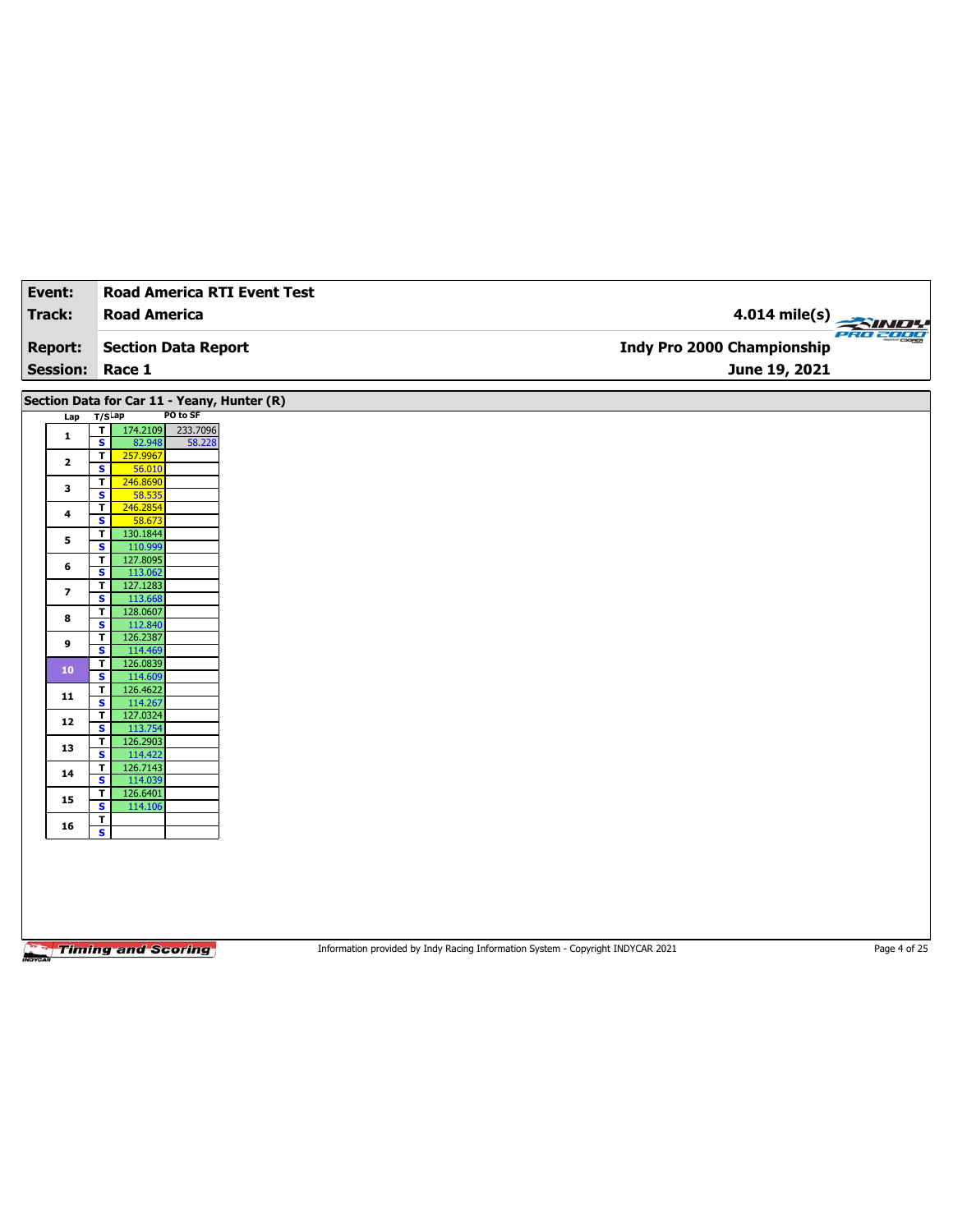| Event:          |        | <b>Road America RTI Event Test</b>                            |                   |                   |                    |                   |                   |                  |                    |                   |                   |                  |                   |                                             |                   |                   |
|-----------------|--------|---------------------------------------------------------------|-------------------|-------------------|--------------------|-------------------|-------------------|------------------|--------------------|-------------------|-------------------|------------------|-------------------|---------------------------------------------|-------------------|-------------------|
| Track:          |        | <b>Road America</b>                                           |                   |                   |                    |                   |                   |                  |                    |                   |                   |                  |                   |                                             |                   | $4.014$ mile(s)   |
| <b>Report:</b>  |        | <b>Section Data Report</b>                                    |                   |                   |                    |                   |                   |                  |                    |                   |                   |                  |                   | <b>Indy Pro 2000 Championship</b>           |                   |                   |
| <b>Session:</b> |        | Race 1                                                        |                   |                   |                    |                   |                   |                  |                    |                   |                   |                  |                   | June 19, 2021                               |                   |                   |
|                 |        |                                                               |                   |                   |                    |                   |                   |                  |                    |                   |                   |                  |                   |                                             |                   |                   |
|                 |        | Section Data for Car 18 - McElrea, Hunter<br>$T/S$ SF to $I1$ | $I1$ to $I2$      | $I2$ to $I3$      | <b>I3 to 14</b>    | <b>I4 to I5</b>   | <b>I5 to 16</b>   | 16 to 17         | <b>I7 to I8</b>    | <b>I8 to 19</b>   | I9 to I10         |                  |                   | I10 to I11 I11 to I12 I12 to I13 I13 to I14 |                   | I14 to SF         |
| Lap             | T      | 7.6002                                                        | 11.1912           | 10.4805           | 13.1141            | 11.2380           | 12.5772           | 9.6001           | 16.0271            | 12,6694           | 14.3466           | 10.1751          | 7.0695            | 11,2299                                     | 8.3253            | 17.0700           |
| 1               | s      | 110.703                                                       | 105.765           | 89.777            | 128.054            | 90.399            | 90.044            | 79.758           | 83.764             | 88.420            | 83.358            | 79.807           | 68.187            | 46.750                                      | 53.069            | 56.878            |
|                 | T      | 14.1942                                                       | 21.1269           | 21.6634           | 28.5470            | 19.0829           | 17.3061           | 13.6402          | 22.8502            | 17.8418           | 23.3626           | 12.4486          | 8.4260            | 11.2153                                     | 7.3070            | 17.5625           |
| $\mathbf{2}$    | s      | 59.275                                                        | 56.025            | 43.433            | 58.826             | 53.237            | 65.439            | 56.134           | 58.752             | 62.787            | 51.189            | 65.232           | 57.209            | 46.811                                      | 60.465            | 55.283            |
|                 | T      | 9.5807                                                        | 19,8242           | 19.4718           | 28.2433            | 19.2187           | 18,2290           | 14.7995          | 20.8479            | 18.1857           | 19.7989           | 13.7851          | 8.2873            | 12.1939                                     | 6.4139            | 14.8880           |
| 3               | s      | 87.819                                                        | 59.707            | 48.322            | 59.459             | 52.860            | 62.126            | 51.737           | 64.395             | 61.599            | 60.403            | 58.907           | 58.167            | 43.054                                      | 68.884            | 65.214            |
| 4               | T      | 13.9012                                                       | 18.4848           | 20.8320           | 24.6839            | 25.423            | 14.9868           | 14.7305          | 21.0477            | 17.1399           | 20.3397           | 12.8053          | 10.6376           | 12.3502                                     | 10.3409           | 14.2650           |
|                 | s      | 60.525                                                        | 64.033            | 45.167            | 68.033             | 39.960            | 75.566            | 51.979           | 63.784             | 65.358            | 58.797            | 63.415           | 45.315            | 42.509                                      | 42.725            | 68.062            |
| 5               | T      | 6.3904                                                        | 10.7524           | 10.3701           | 12.6416            | 11.3947           | 12.1980           | 8.4614           | 12.3089            | 8.0761            | 8.0222            | 8.8978           | 4.2046            | 5.4701                                      | 4.1338            | 7.4659            |
|                 | s      | 131.661                                                       | 110.081           | 90.733            | 132.841            | 89.156            | 92.843            | 90.491           | 109.067            | 138.709           | 149.075           | 91.264           | 114.647           | 95.976                                      | 106.879           | 130.046           |
| 6               | T      | 5.9580                                                        | 10.0500           | 9.3660            | 12.4042            | 11.1104           | 11.8178           | 8.2005           | 12.1177            | 8.1023            | 8.0640            | 8.9552           | 4.1166            | 5.5106                                      | 4.2093            | 7.5224            |
|                 | s      | 141.216                                                       | 117.775           | 100.460           | 135.383            | 91.438            | 95.830            | 93.370           | 110.788            | 138.260           | 148.302           | 90.679           | 117.098           | 95.271                                      | 104.962           | 129.069           |
| $\overline{ }$  | T      | 5.8614                                                        | 9.9651            | 9.2515            | 12.2243            | 10.9290           | 11.8676           | 8.2064           | 12.0920            | 8.0504            | 8.0414            | 9.1721           | 4.1400            | 5.3454                                      | 4.1643            | 7.5095            |
|                 | s<br>т | 143.543                                                       | 118.778           | 101.703           | 137.375<br>12.2999 | 92.955            | 95.428            | 93.303           | 111.024            | 139.152           | 148.719           | 88.534           | 116.436           | 98.215                                      | 106.097           | 129.291           |
| 8               | s      | 5.8726<br>143.269                                             | 9.9506<br>118.951 | 9.3167<br>100.992 | 136.531            | 10.8997<br>93.205 | 11.6840<br>96.927 | 8.2216<br>93.131 | 12.0529<br>111.384 | 8.0525<br>139.115 | 8.0342<br>148.852 | 8.8167<br>92.103 | 4.1057<br>117.409 | 5.3572<br>97.999                            | 4.1318<br>106.931 | 7.4971<br>129.505 |
|                 | T      | 5.8552                                                        | 9.9538            | 9.3034            | 12.1660            | 10.9803           | 11.7154           | 8.2102           | 12.1248            | 8.0025            | 7.9481            | 8.9060           | 4.1216            | 5.4373                                      | 4.2139            | 7.5287            |
| 9               | s      | 143.695                                                       | 118.913           | 101.136           | 138.034            | 92.521            | 96.668            | 93.260           | 110.723            | 139.985           | 150.465           | 91.180           | 116.956           | 96.555                                      | 104.848           | 128.961           |
|                 | T      | 5.8603                                                        | 9.9439            | 9.1765            | 12.1276            | 11.0318           | 12.0819           | 8.1462           | 12.1084            | 8.0042            | 7.9829            | 8.9353           | 4.3623            | 5.4467                                      | 4.1860            | 7.5035            |
| 10              | s      | 143.570                                                       | 119.031           | 102.535           | 138.471            | 92.089            | 93.735            | 93.993           | 110.873            | 139.955           | 149.809           | 90.881           | 110.503           | 96.389                                      | 105.547           | 129.394           |
|                 | T      | 5.8563                                                        | 9.9905            | 9.2620            | 12.2496            | 10.9306           | 11.7581           | 8.1205           | 12.1119            | 8.0440            | 8.0108            | 8.8494           | 4.1114            | 5.3235                                      | 4.1747            | 7.4998            |
| 11              | s      | 143.668                                                       | 118.476           | 101.588           | 137.092            | 92.942            | 96.317            | 94.290           | 110.841            | 139.262           | 149.287           | 91.763           | 117.246           | 98.619                                      | 105.832           | 129.458           |
| 12              | T      | 5.8284                                                        | 10.0461           | 9.2334            | 12.1783            | 10.9879           | 11.7361           | 8.2126           | 12.1974            | 8.0551            | 8.0654            | 8.7301           | 4.0846            | 5.3481                                      | 4.1518            | 7.4664            |
|                 | s      | 144.356                                                       | 117.820           | 101.903           | 137.894            | 92.457            | 96.497            | 93.233           | 110.064            | 139.071           | 148.276           | 93.017           | 118.015           | 98.166                                      | 106.416           | 130.037           |
| 13              | T      | 5.8542                                                        | 10.0211           | 9.3885            | 12.3213            | 11.0110           | 11.7085           | 8.2214           | 12.1767            | 8.1297            | 8.0932            | 9.0333           | 4.1187            | 5.4312                                      | 4.1950            | 7.5332            |
|                 | s      | 143.720                                                       | 118.114           | 100.219           | 136.294            | 92.263            | 96.725            | 93.133           | 110.252            | 137.794           | 147.767           | 89.895           | 117.038           | 96.664                                      | 105.320           | 128.884           |
| 14              | T      | 5.8663                                                        | 10.1111           | 9.3694            | 12.2181            | 10.9113           | 11.7196           | 8.2942           | 12.1720            | 8.0518            | 8.0353            | 8.9951           | 4.1314            | 5.4227                                      | 4.1944            | 7.5129            |
|                 | s      | 143.423                                                       | 117.063           | 100.424           | 137.445            | 93.106            | 96.633            | 92.315           | 110.294            | 139.128           | 148.832           | 90.276           | 116.678           | 96.815                                      | 105.335           | 129.232           |
| 15              | T      | 5.8743                                                        | 10.0108           | 9.4446            | 12.2779            | 10.9720           | 11.8657           | 8.2505           | 12.1922            | 8.0733            | 8.0233            | 8.8392           | 4.1007            | 5.3665                                      | 4.1682            | 7.4884            |
|                 | s      | 143.228                                                       | 118.236           | 99.624            | 136.776            | 92.591            | 95.443            | 92.804           | 110.111            | 138.757           | 149.055           | 91.869           | 117.552           | 97.829                                      | 105.997           | 129.655           |
| 16              | T<br>s | 6.3638<br>132.211                                             | 12.1603<br>97.336 | 11.0453           | 15.9385            |                   |                   |                  |                    |                   |                   |                  |                   |                                             |                   |                   |
|                 |        |                                                               |                   | 85.186            | 105.362            |                   |                   |                  |                    |                   |                   |                  |                   |                                             |                   |                   |

Information provided by Indy Racing Information System - Copyright INDYCAR 2021 Page 5 of 25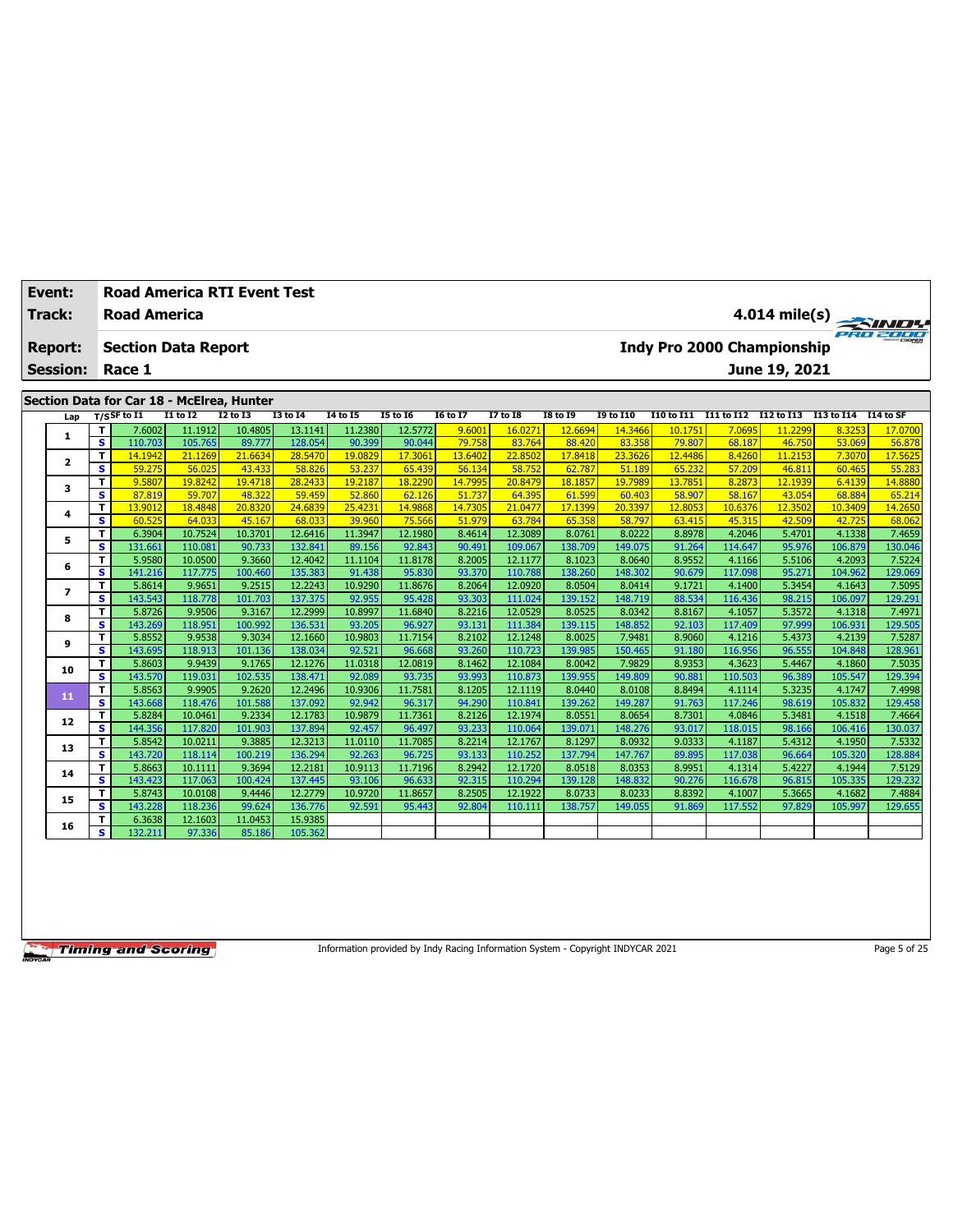| Event:                  | <b>Road America RTI Event Test</b>                                                 |                                   |
|-------------------------|------------------------------------------------------------------------------------|-----------------------------------|
| Track:                  | <b>Road America</b>                                                                | 4.014 mile(s)                     |
|                         |                                                                                    | PRO 2000                          |
| <b>Report:</b>          | <b>Section Data Report</b>                                                         | <b>Indy Pro 2000 Championship</b> |
| <b>Session:</b>         | Race 1                                                                             | June 19, 2021                     |
|                         | Section Data for Car 18 - McElrea, Hunter                                          |                                   |
| Lap                     | PO to SF<br>$T/S$ Lap                                                              |                                   |
| $\mathbf{1}$            | $\overline{\mathbf{r}}$<br>172.7142<br>235.6924                                    |                                   |
|                         | $\overline{\mathbf{s}}$<br>83.667<br>57.738<br>256.5747<br>$\overline{\mathsf{r}}$ |                                   |
| $\mathbf{2}$            | S<br>56.320                                                                        |                                   |
| 3                       | T<br>243.7679<br>$\overline{\mathbf{s}}$<br>59.279                                 |                                   |
|                         | $\overline{\mathsf{r}}$<br>251.9686                                                |                                   |
| 4                       | S<br>57.350                                                                        |                                   |
| 5                       | T<br>130.7880<br>$\overline{\mathbf{s}}$<br>110.487                                |                                   |
| 6                       | 127.5050<br>T                                                                      |                                   |
|                         | $\overline{\mathbf{s}}$<br>113.332                                                 |                                   |
| $\overline{\mathbf{z}}$ | 126.8204<br>$\mathbf{T}$<br>$\overline{\mathbf{s}}$<br>113.944                     |                                   |
| 8                       | 126.2932<br>T                                                                      |                                   |
|                         | S<br>114.419                                                                       |                                   |
| 9                       | 126.4672<br>$\mathbf T$<br>$\overline{\mathbf{s}}$<br>114.262                      |                                   |
| 10                      | 126.8975<br>$\mathbf{T}$                                                           |                                   |
|                         | S<br>113.875<br>126.2931<br>$\overline{\mathbf{r}}$                                |                                   |
| 11                      | $\overline{\mathbf{s}}$<br>114.420                                                 |                                   |
| 12                      | 126.3217<br>T                                                                      |                                   |
|                         | S<br>114.394<br>$\mathbf{T}$<br>127.2370                                           |                                   |
| 13                      | $\overline{\mathbf{s}}$<br>113.571                                                 |                                   |
| 14                      | 127.0056<br>$\mathbf{T}$<br>$\overline{\mathbf{s}}$<br>113.778                     |                                   |
|                         | 126.9476<br>T                                                                      |                                   |
| 15                      | $\overline{\mathbf{s}}$<br>113.830                                                 |                                   |
| 16                      | $\mathbf{T}$<br>$\mathbf{s}$                                                       |                                   |
|                         |                                                                                    |                                   |
|                         |                                                                                    |                                   |
|                         |                                                                                    |                                   |
|                         |                                                                                    |                                   |
|                         |                                                                                    |                                   |
|                         |                                                                                    |                                   |

Information provided by Indy Racing Information System - Copyright INDYCAR 2021 Page 6 of 25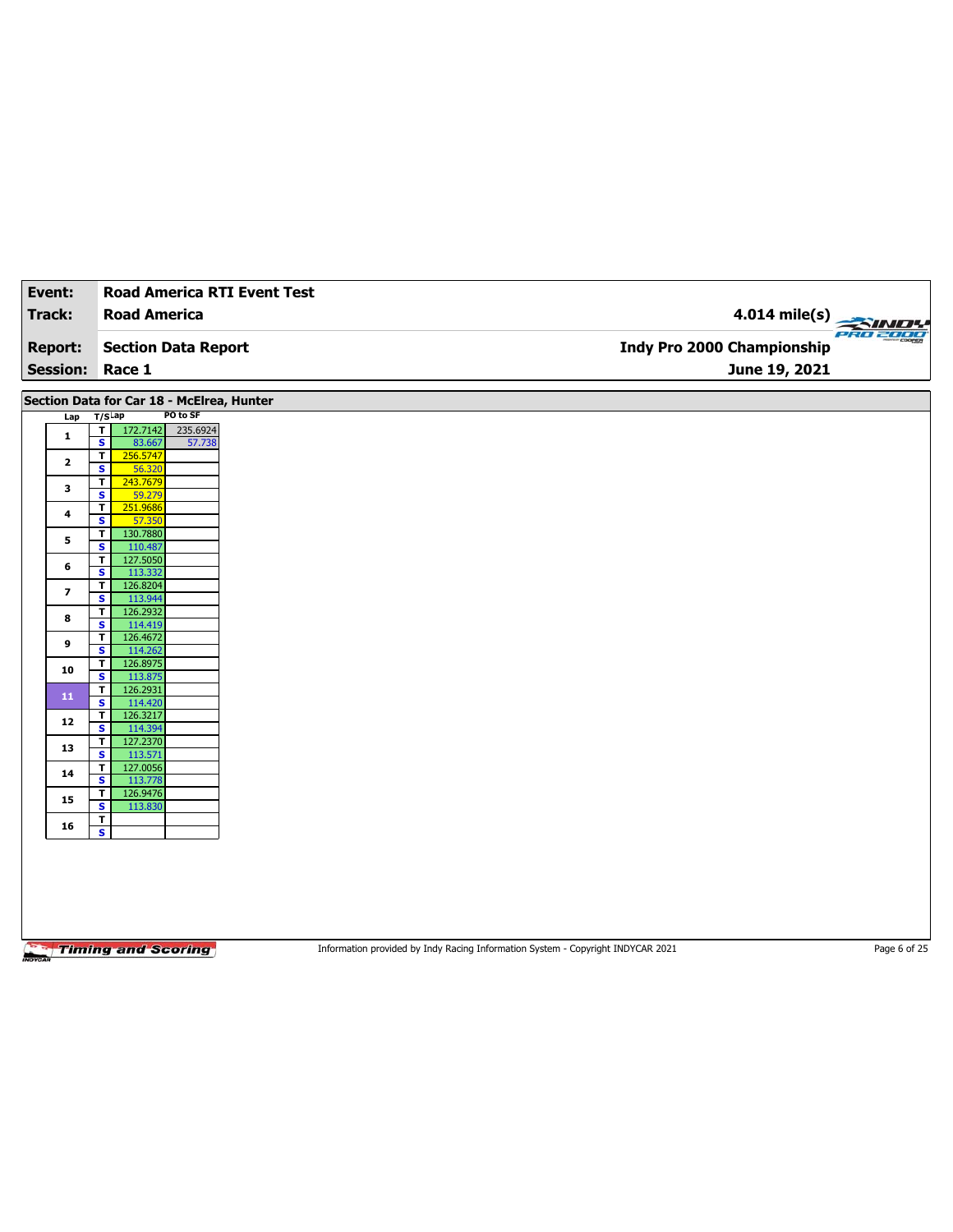| Event:          | <b>Road America RTI Event Test</b>                |                    |                   |                   |                   |                                                                                 |                   |                   |                   |                   |                                                       |                  |                   |                   |                   |
|-----------------|---------------------------------------------------|--------------------|-------------------|-------------------|-------------------|---------------------------------------------------------------------------------|-------------------|-------------------|-------------------|-------------------|-------------------------------------------------------|------------------|-------------------|-------------------|-------------------|
| <b>Track:</b>   | <b>Road America</b>                               |                    |                   |                   |                   |                                                                                 |                   |                   |                   |                   |                                                       |                  | 4.014 mile(s)     |                   |                   |
| <b>Report:</b>  | <b>Section Data Report</b>                        |                    |                   |                   |                   |                                                                                 |                   |                   |                   |                   | Indy Pro 2000 Championship                            |                  |                   | <b>CHILI</b>      |                   |
| <b>Session:</b> | Race 1                                            |                    |                   |                   |                   |                                                                                 |                   |                   |                   |                   |                                                       |                  | June 19, 2021     |                   |                   |
|                 | Section Data for Car 21 - Simpson, Kyffin (R)     |                    |                   |                   |                   |                                                                                 |                   |                   |                   |                   |                                                       |                  |                   |                   |                   |
| Lap             | $T/S$ SF to 11                                    | $I1$ to $I2$       | <b>I2 to I3</b>   | <b>I3 to 14</b>   | <b>I4 to I5</b>   | <b>I5 to 16</b>                                                                 | <b>I6 to I7</b>   | <b>I7 to I8</b>   | <b>I8 to 19</b>   | <b>I9 to I10</b>  | I10 to I11 I11 to I12 I12 to I13 I13 to I14 I14 to SF |                  |                   |                   |                   |
| 1               | 7.7198<br>т<br>$\overline{\mathbf{s}}$<br>108.988 | 11.2492<br>105.220 | 10.1132<br>93.038 | 605.7747<br>2.772 | 18.1363<br>56.015 | 16.5900<br>68.264                                                               | 14.2479<br>53.740 | 21.9665<br>61.116 | 16.5129<br>67.840 | 20.0743<br>59.574 | 11.7970<br>68.835                                     | 7.0904<br>67.986 | 12.2038<br>43.019 | 14.6344<br>30.190 | 26.8273<br>36.191 |
|                 |                                                   |                    |                   |                   |                   |                                                                                 |                   |                   |                   |                   |                                                       |                  |                   |                   |                   |
|                 |                                                   |                    |                   |                   |                   |                                                                                 |                   |                   |                   |                   |                                                       |                  |                   |                   |                   |
|                 |                                                   |                    |                   |                   |                   |                                                                                 |                   |                   |                   |                   |                                                       |                  |                   |                   |                   |
|                 |                                                   |                    |                   |                   |                   |                                                                                 |                   |                   |                   |                   |                                                       |                  |                   |                   |                   |
|                 |                                                   |                    |                   |                   |                   |                                                                                 |                   |                   |                   |                   |                                                       |                  |                   |                   |                   |
|                 |                                                   |                    |                   |                   |                   |                                                                                 |                   |                   |                   |                   |                                                       |                  |                   |                   |                   |
|                 |                                                   |                    |                   |                   |                   |                                                                                 |                   |                   |                   |                   |                                                       |                  |                   |                   |                   |
|                 |                                                   |                    |                   |                   |                   |                                                                                 |                   |                   |                   |                   |                                                       |                  |                   |                   |                   |
|                 |                                                   |                    |                   |                   |                   |                                                                                 |                   |                   |                   |                   |                                                       |                  |                   |                   |                   |
|                 |                                                   |                    |                   |                   |                   |                                                                                 |                   |                   |                   |                   |                                                       |                  |                   |                   |                   |
|                 |                                                   |                    |                   |                   |                   |                                                                                 |                   |                   |                   |                   |                                                       |                  |                   |                   |                   |
|                 |                                                   |                    |                   |                   |                   |                                                                                 |                   |                   |                   |                   |                                                       |                  |                   |                   |                   |
|                 |                                                   |                    |                   |                   |                   |                                                                                 |                   |                   |                   |                   |                                                       |                  |                   |                   |                   |
|                 |                                                   |                    |                   |                   |                   |                                                                                 |                   |                   |                   |                   |                                                       |                  |                   |                   |                   |
|                 |                                                   |                    |                   |                   |                   |                                                                                 |                   |                   |                   |                   |                                                       |                  |                   |                   |                   |
|                 |                                                   |                    |                   |                   |                   |                                                                                 |                   |                   |                   |                   |                                                       |                  |                   |                   |                   |
|                 |                                                   |                    |                   |                   |                   |                                                                                 |                   |                   |                   |                   |                                                       |                  |                   |                   |                   |
|                 |                                                   |                    |                   |                   |                   |                                                                                 |                   |                   |                   |                   |                                                       |                  |                   |                   |                   |
|                 |                                                   |                    |                   |                   |                   |                                                                                 |                   |                   |                   |                   |                                                       |                  |                   |                   |                   |
|                 |                                                   |                    |                   |                   |                   |                                                                                 |                   |                   |                   |                   |                                                       |                  |                   |                   |                   |
|                 |                                                   |                    |                   |                   |                   |                                                                                 |                   |                   |                   |                   |                                                       |                  |                   |                   |                   |
|                 | <b>Timing and Scoring</b>                         |                    |                   |                   |                   | Information provided by Indy Racing Information System - Copyright INDYCAR 2021 |                   |                   |                   |                   |                                                       |                  |                   |                   | Page 7 of 25      |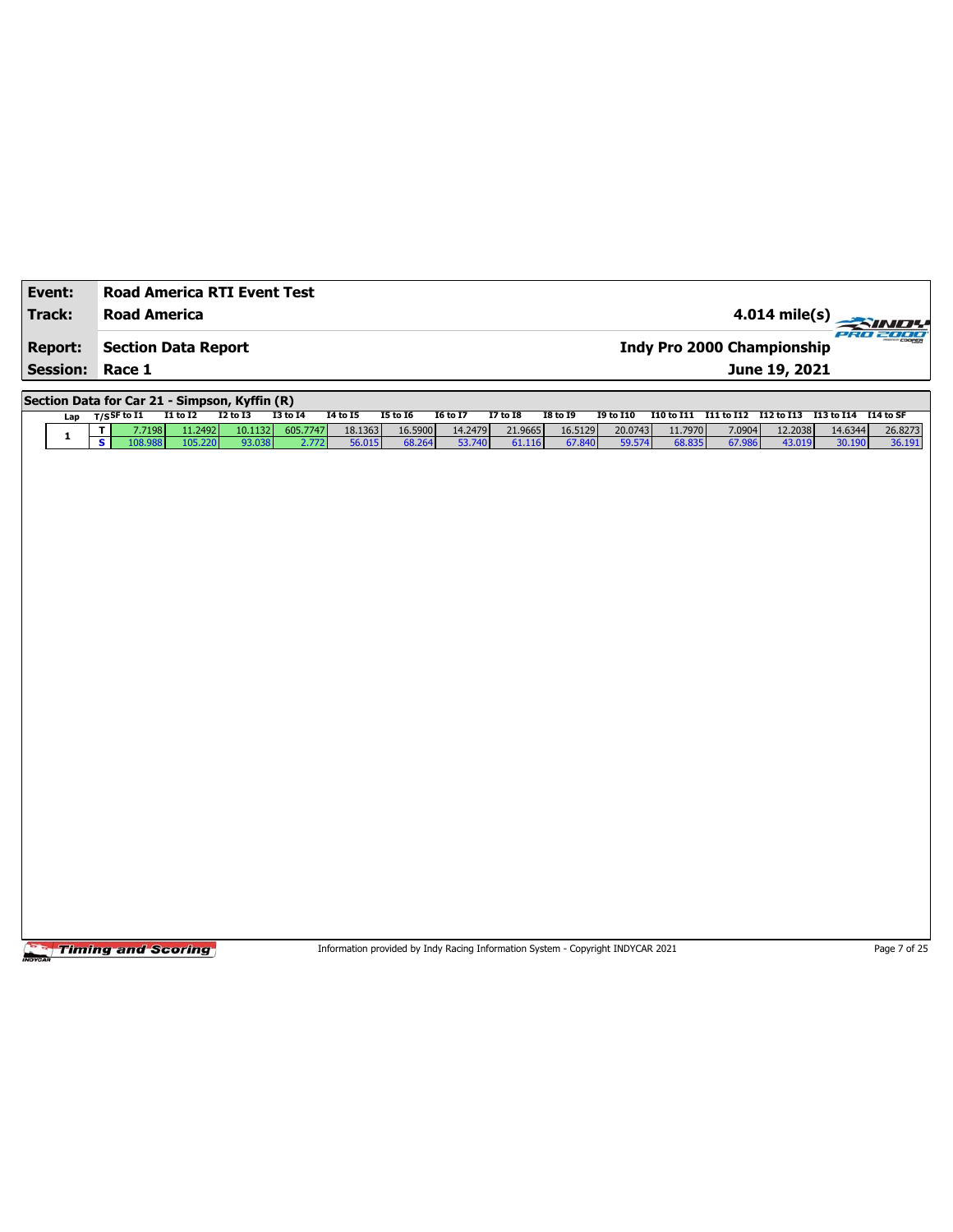| Event:          | <b>Road America RTI Event Test</b>                                       |                                               |
|-----------------|--------------------------------------------------------------------------|-----------------------------------------------|
| <b>Track:</b>   | <b>Road America</b>                                                      | $4.014$ mile(s)<br>$\sim$                     |
| <b>Report:</b>  | <b>Section Data Report</b>                                               | <b>PRO 2000</b><br>Indy Pro 2000 Championship |
| Session: Race 1 |                                                                          | June 19, 2021                                 |
|                 |                                                                          |                                               |
| Lap             | Section Data for Car 21 - Simpson, Kyffin (R)<br>$T/SPO$ to SF           |                                               |
| $\mathbf 1$     | $\overline{\mathbf{r}}$<br>240.5155<br>$\overline{\mathbf{s}}$<br>56.580 |                                               |
|                 |                                                                          |                                               |
|                 |                                                                          |                                               |
|                 |                                                                          |                                               |
|                 |                                                                          |                                               |
|                 |                                                                          |                                               |
|                 |                                                                          |                                               |
|                 |                                                                          |                                               |
|                 |                                                                          |                                               |
|                 |                                                                          |                                               |
|                 |                                                                          |                                               |
|                 |                                                                          |                                               |
|                 |                                                                          |                                               |
|                 |                                                                          |                                               |
|                 |                                                                          |                                               |
|                 |                                                                          |                                               |
|                 |                                                                          |                                               |
|                 |                                                                          |                                               |
|                 |                                                                          |                                               |
|                 |                                                                          |                                               |
|                 |                                                                          |                                               |
|                 |                                                                          |                                               |

Information provided by Indy Racing Information System - Copyright INDYCAR 2021 Page 8 of 25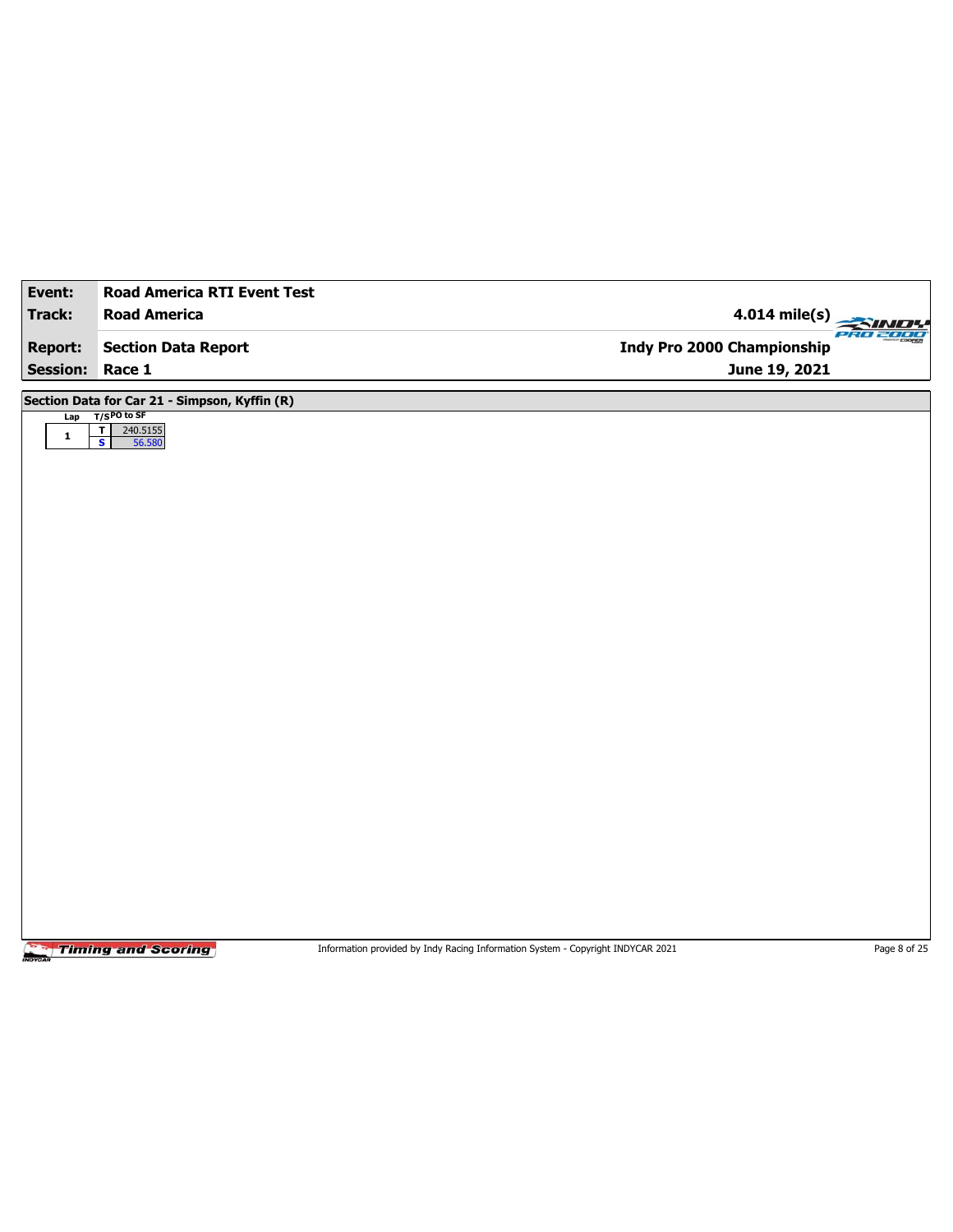| Event:          |        | <b>Road America RTI Event Test</b>         |                   |                   |                    |                   |                   |                  |                    |                   |                   |                  |                   |                                   |                   |                                                   |
|-----------------|--------|--------------------------------------------|-------------------|-------------------|--------------------|-------------------|-------------------|------------------|--------------------|-------------------|-------------------|------------------|-------------------|-----------------------------------|-------------------|---------------------------------------------------|
| Track:          |        | <b>Road America</b>                        |                   |                   |                    |                   |                   |                  |                    |                   |                   |                  |                   |                                   |                   | $\frac{4.014 \text{ mile(s)}}{600 \text{ rad/s}}$ |
| <b>Report:</b>  |        | <b>Section Data Report</b>                 |                   |                   |                    |                   |                   |                  |                    |                   |                   |                  |                   | <b>Indy Pro 2000 Championship</b> |                   |                                                   |
| <b>Session:</b> |        | Race 1                                     |                   |                   |                    |                   |                   |                  |                    |                   |                   |                  |                   | June 19, 2021                     |                   |                                                   |
|                 |        | Section Data for Car 22 - Sulaiman, Manuel |                   |                   |                    |                   |                   |                  |                    |                   |                   |                  |                   |                                   |                   |                                                   |
| Lap             |        | $T/S$ SF to $I1$                           | $I1$ to $I2$      | <b>I2 to I3</b>   | <b>I3 to 14</b>    | <b>I4 to I5</b>   | <b>15 to 16</b>   | <b>16 to 17</b>  | <b>I7 to I8</b>    | <b>I8 to 19</b>   | <b>19 to I10</b>  | I10 to I11       | I11 to I12        | I12 to I13 I13 to I14             |                   | I14 to SF                                         |
|                 | т      | 7.8532                                     | 10.8294           | 9.6316            | 12.5044            | 11.1896           | 11.9429           | 9.0565           | 17,0188            | 12.6701           | 12.9882           | 11.6170          | 7.4442            | 10.1750                           | 8.2431            | 17.0001                                           |
| 1               | s      | 107.136                                    | 109.298           | 97.690            | 134.298            | 90.790            | 94.826            | 84.545           | 78.883             | 88.415            | 92.077            | 69.901           | 64.755            | 51.597                            | 53.599            | 57.112                                            |
|                 | T      | 14.0232                                    | 21,4797           | 18.4368           | 28,7133            | 20,4351           | 19.0828           | 13.0138          | 23.0757            | 18.3858           | 21,2933           | 14.1718          | 9.1145            | 10.4945                           | 7.8544            | 14.8956                                           |
| $\mathbf{z}$    | s      | 59.998                                     | 55.105            | 51.034            | 58.486             | 49.714            | 59.347            | 58.836           | 58.178             | 60.929            | 56.164            | 57.300           | 52.888            | 50.026                            | 56.251            | 65.181                                            |
| з               | т      | 11.4891                                    | 19.8325           | 18.0126           | 29.3198            | 18.0585           | 19.1710           | 13.9761          | 22.3123            | 18.0172           | 20,2045           | 13.5645          | 9.2812            | 10.6612                           | 5.7120            | 15.5746                                           |
|                 | s      | 73.231                                     | 59.682            | 52.236            | 57.276             | 56.257            | 59.074            | 54.785           | 60.169             | 62.175            | 59.190            | 59.865           | 51.938            | 49.244                            | 77.349            | 62.339                                            |
| 4               | T      | 13.2008                                    | 19.7091           | 18.4331           | 26,8014            | 19.4727           | 20.0749           | 14.4332          | 22.4528            | 17.7297           | 19.1440           | 15.6736          | 10.6170           | 12,3735                           | 10.3144           | 14.9762                                           |
|                 | s      | 63.736                                     | 60.055            | 51.045            | 62.658             | 52.17             | 56,414            | 53.050           | 59.792             | 63.184            | 62.469            | 51,810           | 45.403            | 42.429                            | 42.835            | 64.830                                            |
| 5               | т      | 6.6273                                     | 10.4991           | 9.4702            | 12.4467            | 10.9982           | 11.8771           | 8.1928           | 12.0434            | 8.1092            | 8.1661            | 8.9797           | 4.1505            | 5.4855                            | 4.1383            | 7.5405                                            |
|                 | s      | 126.954                                    | 112.737           | 99.355            | 134.921            | 92.370            | 95.352            | 93.458           | 111.472            | 138.143           | 146.448           | 90.431           | 116.142           | 95.707                            | 106.763           | 128.759                                           |
| 6               | т      | 5.9632                                     | 10.0708           | 9.2690            | 12.2901            | 10.9639           | 11.7455           | 8.1380           | 12.0120            | 8.1068            | 8.1620            | 8.9548           | 4.1364            | 5.4041                            | 4.0862            | 7.5092                                            |
|                 | S      | 141.093                                    | 117.532           | 101.511           | 136.640            | 92.659            | 96.420            | 94.087           | 111.763            | 138.184           | 146.522           | 90.683           | 116.537           | 97.148                            | 108.124           | 129.296                                           |
| 7               | т      | 5.9249                                     | 9.9472            | 9.1410            | 12.2573            | 10.8575           | 11.7000           | 8.1306           | 11.9289            | 8.0632            | 8.1516            | 8.8668           | 4.1138            | 5.4126                            | 4.1246            | 7.5295                                            |
|                 | s<br>T | 142.005<br>5.9380                          | 118.992<br>9.9686 | 102.933<br>9.1831 | 137.006<br>12.2423 | 93.567<br>10.8131 | 96.795<br>11.6993 | 94.173<br>8.0894 | 112.542<br>11.9085 | 138.931<br>8.0421 | 146.709<br>8.1382 | 91.583<br>8.8379 | 117.178<br>4.1215 | 96.996<br>5.3749                  | 107.118<br>4.1356 | 128.947<br>7.5201                                 |
| 8               | s      | 141.691                                    | 118.736           | 102.461           | 137.173            | 93.952            | 96.801            | 94.652           | 112.735            | 139.295           | 146.950           | 91.882           | 116.959           | 97.676                            | 106.833           | 129.109                                           |
|                 | т      | 5.9349                                     | 9.9259            | 9.0833            | 12.2454            | 10.8910           | 11.7781           | 8.1813           | 11.9514            | 8.0802            | 8.1501            | 8.8198           | 4.1243            | 5.3839                            | 4.1054            | 7.4973                                            |
| 9               | s      | 141.765                                    | 119.247           | 103.587           | 137.139            | 93.280            | 96.153            | 93.589           | 112.330            | 138.639           | 146.736           | 92.071           | 116.879           | 97.513                            | 107.619           | 129.501                                           |
|                 | т      | 5.9340                                     | 9.9202            | 9.1231            | 12.2425            | 10.8285           | 11.6883           | 8.1391           | 11.9097            | 8.0412            | 8.1275            | 8.9018           | 4.1285            | 5.4010                            | 4.1185            | 7.5405                                            |
| 10              | s      | 141.787                                    | 119.316           | 103.135           | 137.171            | 93.818            | 96.892            | 94.075           | 112.723            | 139.311           | 147.144           | 91.223           | 116.760           | 97.204                            | 107.276           | 128.759                                           |
|                 | т      | 5.9549                                     | 9.9100            | 9.2314            | 12.3435            | 10.8992           | 11.7069           | 8.0873           | 11.9805            | 8.0383            | 8.1162            | 8.8803           | 4.1098            | 5.3963                            | 4.1040            | 7.5378                                            |
| 11              | s      | 141.289                                    | 119.439           | 101.925           | 136.049            | 93.210            | 96.738            | 94.677           | 112.057            | 139.361           | 147.348           | 91.443           | 117.292           | 97.289                            | 107.656           | 128.805                                           |
| 12              | т      | 5.9267                                     | 9.8999            | 9.1845            | 12.2904            | 10.8489           | 11.7472           | 8.0947           | 11.9978            | 8.0850            | 8.1971            | 8.9789           | 4.1115            | 5.4358                            | 4.1189            | 7.4937                                            |
|                 | s      | 141.962                                    | 119.560           | 102.445           | 136.637            | 93.642            | 96.406            | 94.591           | 111.896            | 138.556           | 145.894           | 90.439           | 117.243           | 96.582                            | 107.266           | 129.563                                           |
| 13              | т      | 5.9244                                     | 9.9535            | 9.1318            | 12.2389            | 10.8569           | 11.6619           | 8.1285           | 12.0186            | 8.0903            | 8.1568            | 9.2266           | 4.1330            | 5.4508                            | 4.1362            | 7.5135                                            |
|                 | s      | 142.017                                    | 118.917           | 103.037           | 137.212            | 93.573            | 97.111            | 94.197           | 111.702            | 138.465           | 146.615           | 88.011           | 116.633           | 96.316                            | 106.817           | 129.222                                           |
| 14              | т      | 5.9171                                     | 9.9609            | 9.2222            | 12.2434            | 10.9363           | 11.7592           | 8.1623           | 11.9511            | 8.0572            | 8.1356            | 9.0183           | 4.1375            | 5.4569                            | 4.1344            | 7.5084                                            |
|                 | s      | 142.192                                    | 118.828           | 102.027           | 137.161            | 92.893            | 96.308            | 93.807           | 112.333            | 139.034           | 146.997           | 90.044           | 116.506           | 96.208                            | 106.864           | 129.310                                           |
| 15              | т      | 5.8862                                     | 9.9523            | 9.2330            | 12.2564            | 10.9652           | 11.8361           | 8.1576           | 12.0564            | 8.0972            | 8.1627            | 8.9705           | 4.1094            | 5.4814                            | 4.1392            | 7.4847                                            |
|                 | s      | 142.938                                    | 118.931           | 101.907           | 137.016            | 92.648            | 95.682            | 93.861           | 111.352            | 138.347           | 146.509           | 90.524           | 117.303           | 95.778                            | 106.740           | 129.719                                           |
| 16              | т      | 6.3751                                     | 13.3735           | 11.8894           | 15.2019            |                   |                   |                  |                    |                   |                   |                  |                   |                                   |                   |                                                   |
|                 | s      | 131.977                                    | 88.506            | 79.138            | 110.468            |                   |                   |                  |                    |                   |                   |                  |                   |                                   |                   |                                                   |

Information provided by Indy Racing Information System - Copyright INDYCAR 2021 Page 9 of 25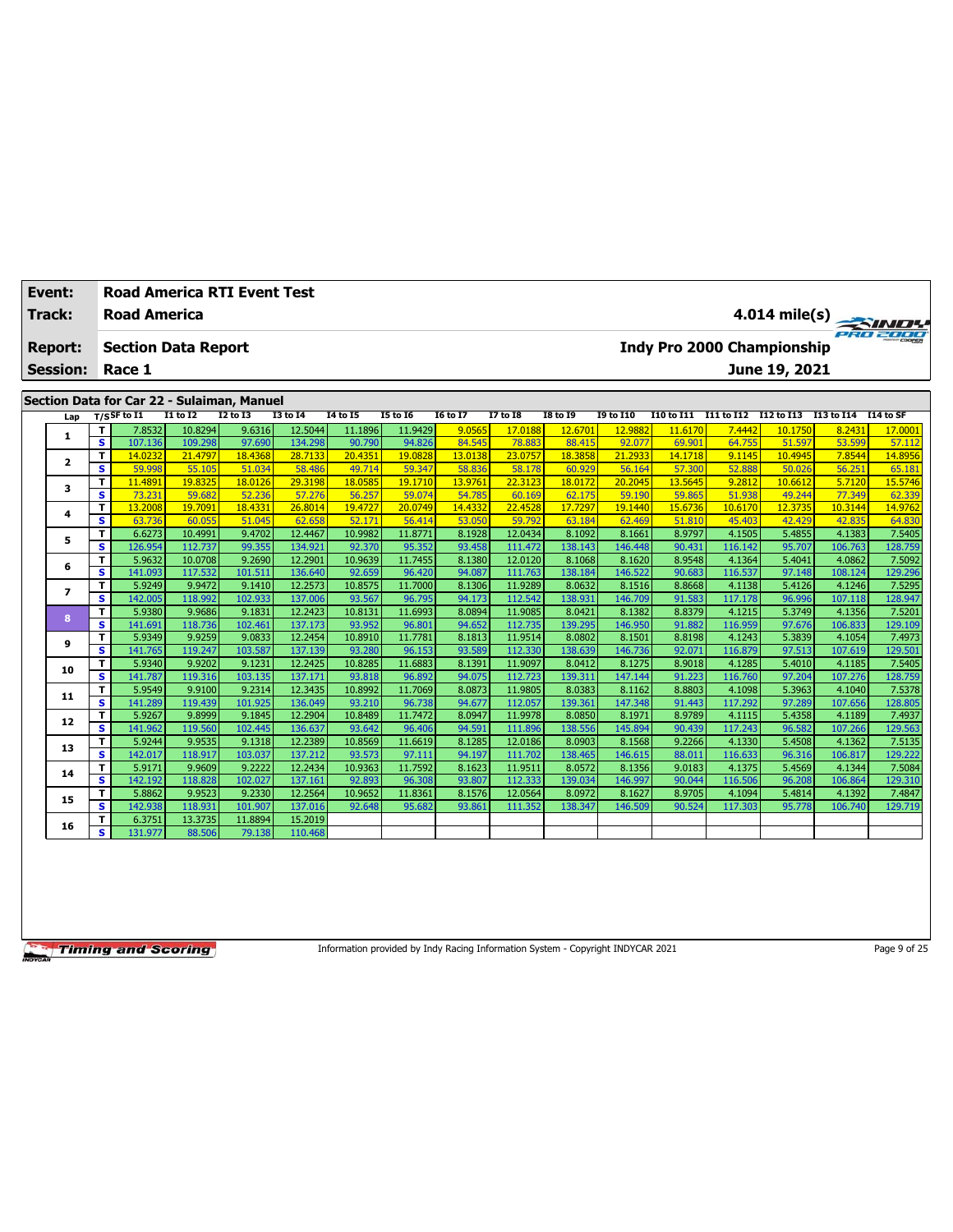| Event:          | <b>Road America RTI Event Test</b>                                                             |                                               |
|-----------------|------------------------------------------------------------------------------------------------|-----------------------------------------------|
| Track:          | <b>Road America</b>                                                                            | 4.014 mile(s)                                 |
| <b>Report:</b>  | <b>Section Data Report</b>                                                                     | PRO 2000<br><b>Indy Pro 2000 Championship</b> |
|                 |                                                                                                |                                               |
| <b>Session:</b> | Race 1                                                                                         | June 19, 2021                                 |
|                 | Section Data for Car 22 - Sulaiman, Manuel                                                     |                                               |
| Lap             | PO to SF<br>T/SLap                                                                             |                                               |
| $\mathbf{1}$    | $\overline{\mathbf{r}}$<br>170.1641<br>249.5587<br>$\overline{\mathbf{s}}$<br>84.920<br>54.530 |                                               |
| $\mathbf{2}$    | ٣<br>254.4703                                                                                  |                                               |
|                 | $\mathbf{s}$<br>56.786<br>$\overline{1}$<br>245.1871                                           |                                               |
| З               | $\overline{\mathbf{s}}$<br>58.936                                                              |                                               |
| 4               | $\overline{\mathsf{r}}$<br>255.4064<br>S<br>56.578                                             |                                               |
| 5               | T<br>128.7246                                                                                  |                                               |
|                 | $\overline{\mathbf{s}}$<br>112.258<br>126.8120<br>$\overline{\mathsf{r}}$                      |                                               |
| 6               | S<br>113.951                                                                                   |                                               |
| 7               | $\overline{\mathbf{r}}$<br>126.1495                                                            |                                               |
|                 | $\overline{\mathbf{s}}$<br>114.550<br>126.0126<br>T                                            |                                               |
| 8               | S<br>114.674                                                                                   |                                               |
| 9               | $\overline{\mathbf{r}}$<br>126.1523<br>$\overline{\mathbf{s}}$<br>114.547                      |                                               |
| 10              | 126.0444<br>T                                                                                  |                                               |
|                 | S<br>114.645<br>$\overline{\mathbf{r}}$<br>126.2964                                            |                                               |
| $11$            | $\overline{\mathbf{s}}$<br>114.417                                                             |                                               |
| 12              | 126.4110<br>T                                                                                  |                                               |
|                 | S<br>114.313<br>$\overline{\mathbf{r}}$<br>126.6217                                            |                                               |
| 13              | $\overline{\mathbf{s}}$<br>114.123                                                             |                                               |
| 14              | 126.6008<br>T<br>S<br>114.141                                                                  |                                               |
| 15              | 126.7883<br>$\mathbf{T}$                                                                       |                                               |
|                 | $\overline{\mathbf{s}}$<br>113.973<br>$\mathbf{T}$                                             |                                               |
| 16              | $\overline{\mathbf{s}}$                                                                        |                                               |
|                 |                                                                                                |                                               |
|                 |                                                                                                |                                               |
|                 |                                                                                                |                                               |
|                 |                                                                                                |                                               |
|                 |                                                                                                |                                               |

Information provided by Indy Racing Information System - Copyright INDYCAR 2021 Page 10 of 25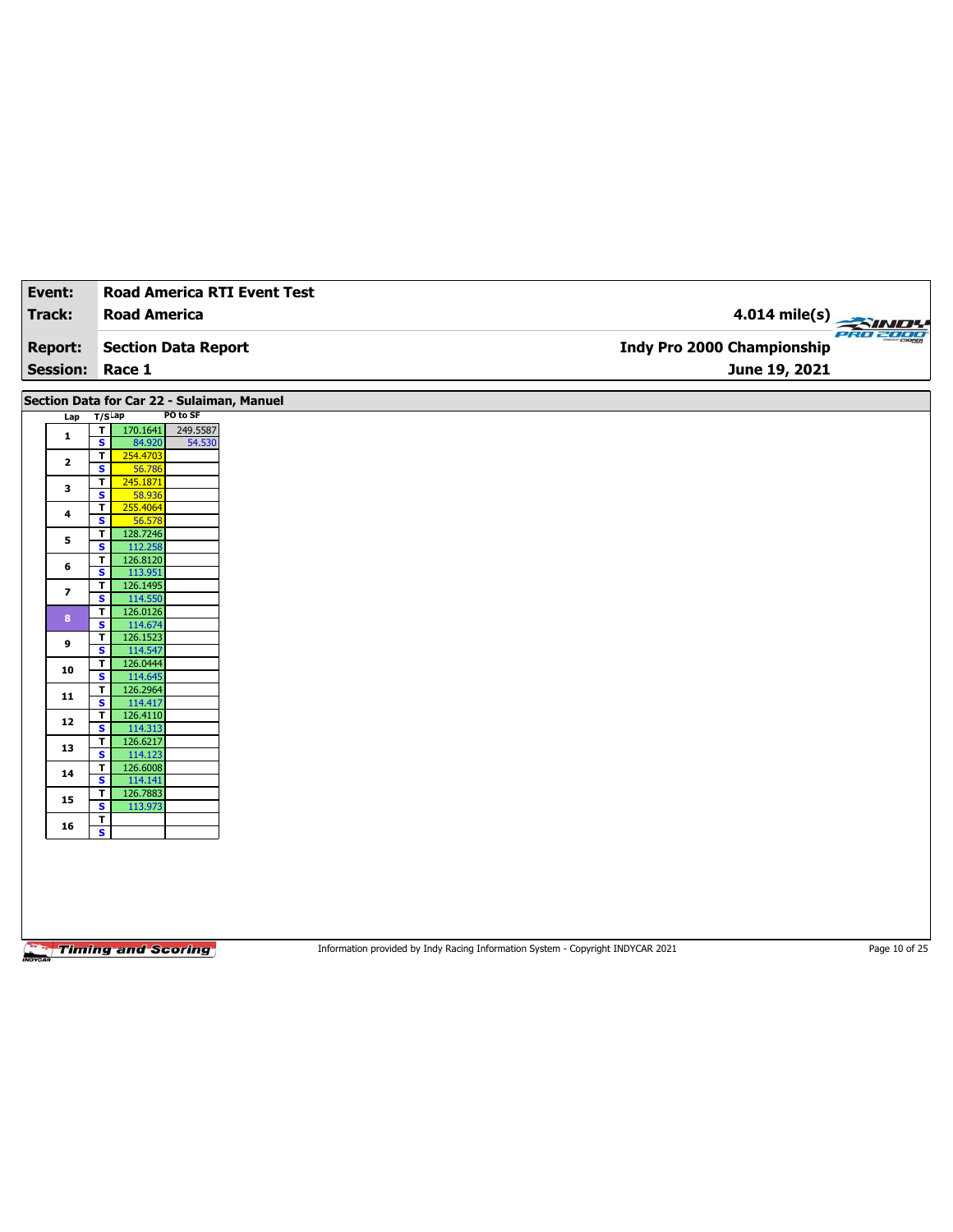| Event:          |                         |                                         |                    | <b>Road America RTI Event Test</b> |                    |                   |                   |                   |                    |                   |                   |                   |                                   |                   |                   |                                                 |
|-----------------|-------------------------|-----------------------------------------|--------------------|------------------------------------|--------------------|-------------------|-------------------|-------------------|--------------------|-------------------|-------------------|-------------------|-----------------------------------|-------------------|-------------------|-------------------------------------------------|
| Track:          |                         | <b>Road America</b>                     |                    |                                    |                    |                   |                   |                   |                    |                   |                   |                   |                                   |                   |                   | $\frac{4.014 \text{ mile(s)}}{2000 \text{ Hz}}$ |
| <b>Report:</b>  |                         | <b>Section Data Report</b>              |                    |                                    |                    |                   |                   |                   |                    |                   |                   |                   | <b>Indy Pro 2000 Championship</b> |                   |                   |                                                 |
| <b>Session:</b> |                         | Race 1                                  |                    |                                    |                    |                   |                   |                   |                    |                   |                   |                   |                                   | June 19, 2021     |                   |                                                 |
|                 |                         |                                         |                    |                                    |                    |                   |                   |                   |                    |                   |                   |                   |                                   |                   |                   |                                                 |
|                 |                         | Section Data for Car 3 - Roe, James (R) | $I1$ to $I2$       | <b>I2 to I3</b>                    |                    |                   |                   |                   |                    |                   |                   |                   |                                   |                   |                   |                                                 |
| Lap             |                         | $T/S$ SF to I1                          |                    |                                    | $13$ to $14$       | <b>14 to 15</b>   | <b>I5 to 16</b>   | <b>I6 to I7</b>   | <b>I7 to 18</b>    | <b>I8 to 19</b>   | <b>19 to I10</b>  | I10 to I11        | I11 to I12 I12 to I13 I13 to I14  |                   |                   | I14 to SF                                       |
| 1               | T                       | 7.6917                                  | 11.3051            | 10.0725                            | 12.7909            | 10.9007           | 12.5871           | 9.3716            | 16,6663            | 12.5158           | 14.4421           | 10.2327           | 7.2116                            | 10.9405           | 8.2768            | 17,0809                                         |
|                 | $\mathbf{s}$<br>T       | 109.386<br>14.1535                      | 104.699            | 93.414<br>21,1608                  | 131.290<br>26,0625 | 93.197<br>21.2218 | 89.973<br>17.6625 | 81.702<br>13.2164 | 80.552<br>23,4998  | 89.505<br>17.8585 | 82.807<br>22.4544 | 79.358<br>12.6829 | 66.843<br>9.0694                  | 47.987            | 53.380<br>7.5115  | 56.842<br>15.8223                               |
| 2               | $\mathbf{s}$            | 59,446                                  | 21.1944<br>55.847  | 44.465                             | 64.434             | 47,871            | 64.119            | 57.934            | 57.128             | 62.728            | 53.259            | 64.027            | 53.151                            | 11.1109<br>47.251 | 58.819            | 61.363                                          |
|                 | T                       | 11.1428                                 | 19.6486            | 19.5019                            | 28,2739            | 18.7395           | 19.0551           | 14.4781           | 20.8744            | 18.1964           | 20.0574           | 13.8227           | 8.1957                            | 12.2545           | 5.2173            | 15.5999                                         |
| 3               | $\mathbf{s}$            | 75.507                                  | 60.240             | 48.247                             | 59.395             | 54.212            | 59.433            | 52.886            | 64.313             | 61.563            | 59.624            | 58.747            | 58.817                            | 42.841            | 84.683            | 62.238                                          |
|                 | T                       | 13.3173                                 | 19.9285            | 18.6979                            | 26,2179            | 24.8076           | 14.3430           | 16.0659           | 21.0874            | 17.1816           | 20.1406           | 13.6996           | 10.6967                           | 12.2744           | 10.3741           | 14.4780                                         |
| 4               | s                       | 63.178                                  | 59.394             | 50.322                             | 64.052             | 40.952            | 78.958            | 47.659            | 63.664             | 65.199            | 59.378            | 59.275            | 45.065                            | 42.772            | 42.589            | 67.061                                          |
|                 | T                       | 6.3871                                  | 10.7569            | 9.8107                             | 12.2858            | 11.6434           | 12.0214           | 8.3420            | 12.2786            | 8.0196            | 7.9436            | 9.2196            | 4.1487                            | 5.5430            | 4.0914            | 7.3584                                          |
| 5               | s                       | 131.729                                 | 110.035            | 95.906                             | 136.688            | 87.252            | 94.207            | 91.786            | 109.337            | 139.686           | 150.550           | 88.078            | 116.192                           | 94.714            | 107.987           | 131.946                                         |
|                 | T                       | 5.7467                                  | 10.2957            | 9.4882                             | 12.1249            | 11.0204           | 11.9291           | 8.3299            | 12.1281            | 7.9984            | 8.0079            | 9.6942            | 4.2268                            | 5.5801            | 4.1245            | 7.4370                                          |
| 6               | $\mathbf{s}$            | 146.408                                 | 114.964            | 99.166                             | 138.502            | 92.184            | 94.936            | 91.920            | 110.693            | 140.056           | 149.341           | 83.766            | 114.045                           | 94.084            | 107.120           | 130.551                                         |
|                 | T                       | 5.8137                                  | 10.0500            | 9.2804                             | 12.1735            | 10.7985           | 11.8188           | 8.3573            | 12.2162            | 8.0512            | 8.0659            | 8.9068            | 4.0994                            | 5.4446            | 4.1625            | 7.5236                                          |
| 7               | S                       | 144.721                                 | 117,775            | 101.387                            | 137.949            | 94.079            | 95.822            | 91.618            | 109.895            | 139.138           | 148.267           | 91.171            | 117.589                           | 96.426            | 106.143           | 129.048                                         |
| 8               | T                       | 5.8871                                  | 9.9415             | 9.3018                             | 12.2339            | 10.8254           | 11.7189           | 8.3181            | 12.0207            | 8.0294            | 8.0516            | 8.9347            | 4.1190                            | 5.3910            | 4.0995            | 7.4615                                          |
|                 | $\mathbf{s}$            | 142.916                                 | 119.060            | 101.153                            | 137.268            | 93.845            | 96.639            | 92.050            | 111.682            | 139.516           | 148.531           | 90.887            | 117.030                           | 97.385            | 107.774           | 130.123                                         |
| 9               | T                       | 5.8735                                  | 10.1196            | 9.2893                             | 12.1836            | 10.8111           | 11.7507           | 8.2845            | 12.1031            | 8.0164            | 7.9962            | 8.9685            | 4.1202                            | 5.3970            | 4.1216            | 7.4853                                          |
|                 | $\mathbf{s}$            | 143.247                                 | 116.965            | 101.290                            | 137.834            | 93.969            | 96.377            | 92.423            | 110.922            | 139.742           | 149.560           | 90.544            | 116.996                           | 97.276            | 107.196           | 129.709                                         |
| 10              | T                       | 5.8715                                  | 9.9389             | 9.3342                             | 12.2157            | 11.0803           | 11.8824           | 8.2191            | 12.0631            | 8.0366            | 8.0757            | 9.0379            | 4.1244                            | 5.4011            | 4.1389            | 7.5210                                          |
|                 | $\mathbf{s}$            | 143.296                                 | 119.091            | 100.802                            | 137.472            | 91.686            | 95.309            | 93.159            | 111.290            | 139.391           | 148.087           | 89.849            | 116.877                           | 97.202            | 106.748           | 129.093                                         |
| 11              | $\mathbf T$             | 5.9300                                  | 9.9995             | 9.2673                             | 12.3095            | 10.8221           | 11.7298           | 8.1570            | 11.9773            | 8.0411            | 8.0423            | 8.8800            | 4.1007                            | 5.3762            | 4.1419            | 7.5301                                          |
|                 | S                       | 141.883                                 | 118.370            | 101.530                            | 136.425            | 93.874            | 96.549            | 93.868            | 112.087            | 139.313           | 148.702           | 91.447            | 117.552                           | 97.653            | 106.670           | 128.937                                         |
| 12              | T                       | 5.9177                                  | 10.0737            | 9.2224                             | 12.2818            | 10.8846           | 11.6339           | 8.1415            | 12.0221            | 8.0427            | 8.0682            | 8.8691            | 4.0894                            | 5.4421            | 4.1245            | 7.4942                                          |
|                 | $\overline{\mathbf{s}}$ | 142.177                                 | 117.498            | 102.024                            | 136.732            | 93.335            | 97.345            | 94.047            | 111.669            | 139.285           | 148.225           | 91.559            | 117.877                           | 96.470            | 107.120           | 129.555                                         |
| 13              | т                       | 5.9106                                  | 10.1227            | 9.3054                             | 12.3046            | 10.8972           | 11.7500           | 8.3313            | 12.0366            | 8.0509            | 8.1271            | 9.1358            | 4.1228                            | 5.4470            | 4.1302            | 7.5687                                          |
|                 | $\mathbf{s}$<br>T       | 142.348<br>5.9554                       | 116.929<br>10.1504 | 101.114<br>9.2819                  | 136,479<br>12.2844 | 93.227<br>10.8555 | 96.383<br>11.7219 | 91.904<br>8.2870  | 111.535<br>12.0929 | 139.143<br>8.0810 | 147.151<br>8.1163 | 88.886<br>8.9900  | 116.922<br>4.1232                 | 96.383<br>5.4381  | 106.973<br>4.1185 | 128.280<br>7.4990                               |
| 14              | $\mathbf{s}$            | 141.277                                 | 116.610            | 101.370                            | 136.703            | 93.585            | 96.614            | 92.396            | 111.016            | 138.625           | 147.347           | 90.328            | 116.911                           | 96.541            | 107.276           | 129.472                                         |
|                 | т                       | 5.9082                                  | 10.0877            | 9.3081                             | 12.2659            | 10.9256           | 11.7146           | 8.3146            | 12.1275            | 8.0749            | 8.0469            | 8.9266            | 4.0997                            | 5.4884            | 4.1382            | 7.5103                                          |
| 15              | s                       | 142.406                                 | 117.335            | 101.085                            | 136.909            | 92.984            | 96.674            | 92.089            | 110.699            | 138.730           | 148.617           | 90.969            | 117.581                           | 95.656            | 106.766           | 129.277                                         |
|                 | T                       | 6.3582                                  | 11.8867            | 10.5321                            | 16.0158            |                   |                   |                   |                    |                   |                   |                   |                                   |                   |                   |                                                 |
| 16              | $\mathbf{s}$            | 132.327                                 | 99.577             | 89.337                             | 104.854            |                   |                   |                   |                    |                   |                   |                   |                                   |                   |                   |                                                 |
|                 |                         |                                         |                    |                                    |                    |                   |                   |                   |                    |                   |                   |                   |                                   |                   |                   |                                                 |

Information provided by Indy Racing Information System - Copyright INDYCAR 2021 Page 11 of 25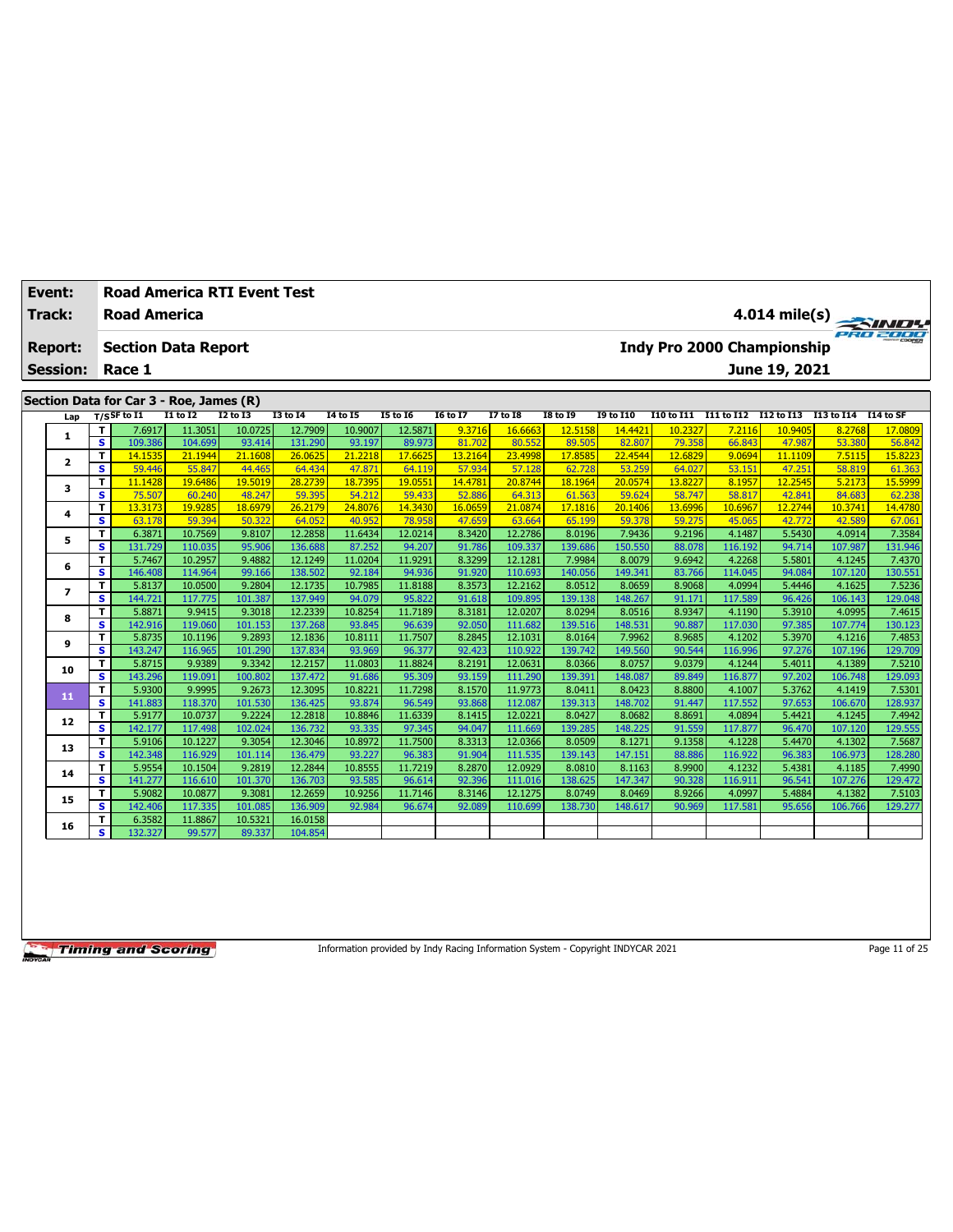| <b>Road America</b><br><b>Section Data Report</b><br>Section Data for Car 3 - Roe, James (R)<br>PO to SF<br>242.7051<br>172.0863<br>56.070<br>128.1319 | 4.014 mile(s)<br>PRO 2000<br>Indy Pro 2000 Championship<br>June 19, 2021 |
|--------------------------------------------------------------------------------------------------------------------------------------------------------|--------------------------------------------------------------------------|
|                                                                                                                                                        |                                                                          |
|                                                                                                                                                        |                                                                          |
|                                                                                                                                                        |                                                                          |
|                                                                                                                                                        |                                                                          |
|                                                                                                                                                        |                                                                          |
|                                                                                                                                                        |                                                                          |
|                                                                                                                                                        |                                                                          |
|                                                                                                                                                        |                                                                          |
|                                                                                                                                                        |                                                                          |
|                                                                                                                                                        |                                                                          |
|                                                                                                                                                        |                                                                          |
|                                                                                                                                                        |                                                                          |
|                                                                                                                                                        |                                                                          |
|                                                                                                                                                        |                                                                          |
|                                                                                                                                                        |                                                                          |
|                                                                                                                                                        |                                                                          |
|                                                                                                                                                        |                                                                          |
|                                                                                                                                                        |                                                                          |
|                                                                                                                                                        |                                                                          |
|                                                                                                                                                        |                                                                          |
|                                                                                                                                                        |                                                                          |
|                                                                                                                                                        |                                                                          |
|                                                                                                                                                        |                                                                          |
|                                                                                                                                                        |                                                                          |
|                                                                                                                                                        |                                                                          |
|                                                                                                                                                        |                                                                          |
|                                                                                                                                                        |                                                                          |
|                                                                                                                                                        |                                                                          |
|                                                                                                                                                        |                                                                          |
|                                                                                                                                                        |                                                                          |
|                                                                                                                                                        |                                                                          |
| 126.7624<br>114.382<br>126.5206<br>114.214<br>126.9408<br>126.3048<br>126.3079<br>114.406<br>127.2409<br>126.9955<br>126.9372                          |                                                                          |

Information provided by Indy Racing Information System - Copyright INDYCAR 2021 Page 12 of 25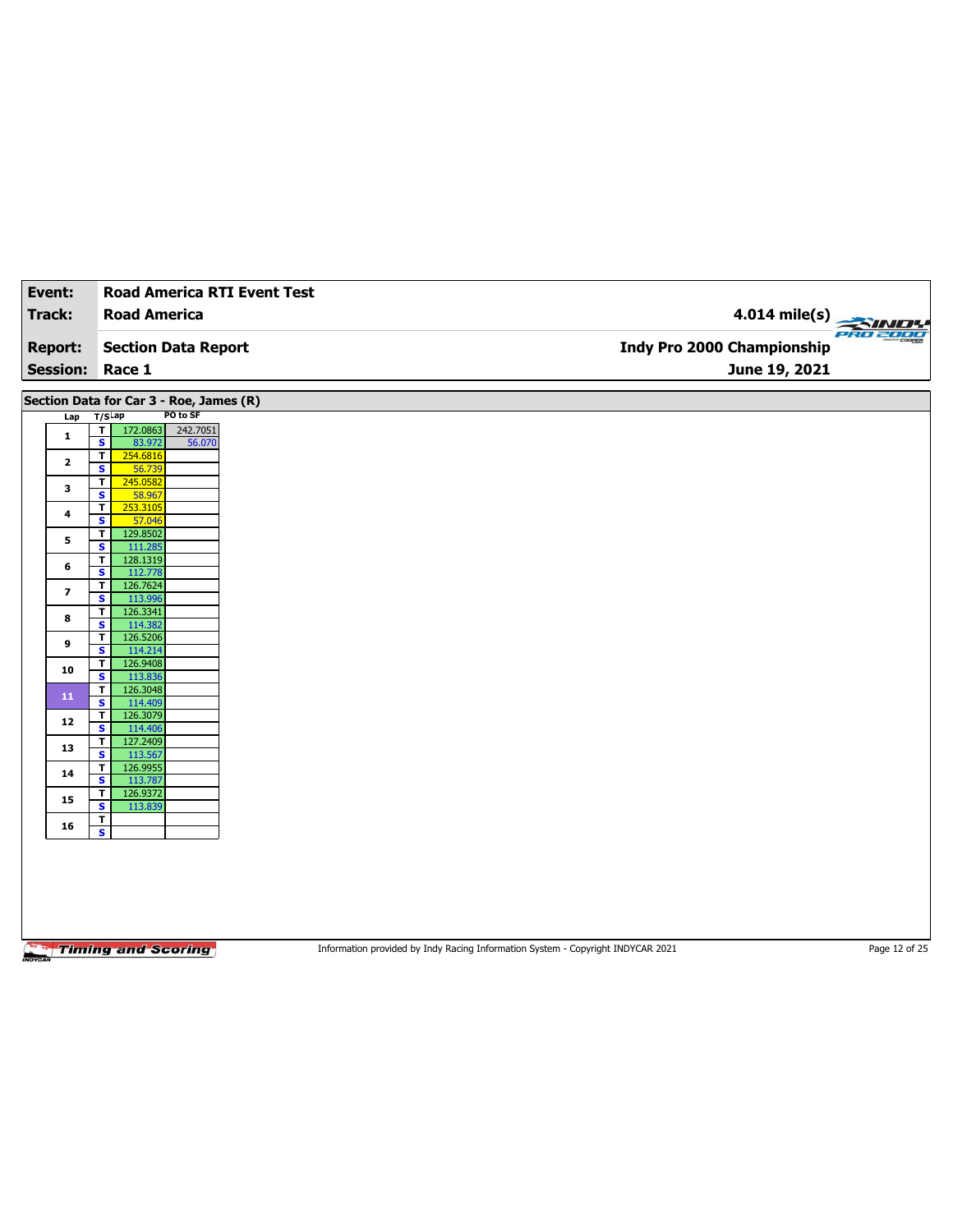| Event:          | <b>Road America RTI Event Test</b>                 |                    |                   |                   |                   |                   |                   |                   |                   |                                                                                 |                                   |                  |                   |                                                       |                   |
|-----------------|----------------------------------------------------|--------------------|-------------------|-------------------|-------------------|-------------------|-------------------|-------------------|-------------------|---------------------------------------------------------------------------------|-----------------------------------|------------------|-------------------|-------------------------------------------------------|-------------------|
| Track:          | <b>Road America</b>                                |                    |                   |                   |                   |                   |                   |                   |                   |                                                                                 |                                   |                  | 4.014 mile(s)     |                                                       |                   |
| <b>Report:</b>  | <b>Section Data Report</b>                         |                    |                   |                   |                   |                   |                   |                   |                   |                                                                                 | <b>Indy Pro 2000 Championship</b> |                  |                   | e so zo                                               |                   |
| <b>Session:</b> | Race 1                                             |                    |                   |                   |                   |                   |                   |                   |                   |                                                                                 |                                   |                  | June 19, 2021     |                                                       |                   |
|                 | Section Data for Car 40 - Miller, Jack William (R) |                    |                   |                   |                   |                   |                   |                   |                   |                                                                                 |                                   |                  |                   |                                                       |                   |
| Lap             | $T/S$ SF to I1                                     | $I1$ to $I2$       | <b>I2 to I3</b>   | <b>I3 to 14</b>   | <b>I4 to I5</b>   | <b>I5 to 16</b>   | <b>I6 to I7</b>   | <b>I7 to I8</b>   | <b>I8 to 19</b>   | <b>I9 to I10</b>                                                                |                                   |                  |                   | I10 to I11 I11 to I12 I12 to I13 I13 to I14 I14 to SF |                   |
| 1               | T<br>7.7442<br>$\overline{\mathbf{s}}$<br>108.644  | 11.4124<br>103.715 | 15.1706<br>62.022 | 27.4546<br>61.167 | 16.7086<br>60.802 | 17.8134<br>63.576 | 12.7408<br>60.097 | 22.9727<br>58.439 | 17.5058<br>63.992 | 19.5161<br>61.278                                                               | 12.1155<br>67.025                 | 7.5649<br>63.721 | 13.4605<br>39.003 | 14.7934<br>29.866                                     | 27.0423<br>35.903 |
|                 |                                                    |                    |                   |                   |                   |                   |                   |                   |                   |                                                                                 |                                   |                  |                   |                                                       |                   |
|                 |                                                    |                    |                   |                   |                   |                   |                   |                   |                   |                                                                                 |                                   |                  |                   |                                                       |                   |
|                 |                                                    |                    |                   |                   |                   |                   |                   |                   |                   |                                                                                 |                                   |                  |                   |                                                       |                   |
|                 |                                                    |                    |                   |                   |                   |                   |                   |                   |                   |                                                                                 |                                   |                  |                   |                                                       |                   |
|                 |                                                    |                    |                   |                   |                   |                   |                   |                   |                   |                                                                                 |                                   |                  |                   |                                                       |                   |
|                 |                                                    |                    |                   |                   |                   |                   |                   |                   |                   |                                                                                 |                                   |                  |                   |                                                       |                   |
|                 |                                                    |                    |                   |                   |                   |                   |                   |                   |                   |                                                                                 |                                   |                  |                   |                                                       |                   |
|                 |                                                    |                    |                   |                   |                   |                   |                   |                   |                   |                                                                                 |                                   |                  |                   |                                                       |                   |
|                 |                                                    |                    |                   |                   |                   |                   |                   |                   |                   |                                                                                 |                                   |                  |                   |                                                       |                   |
|                 |                                                    |                    |                   |                   |                   |                   |                   |                   |                   |                                                                                 |                                   |                  |                   |                                                       |                   |
|                 |                                                    |                    |                   |                   |                   |                   |                   |                   |                   |                                                                                 |                                   |                  |                   |                                                       |                   |
|                 |                                                    |                    |                   |                   |                   |                   |                   |                   |                   |                                                                                 |                                   |                  |                   |                                                       |                   |
|                 |                                                    |                    |                   |                   |                   |                   |                   |                   |                   |                                                                                 |                                   |                  |                   |                                                       |                   |
|                 |                                                    |                    |                   |                   |                   |                   |                   |                   |                   |                                                                                 |                                   |                  |                   |                                                       |                   |
|                 |                                                    |                    |                   |                   |                   |                   |                   |                   |                   |                                                                                 |                                   |                  |                   |                                                       |                   |
|                 |                                                    |                    |                   |                   |                   |                   |                   |                   |                   |                                                                                 |                                   |                  |                   |                                                       |                   |
|                 |                                                    |                    |                   |                   |                   |                   |                   |                   |                   |                                                                                 |                                   |                  |                   |                                                       |                   |
|                 |                                                    |                    |                   |                   |                   |                   |                   |                   |                   |                                                                                 |                                   |                  |                   |                                                       |                   |
|                 |                                                    |                    |                   |                   |                   |                   |                   |                   |                   |                                                                                 |                                   |                  |                   |                                                       |                   |
|                 |                                                    |                    |                   |                   |                   |                   |                   |                   |                   |                                                                                 |                                   |                  |                   |                                                       |                   |
|                 |                                                    |                    |                   |                   |                   |                   |                   |                   |                   |                                                                                 |                                   |                  |                   |                                                       |                   |
|                 |                                                    |                    |                   |                   |                   |                   |                   |                   |                   |                                                                                 |                                   |                  |                   |                                                       |                   |
|                 |                                                    |                    |                   |                   |                   |                   |                   |                   |                   |                                                                                 |                                   |                  |                   |                                                       |                   |
|                 |                                                    |                    |                   |                   |                   |                   |                   |                   |                   |                                                                                 |                                   |                  |                   |                                                       |                   |
|                 |                                                    |                    |                   |                   |                   |                   |                   |                   |                   |                                                                                 |                                   |                  |                   |                                                       |                   |
|                 |                                                    |                    |                   |                   |                   |                   |                   |                   |                   |                                                                                 |                                   |                  |                   |                                                       |                   |
|                 |                                                    |                    |                   |                   |                   |                   |                   |                   |                   |                                                                                 |                                   |                  |                   |                                                       |                   |
|                 |                                                    |                    |                   |                   |                   |                   |                   |                   |                   |                                                                                 |                                   |                  |                   |                                                       |                   |
|                 |                                                    |                    |                   |                   |                   |                   |                   |                   |                   |                                                                                 |                                   |                  |                   |                                                       |                   |
|                 | <b>Timing and Scoring</b>                          |                    |                   |                   |                   |                   |                   |                   |                   | Information provided by Indy Racing Information System - Copyright INDYCAR 2021 |                                   |                  |                   |                                                       | Page 13 of 25     |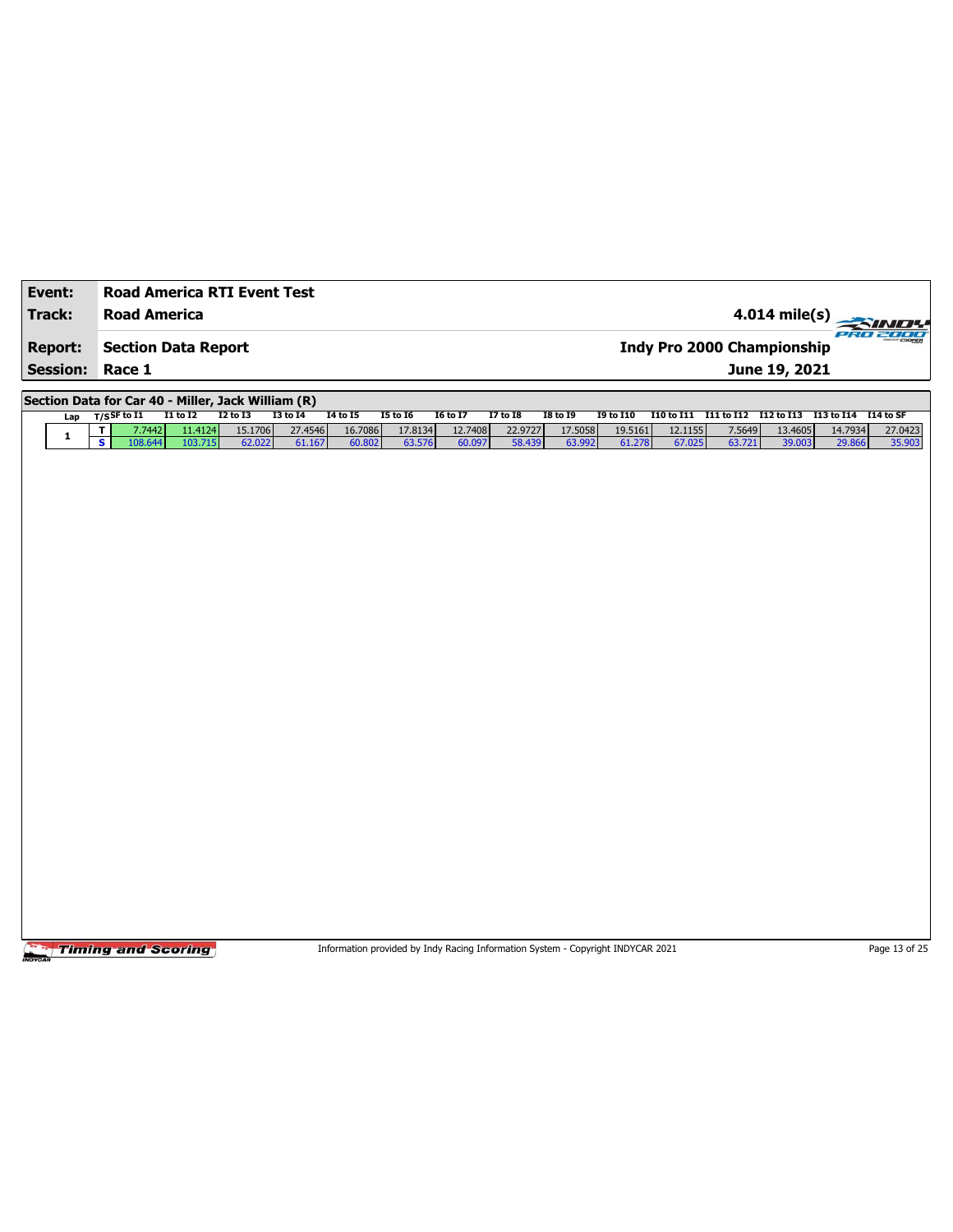| Event:              | <b>Road America RTI Event Test</b>                   |                                                                                 |               |
|---------------------|------------------------------------------------------|---------------------------------------------------------------------------------|---------------|
| Track:              | <b>Road America</b>                                  | $4.014$ mile(s)                                                                 |               |
| <b>Report:</b>      | <b>Section Data Report</b>                           | <b>Indy Pro 2000 Championship</b>                                               | RO 2000       |
| Session: Race 1     |                                                      | June 19, 2021                                                                   |               |
|                     | Section Data for Car 40 - Miller, Jack William (R)   |                                                                                 |               |
| Lap<br>$\mathbf{1}$ | $T/SPO$ to SF<br>$\overline{\mathbf{r}}$<br>245.5731 |                                                                                 |               |
|                     | $\overline{\mathbf{s}}$<br>55.415                    |                                                                                 |               |
|                     |                                                      |                                                                                 |               |
|                     |                                                      |                                                                                 |               |
|                     |                                                      |                                                                                 |               |
|                     |                                                      |                                                                                 |               |
|                     |                                                      |                                                                                 |               |
|                     |                                                      |                                                                                 |               |
|                     |                                                      |                                                                                 |               |
|                     |                                                      |                                                                                 |               |
|                     |                                                      |                                                                                 |               |
|                     |                                                      |                                                                                 |               |
|                     |                                                      |                                                                                 |               |
|                     |                                                      |                                                                                 |               |
|                     |                                                      |                                                                                 |               |
|                     |                                                      |                                                                                 |               |
|                     |                                                      |                                                                                 |               |
|                     |                                                      |                                                                                 |               |
|                     |                                                      |                                                                                 |               |
|                     |                                                      |                                                                                 |               |
|                     |                                                      |                                                                                 |               |
|                     | <b>Timing and Scoring</b>                            | Information provided by Indy Racing Information System - Copyright INDYCAR 2021 | Page 14 of 25 |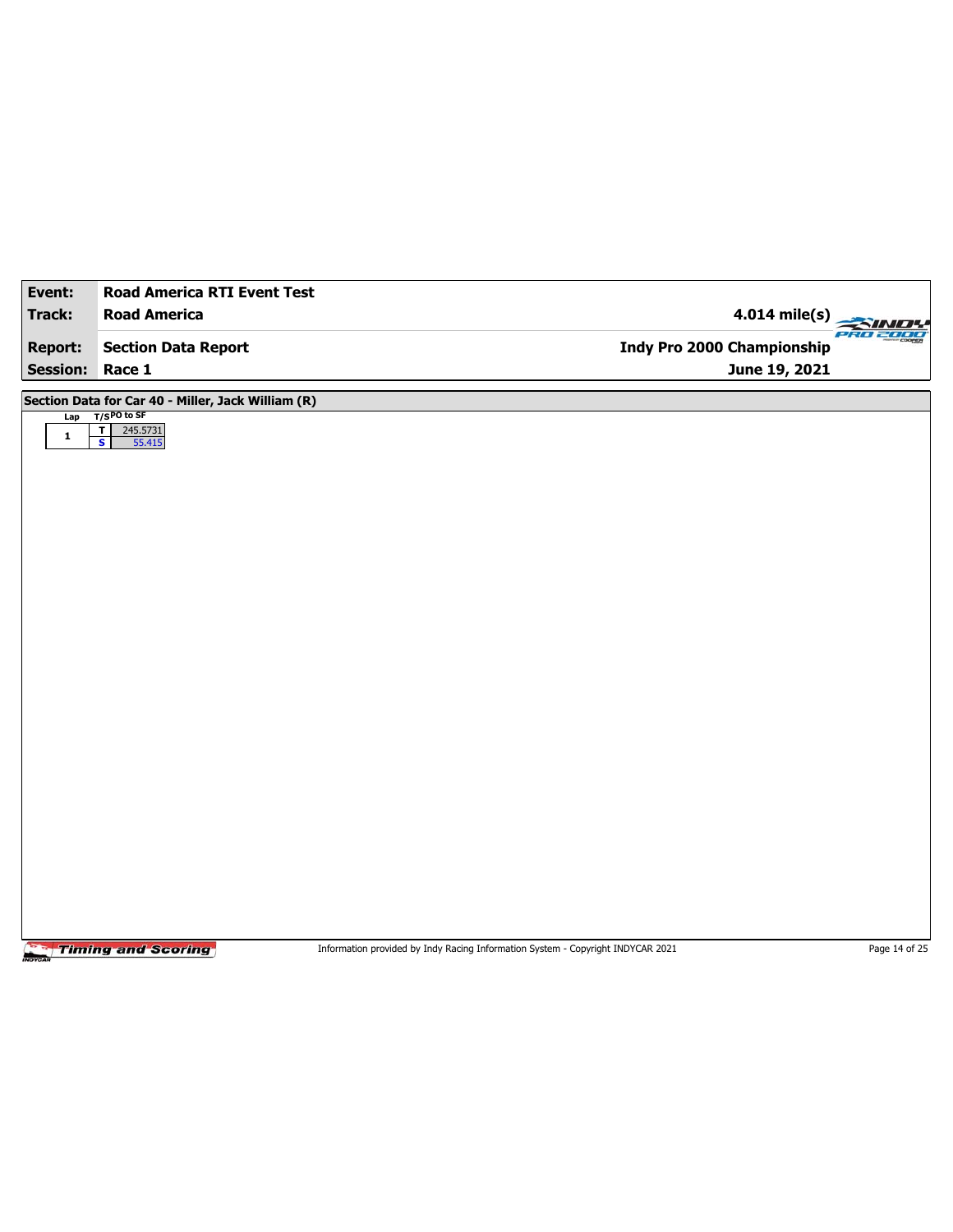| Event:          | <b>Road America RTI Event Test</b> |                                                                                                           |                   |                   |                    |                   |                   |                  |                    |                   |                   |                  |                   |                       |                   |                   |
|-----------------|------------------------------------|-----------------------------------------------------------------------------------------------------------|-------------------|-------------------|--------------------|-------------------|-------------------|------------------|--------------------|-------------------|-------------------|------------------|-------------------|-----------------------|-------------------|-------------------|
| <b>Track:</b>   |                                    | <b>Road America</b><br>$4.014$ mile(s)<br><b>Indy Pro 2000 Championship</b><br><b>Section Data Report</b> |                   |                   |                    |                   |                   |                  |                    |                   |                   |                  |                   |                       |                   |                   |
| <b>Report:</b>  |                                    |                                                                                                           |                   |                   |                    |                   |                   |                  |                    |                   |                   |                  |                   |                       |                   |                   |
| <b>Session:</b> |                                    | Race 1                                                                                                    |                   |                   |                    |                   |                   |                  |                    |                   |                   |                  |                   | June 19, 2021         |                   |                   |
|                 |                                    | Section Data for Car 42 - Petrov, Artem                                                                   |                   |                   |                    |                   |                   |                  |                    |                   |                   |                  |                   |                       |                   |                   |
| Lap             |                                    | $T/S$ SF to I1                                                                                            | <b>I1 to I2</b>   | $12$ to $13$      | <b>I3 to 14</b>    | <b>I4 to I5</b>   | <b>I5 to 16</b>   | <b>I6 to I7</b>  | $I7$ to $I8$       | <b>I8 to 19</b>   | <b>19 to I10</b>  | I10 to I11       | <b>I11 to I12</b> | I12 to I13 I13 to I14 |                   | I14 to SF         |
|                 | T                                  | 7.7798                                                                                                    | 10.8451           | 9.7259            | 12.3435            | 11.3007           | 12.4091           | 9.2611           | 16,8371            | 12,6292           | 13,2929           | 11.2387          | 7.5206            | 10.2287               | 8.2400            | 16.9467           |
| 1               | s                                  | 108.147                                                                                                   | 109.140           | 96.743            | 136.049            | 89.898            | 91.264            | 82.677           | 79.735             | 88.701            | 89.966            | 72.254           | 64.097            | 51.326                | 53.619            | 57.292            |
|                 | T                                  | 14.0433                                                                                                   | 21.5237           | 18.7296           | 28.4895            | 20.7796           | 18.5816           | 13.3315          | 22.9442            | 18.2547           | 21.1593           | 14.1480          | 9.1320            | 10.6368               | 7.6903            | 15.1038           |
| 2               | $\mathbf{s}$                       | 59.912                                                                                                    | 54.992            | 50,236            | 58.945             | 48.890            | 60.947            | 57,434           | 58.512             | 61.367            | 56.519            | 57.396           | 52.786            | 49.357                | 57.451            | 64.282            |
| 3               | T                                  | 11.4617                                                                                                   | 19.8589           | 18.1192           | 29.1545            | 18.1649           | 19.2054           | 13.9793          | 22.2245            | 18.1146           | 20.0260           | 13.6375          | 9.1833            | 11.2557               | 5.2824            | 15.4599           |
|                 | $\mathbf{s}$                       | 73.407                                                                                                    | 59.602            | 51,929            | 57.601             | 55.927            | 58.968            | 54.773           | 60,406             | 61.841            | 59.718            | 59.545           | 52,492            | 46.643                | 83.640            | 62.802            |
| 4               | T                                  | 13.3082                                                                                                   | 19.5192           | 18.8423           | 26.5085            | 19.9427           | 19.3879           | 15.1492          | 21.8958            | 17.6024           | 19.2212           | 15.4560          | 10.6464           | 12.3289               | 10.3182           | 14.9220           |
|                 | s                                  | 63.221                                                                                                    | 60.640            | 49.936            | 63.350             | 50.941            | 58.413            | 50.543           | 61.313             | 63.641            | 62.218            | 52.539           | 45.278            | 42.583                | 42.819            | 65.066            |
| 5               | T                                  | 6.4684                                                                                                    | 10.6358           | 9.5767            | 12.3906            | 11.1229           | 11.9545           | 8.2212           | 12.1885            | 8.1061            | 8.0909            | 9.0043           | 4.1834            | 5.5139                | 4.1750            | 7.5421            |
|                 | s                                  | 130.073                                                                                                   | 111.288           | 98.250            | 135.532            | 91.335            | 94.734            | 93.135           | 110.145            | 138.196           | 147.809           | 90.184           | 115.228           | 95.214                | 105.825           | 128.732           |
| 6               | T                                  | 5.9204                                                                                                    | 10.0559           | 9.3435            | 12.2552            | 10.8689           | 11.7878           | 8.1770           | 11.9503            | 8.0538            | 8.0760            | 8.9867           | 4.1555            | 5.4457                | 4.2010            | 7.5453            |
|                 | s                                  | 142.113                                                                                                   | 117.706           | 100.702           | 137.029            | 93.469            | 96.074            | 93.638           | 112.340            | 139.093           | 148.082           | 90.361           | 116.002           | 96.406                | 105.170           | 128.677           |
| 7               | T                                  | 5.8919                                                                                                    | 9.8943            | 9.1915            | 12.2121            | 10.8279           | 11.7895           | 8.1785           | 11.9439            | 8.0308            | 8.1030            | 8.8772           | 4.1024            | 5.3895                | 4.1961            | 7.5619            |
|                 | s<br>T                             | 142.800<br>5.9146                                                                                         | 119.628<br>9.9111 | 102.367<br>9.1298 | 137.513<br>12.1449 | 93.823<br>10.7907 | 96.060<br>11.8009 | 93.621<br>8.0608 | 112.400<br>11.9245 | 139.491<br>8.0042 | 147.588<br>8.1086 | 91.475<br>8.8820 | 117.503<br>4.1066 | 97.412<br>5.3456      | 105.293<br>4.1419 | 128.395           |
| 8               | s                                  | 142.252                                                                                                   | 119.425           | 103.059           | 138.274            | 94.147            | 95.967            | 94.988           | 112.583            | 139.955           | 147.487           | 91.426           | 117.383           | 98.212                | 106.670           | 7.4708<br>129.961 |
|                 | T                                  | 5.8755                                                                                                    | 9.9900            | 9.0723            | 12.1510            | 10.8690           | 11.7541           | 8.2052           | 11.9951            | 8.0148            | 8.1001            | 8.8746           | 4.1014            | 5.4559                | 4.2764            | 7.5605            |
| 9               | s                                  | 143.199                                                                                                   | 118.482           | 103.712           | 138.204            | 93.468            | 96.349            | 93.317           | 111.921            | 139.770           | 147.641           | 91.502           | 117.532           | 96.226                | 103.315           | 128.419           |
|                 | T                                  | 5.9004                                                                                                    | 9.8687            | 9.1763            | 12.1785            | 10.7869           | 11.7198           | 8.2449           | 11.9389            | 8.0178            | 8.0736            | 8.7742           | 4.0945            | 5.4435                | 4.2487            | 7.5771            |
| 10              | $\mathbf{s}$                       | 142.594                                                                                                   | 119.938           | 102.537           | 137.892            | 94.180            | 96.631            | 92.867           | 112.448            | 139.718           | 148.126           | 92.549           | 117.730           | 96.445                | 103.989           | 128.137           |
|                 | T                                  | 5.9255                                                                                                    | 9.8679            | 9.1735            | 12.1621            | 11.0504           | 11.8126           | 8.1527           | 11.9167            | 7.9912            | 8.0323            | 8.8847           | 4.1010            | 5.4510                | 4.2452            | 7.5720            |
| 11              | s                                  | 141.990                                                                                                   | 119.948           | 102.568           | 138.078            | 91.934            | 95.872            | 93.918           | 112.657            | 140.183           | 148.888           | 91.398           | 117.543           | 96.313                | 104.075           | 128.224           |
| 12              | Т                                  | 5.8840                                                                                                    | 9.8414            | 9.1949            | 12.2588            | 10.7946           | 11.8470           | 8.0712           | 11.9341            | 8.0398            | 8.0869            | 8.9153           | 4.0848            | 5.4844                | 4.1771            | 7.4514            |
|                 | $\mathbf{s}$                       | 142.992                                                                                                   | 120.271           | 102.329           | 136.989            | 94.113            | 95.594            | 94.866           | 112.493            | 139.335           | 147.882           | 91.084           | 118.010           | 95.726                | 105.772           | 130.299           |
| 13              | $\mathbf{T}$                       | 5.8419                                                                                                    | 10.0525           | 9.2203            | 12.1448            | 10.8442           | 11.7331           | 8.1431           | 11.9462            | 8.0064            | 7.9555            | 9.4944           | 4.1554            | 5.5510                | 4.2156            | 7.5279            |
|                 | $\mathbf{s}$                       | 144.022                                                                                                   | 117.745           | 102.048           | 138.275            | 93.682            | 96.522            | 94.028           | 112.379            | 139.916           | 150.325           | 85.529           | 116.005           | 94.578                | 104.806           | 128.975           |
| 14              | т                                  | 5.8703                                                                                                    | 9.9302            | 9.2748            | 12.2405            | 10.8176           | 11.8269           | 8.1401           | 12.0210            | 8.0651            | 8.0496            | 9.0391           | 4.1263            | 5.4943                | 4.2334            | 7.5299            |
|                 | $\mathbf{s}$                       | 143.325                                                                                                   | 119.196           | 101.448           | 137.194            | 93.913            | 95.756            | 94.063           | 111.680            | 138.898           | 148.568           | 89.837           | 116.823           | 95.554                | 104.365           | 128.941           |
| 15              | T                                  | 5.8500                                                                                                    | 9.9169            | 9.3995            | 12.3499            | 11.0070           | 11.8668           | 8.0687           | 11.9998            | 8.0601            | 8.0555            | 8.9279           | 4.0962            | 5.4527                | 4.1958            | 7.4805            |
|                 | $\mathbf{s}$                       | 143.823                                                                                                   | 119.355           | 100.102           | 135.978            | 92.297            | 95.434            | 94.895           | 111.877            | 138.984           | 148.459           | 90.956           | 117.681           | 96.283                | 105.300           | 129.792           |
| 16              | т                                  | 5.8614                                                                                                    | 10.2581           | 9.4849            | 12.5213            | 12.7256           |                   |                  |                    |                   |                   |                  |                   |                       |                   |                   |
|                 | s                                  | 143.543                                                                                                   | 115.386           | 99.201            | 134.117            | 79.832            |                   |                  |                    |                   |                   |                  |                   |                       |                   |                   |

Information provided by Indy Racing Information System - Copyright INDYCAR 2021 Page 15 of 25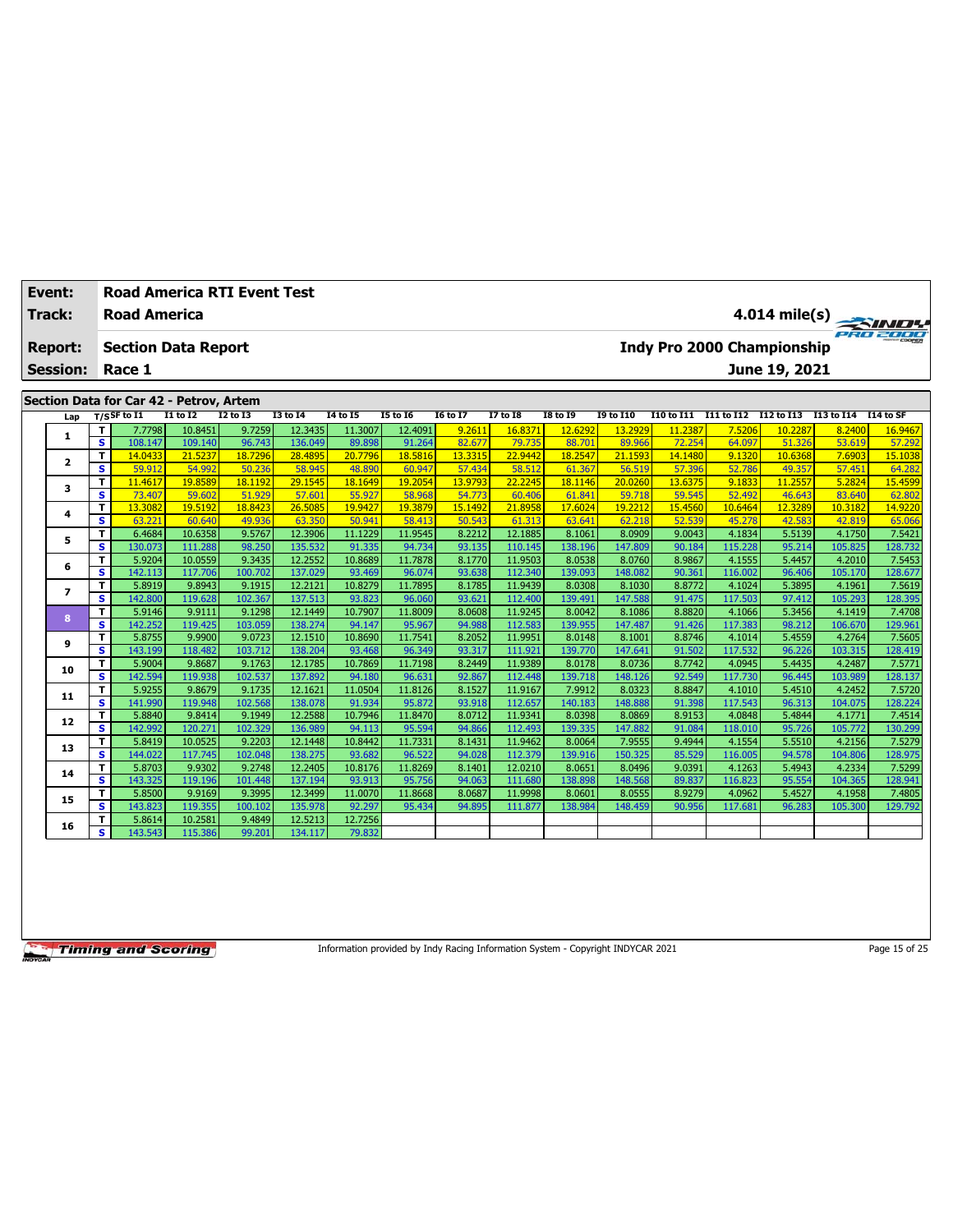| Event:          | <b>Road America RTI Event Test</b>                                                             |                                        |
|-----------------|------------------------------------------------------------------------------------------------|----------------------------------------|
| Track:          | <b>Road America</b>                                                                            | 4.014 mile(s)                          |
| <b>Report:</b>  | <b>Section Data Report</b>                                                                     | PRO 2000<br>Indy Pro 2000 Championship |
| <b>Session:</b> | Race 1                                                                                         | June 19, 2021                          |
|                 |                                                                                                |                                        |
|                 | Section Data for Car 42 - Petrov, Artem                                                        |                                        |
| Lap             | PO to SF<br>$T/S$ Lap                                                                          |                                        |
| $\mathbf{1}$    | 248.3143<br>$\overline{\mathbf{r}}$<br>170.5991<br>$\overline{\mathbf{s}}$<br>84.704<br>54.803 |                                        |
|                 | $\mathbf{I}$<br>254.5479                                                                       |                                        |
| $\mathbf{2}$    | $\overline{\mathbf{s}}$<br>56.769                                                              |                                        |
| 3               | $\overline{1}$<br>245.1278<br>$\overline{\mathbf{s}}$<br>58.950                                |                                        |
|                 | 255.0489<br>$\overline{\mathsf{r}}$                                                            |                                        |
| 4               | S<br>56.657                                                                                    |                                        |
| 5               | T<br>129.1743<br>$\overline{\mathbf{s}}$<br>111.867                                            |                                        |
|                 | $\overline{\mathsf{r}}$<br>126.8230                                                            |                                        |
| 6               | S<br>113.941                                                                                   |                                        |
| 7               | 126.1905<br>T<br>$\overline{\mathbf{s}}$<br>114.513                                            |                                        |
|                 | 125.7370<br>$\overline{\mathsf{r}}$                                                            |                                        |
| 8               | S<br>114.926                                                                                   |                                        |
| 9               | $\overline{\mathbf{r}}$<br>126.2959<br>$\overline{\mathbf{s}}$                                 |                                        |
|                 | 114.417<br>126.0438<br>T                                                                       |                                        |
| ${\bf 10}$      | S<br>114.646                                                                                   |                                        |
| 11              | 126.3388<br>$\mathbf{T}$                                                                       |                                        |
|                 | $\overline{\mathbf{s}}$<br>114.378<br>126.0657<br>$\mathbf{T}$                                 |                                        |
| 12              | S<br>114.626                                                                                   |                                        |
| 13              | 126.8323<br>$\mathbf T$                                                                        |                                        |
|                 | $\overline{\mathbf{s}}$<br>113.933<br>126.6591<br>$\mathbf{T}$                                 |                                        |
| 14              | $\overline{\mathbf{s}}$<br>114.089                                                             |                                        |
| 15              | 126.7273<br>$\mathbf{T}$                                                                       |                                        |
|                 | $\overline{\mathbf{s}}$<br>114.028<br>T                                                        |                                        |
| 16              | $\overline{\mathbf{s}}$                                                                        |                                        |
|                 |                                                                                                |                                        |
|                 |                                                                                                |                                        |
|                 |                                                                                                |                                        |
|                 |                                                                                                |                                        |

Information provided by Indy Racing Information System - Copyright INDYCAR 2021 Page 16 of 25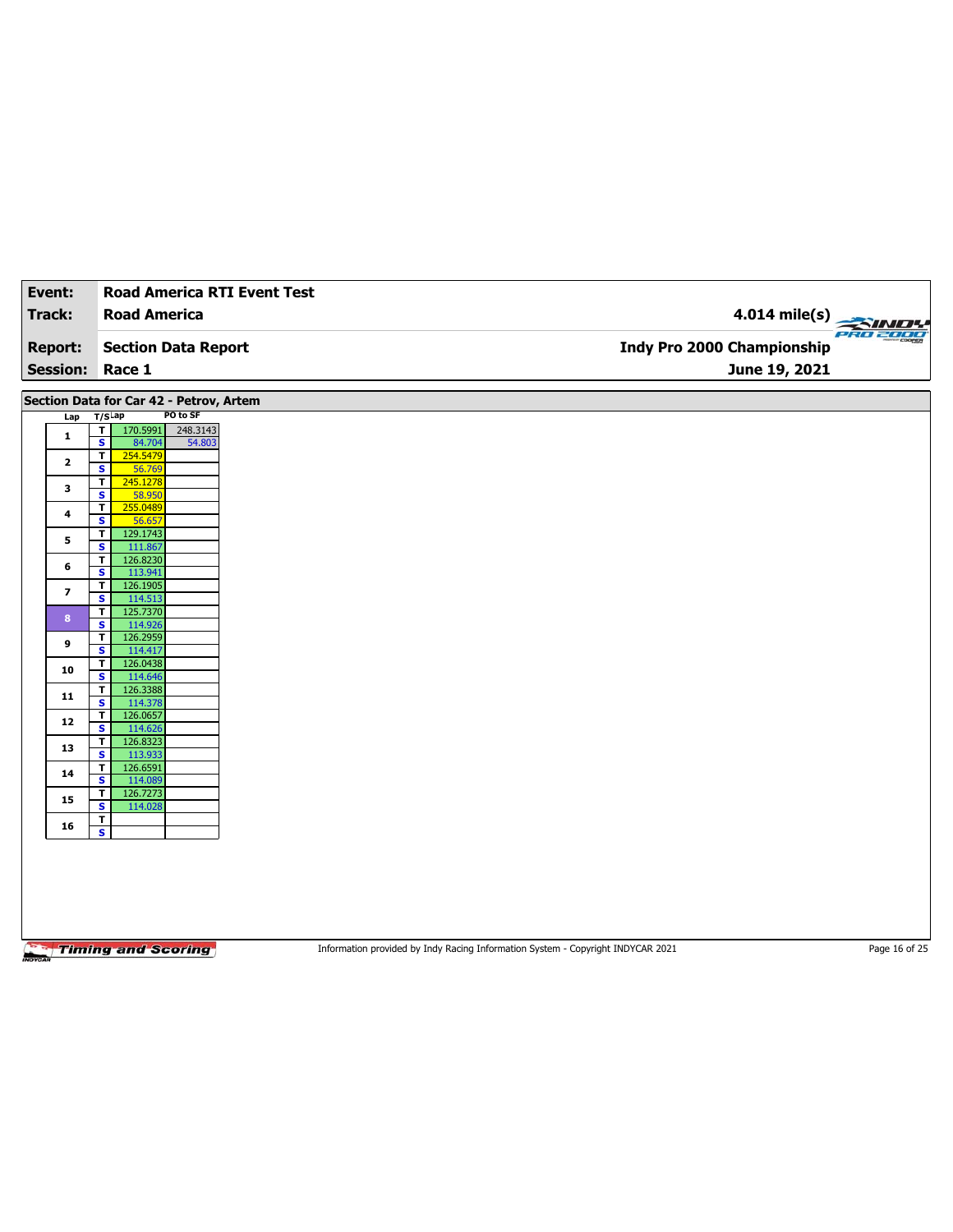| Event:          | <b>Road America RTI Event Test</b>                |                    |                   |                   |                   |                   |                   |                   |                   |                   |                                                       |                  |                         |                   |                   |
|-----------------|---------------------------------------------------|--------------------|-------------------|-------------------|-------------------|-------------------|-------------------|-------------------|-------------------|-------------------|-------------------------------------------------------|------------------|-------------------------|-------------------|-------------------|
| Track:          | <b>Road America</b>                               |                    |                   |                   |                   |                   |                   |                   |                   |                   |                                                       |                  | $4.014 \text{ mile(s)}$ |                   |                   |
| <b>Report:</b>  | <b>Section Data Report</b>                        |                    |                   |                   |                   |                   |                   |                   |                   |                   | <b>Indy Pro 2000 Championship</b>                     |                  |                         |                   | 280 2000          |
| <b>Session:</b> | Race 1                                            |                    |                   |                   |                   |                   |                   |                   |                   |                   |                                                       |                  | June 19, 2021           |                   |                   |
|                 | Section Data for Car 5 - Brichacek, Wyatt (R)     |                    |                   |                   |                   |                   |                   |                   |                   |                   |                                                       |                  |                         |                   |                   |
| Lap             | $T/S$ SF to $I1$                                  | $I1$ to $I2$       | $I2$ to $I3$      | $I3$ to $I4$      | <b>I4 to I5</b>   | <b>I5 to 16</b>   | <b>I6 to I7</b>   | <b>I7 to I8</b>   | <b>I8 to 19</b>   | <b>I9 to I10</b>  | I10 to I11 I11 to I12 I12 to I13 I13 to I14 I14 to SF |                  |                         |                   |                   |
| $\mathbf{1}$    | T<br>7.5700<br>$\overline{\mathbf{s}}$<br>111.144 | 11.3932<br>103.890 | 17.5314<br>53.670 | 25.4318<br>66.032 | 22.0693<br>46.033 | 14.3927<br>78.686 | 16.4700<br>46.489 | 16.4280<br>81.720 | 17.5855<br>63.702 | 20.3932<br>58.643 | 10.9749<br>73.991                                     | 5.5564<br>86.755 | 11.1994<br>46.878       | 14.4104<br>30.660 | 26.4097<br>36.763 |
|                 |                                                   |                    |                   |                   |                   |                   |                   |                   |                   |                   |                                                       |                  |                         |                   |                   |
|                 |                                                   |                    |                   |                   |                   |                   |                   |                   |                   |                   |                                                       |                  |                         |                   |                   |

Information provided by Indy Racing Information System - Copyright INDYCAR 2021 Page 17 of 25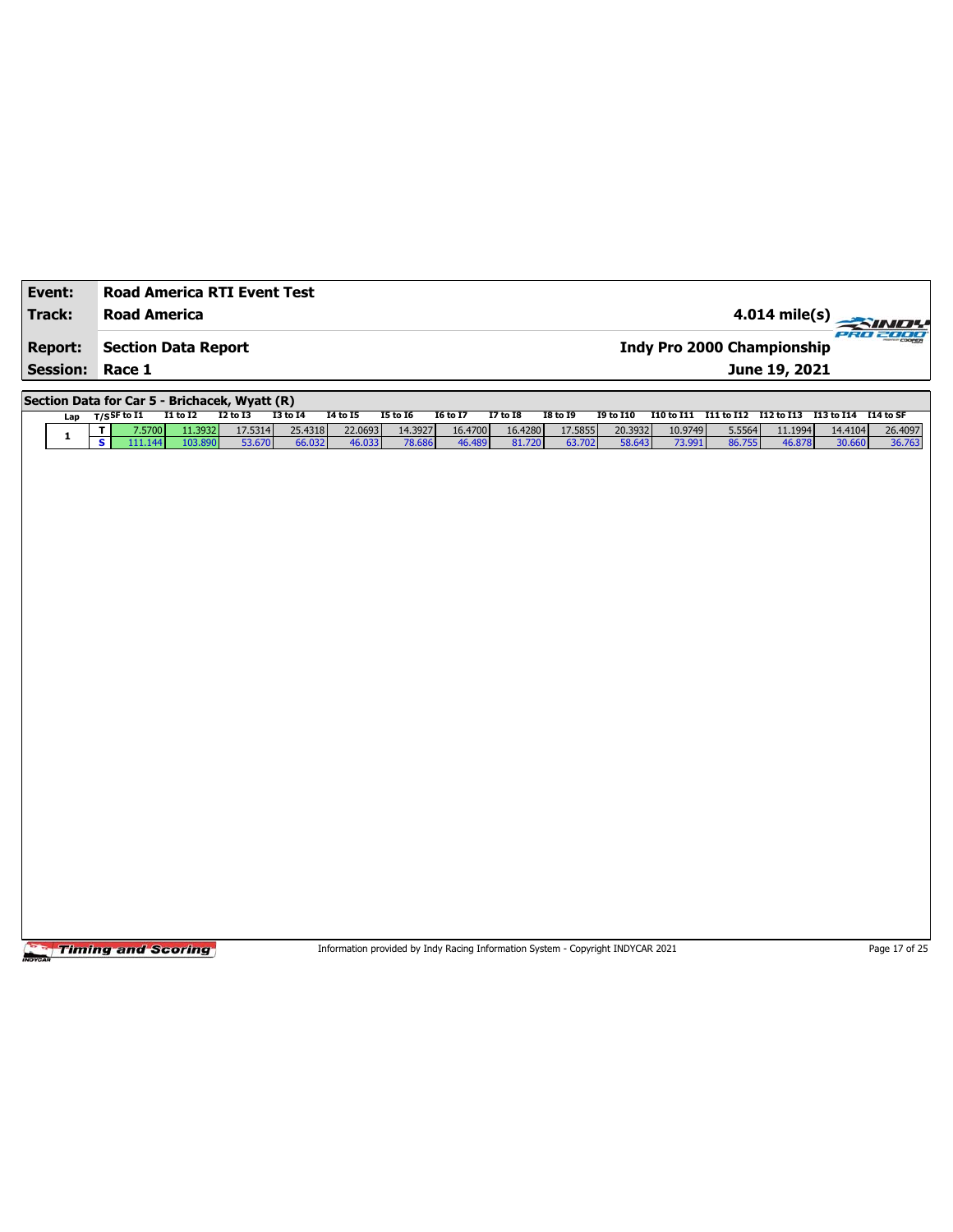| Event:          | <b>Road America RTI Event Test</b>            |                                               |
|-----------------|-----------------------------------------------|-----------------------------------------------|
| Track:          | <b>Road America</b>                           | 4.014 mile(s)                                 |
| <b>Report:</b>  | <b>Section Data Report</b>                    | <b>PRO 2000</b><br>Indy Pro 2000 Championship |
| <b>Session:</b> | Race 1                                        | June 19, 2021                                 |
|                 | Section Data for Car 5 - Brichacek, Wyatt (R) |                                               |
|                 | Lap T/SPO to SF                               |                                               |
| $\mathbf 1$     | 피<br>235.1039<br>$\mathbf{s}$<br>57.883       |                                               |
|                 |                                               |                                               |
|                 |                                               |                                               |
|                 |                                               |                                               |
|                 |                                               |                                               |
|                 |                                               |                                               |
|                 |                                               |                                               |
|                 |                                               |                                               |
|                 |                                               |                                               |
|                 |                                               |                                               |
|                 |                                               |                                               |
|                 |                                               |                                               |
|                 |                                               |                                               |
|                 |                                               |                                               |
|                 |                                               |                                               |
|                 |                                               |                                               |
|                 |                                               |                                               |
|                 |                                               |                                               |
|                 |                                               |                                               |
|                 |                                               |                                               |
|                 |                                               |                                               |

Information provided by Indy Racing Information System - Copyright INDYCAR 2021 Page 18 of 25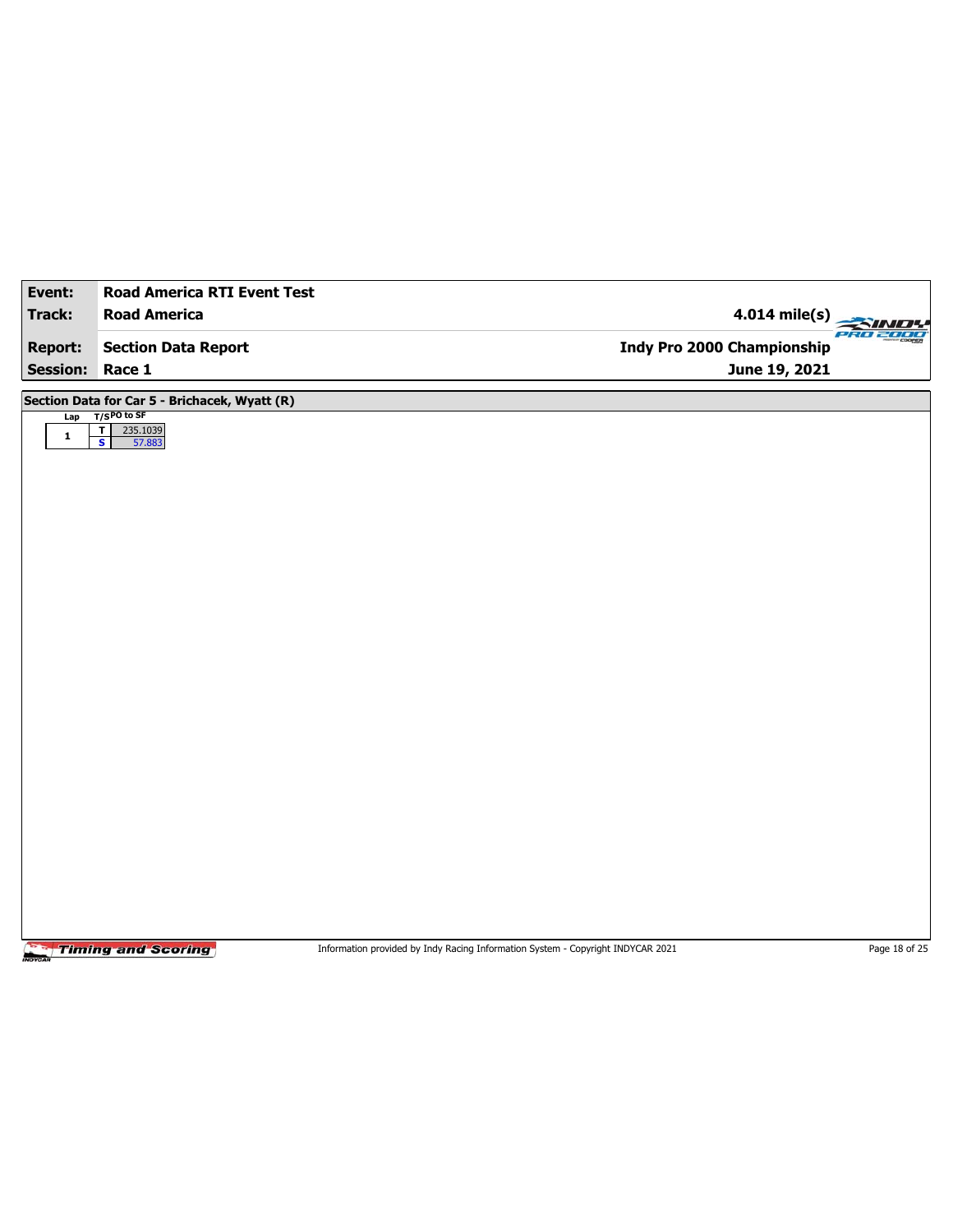| Event: |                                                                                                                                                                                                                                                                                             |                         |                            |                    | <b>Road America RTI Event Test</b> |                    |                   |                   |                   |                    |                   |                   |                   |                   |                                   |                   |                     |
|--------|---------------------------------------------------------------------------------------------------------------------------------------------------------------------------------------------------------------------------------------------------------------------------------------------|-------------------------|----------------------------|--------------------|------------------------------------|--------------------|-------------------|-------------------|-------------------|--------------------|-------------------|-------------------|-------------------|-------------------|-----------------------------------|-------------------|---------------------|
| Track: |                                                                                                                                                                                                                                                                                             |                         | <b>Road America</b>        |                    |                                    |                    |                   |                   |                   |                    |                   |                   |                   |                   | $4.014$ mile(s)                   |                   | <b>THE POINT !!</b> |
|        | <b>Report:</b>                                                                                                                                                                                                                                                                              |                         | <b>Section Data Report</b> |                    |                                    |                    |                   |                   |                   |                    |                   |                   |                   |                   | <b>Indy Pro 2000 Championship</b> |                   |                     |
|        | <b>Session:</b>                                                                                                                                                                                                                                                                             |                         | Race 1                     |                    |                                    |                    |                   |                   |                   |                    |                   |                   |                   |                   | June 19, 2021                     |                   |                     |
|        |                                                                                                                                                                                                                                                                                             |                         |                            |                    |                                    |                    |                   |                   |                   |                    |                   |                   |                   |                   |                                   |                   |                     |
|        | Section Data for Car 51 - Abel, Jacob<br>$T/S$ SF to I1<br><b>I1 to I2</b><br><b>I2 to I3</b><br><b>I3 to 14</b><br>14 to 15<br><b>I5 to 16</b><br>16 to 17<br><b>I7 to I8</b><br><b>I8 to 19</b><br><b>19 to I10</b><br>I10 to I11<br>I11 to I12 I12 to I13 I13 to I14<br>I14 to SF<br>Lap |                         |                            |                    |                                    |                    |                   |                   |                   |                    |                   |                   |                   |                   |                                   |                   |                     |
|        |                                                                                                                                                                                                                                                                                             |                         |                            |                    |                                    |                    |                   |                   |                   |                    |                   |                   |                   |                   |                                   |                   |                     |
|        | 1                                                                                                                                                                                                                                                                                           | т<br>s                  | 7.7061                     | 10.9992            | 9.7385                             | 12.2920            | 11.3133           | 12.4797           | 9.4809            | 16.7184            | 12.7076           | 13.8919           | 10.6529           | 7.3385            | 10.6424                           | 8.0496            | 17.1795             |
|        |                                                                                                                                                                                                                                                                                             | T                       | 109.182<br>13.9443         | 107.611<br>21.8071 | 96.617<br>20.5669                  | 136.619<br>26.4155 | 89.798<br>20.8191 | 90.747<br>18.4740 | 80.760<br>13.3173 | 80.301<br>22.8731  | 88.154<br>18.2095 | 86.087<br>22.3021 | 76.228<br>13.1056 | 65.687<br>8.9016  | 49.331<br>11.007                  | 54.887<br>7.5517  | 56.516<br>15.6367   |
|        | $\overline{2}$                                                                                                                                                                                                                                                                              | s                       | 60.337                     | 54.278             | 45.749                             | 63.573             | 48.797            | 61.302            | 57.495            | 58.693             | 61.519            | 53.623            | 61.962            | 54.153            | 47.696                            | 58.506            | 62.092              |
|        |                                                                                                                                                                                                                                                                                             | T                       | 11.1418                    | 19,7722            | 18,4361                            | 28.6599            | 18,2250           | 19.3626           | 13.9130           | 22.1329            | 18.0570           | 20.2546           | 13.6543           | 8.9268            | 11.5542                           | 5.2592            | 15.0223             |
|        | 3                                                                                                                                                                                                                                                                                           | $\overline{\mathbf{s}}$ | 75.514                     | 59.864             | 51.036                             | 58.595             | 55.743            | 58.489            | 55.034            | 60.656             | 62.038            | 59.044            | 59.472            | 54,000            | 45.438                            | 84.009            | 64.631              |
|        |                                                                                                                                                                                                                                                                                             | T                       | 13.7352                    | 19.3840            | 19.0317                            | 26,0901            | 20.064            | 19.5578           | 15.4796           | 21.2796            | 17.6969           | 19.5158           | 14.8594           | 10.6753           | 12.3301                           | 10.2845           | 14.8053             |
|        | 4                                                                                                                                                                                                                                                                                           | s                       | 61.256                     | 61.063             | 49.439                             | 64.366             | 50.632            | 57.905            | 49.464            | 63.089             | 63.301            | 61.279            | 54.649            | 45.155            | 42.579                            | 42.960            | 65.578              |
|        |                                                                                                                                                                                                                                                                                             | T                       | 6.3978                     | 10.8263            | 9.6388                             | 12.2302            | 11.3920           | 12.0784           | 8.3005            | 12.1725            | 8.0360            | 8.1140            | 8.9507            | 4.1241            | 5.7691                            | 4.1659            | 7.5290              |
|        | 5                                                                                                                                                                                                                                                                                           | s                       | 131.508                    | 109.330            | 97.617                             | 137.309            | 89.177            | 93.762            | 92.245            | 110.290            | 139.401           | 147.388           | 90.724            | 116.885           | 91.002                            | 106.056           | 128.956             |
|        | 6                                                                                                                                                                                                                                                                                           | T                       | 5.9071                     | 10.0869            | 9.3093                             | 12.2296            | 10.9290           | 11.9035           | 8.1967            | 12.1216            | 8.0696            | 8.1073            | 8.9888            | 4.1018            | 5.6032                            | 4.1268            | 7.5242              |
|        |                                                                                                                                                                                                                                                                                             | s                       | 142.433                    | 117.344            | 101.072                            | 137.316            | 92.955            | 95.140            | 93.413            | 110.753            | 138.821           | 147.510           | 90.340            | 117.520           | 93.696                            | 107.061           | 129.038             |
|        | $\overline{ }$                                                                                                                                                                                                                                                                              | T                       | 5.8936                     | 10.2083            | 9.3825                             | 12.0375            | 11.0755           | 11.9154           | 8.2028            | 11.9894            | 7.9684            | 7.9876            | 8.8889            | 4.0793            | 5.6627                            | 4.1612            | 7.4349              |
|        |                                                                                                                                                                                                                                                                                             | s                       | 142.759                    | 115.948            | 100.283                            | 139.507            | 91.726            | 95.045            | 93.344            | 111.974            | 140.584           | 149.721           | 91.355            | 118.169           | 92.712                            | 106.176           | 130.588             |
|        | 8                                                                                                                                                                                                                                                                                           | T                       | 5.7936                     | 10.0806            | 9.2931                             | 12.1161            | 10.8188           | 11.7859           | 8.2696            | 11.9908            | 7.9947            | 8.0373            | 9.1359            | 4.1056            | 5.4511                            | 4.1239            | 7.4701              |
|        |                                                                                                                                                                                                                                                                                             | s                       | 145.223                    | 117.417            | 101.248                            | 138,602            | 93.902            | 96.089            | 92.590            | 111.961            | 140.121           | 148.795           | 88.885            | 117.412           | 96.311                            | 107.136           | 129.973             |
|        | 9                                                                                                                                                                                                                                                                                           | T                       | 5.8739                     | 9.8950             | 9.1450                             | 12.1683            | 10.7972           | 11.6578           | 8.1727            | 11.9820            | 7.9752            | 7.9753            | 8.8054            | 4.0860            | 5.5134                            | 4.1458            | 7.4571              |
|        |                                                                                                                                                                                                                                                                                             | s<br>T                  | 143.238<br>5.8406          | 119.620<br>9.8930  | 102.888<br>9.1687                  | 138,008<br>12.0862 | 94.090<br>10.8391 | 97.145<br>11.7194 | 93.688<br>8.0592  | 112.043<br>12.1140 | 140.464<br>7.9762 | 149.952<br>7.9739 | 92.221<br>8.8593  | 117.975<br>4.0820 | 95.223<br>5.5457                  | 106.570<br>4.1331 | 130.199<br>7.4145   |
|        | 10                                                                                                                                                                                                                                                                                          | s                       | 144.054                    | 119.644            | 102.622                            | 138.945            | 93.726            | 96.635            | 95.007            | 110.822            | 140.446           | 149.978           | 91.660            | 118.091           | 94.668                            | 106.898           | 130.947             |
|        |                                                                                                                                                                                                                                                                                             | T                       | 5.8016                     | 9.8781             | 9.2641                             | 12.1204            | 11.0052           | 11.7855           | 8.0878            | 12.0905            | 7.9683            | 7.9766            | 8.8427            | 4.0616            | 5.5125                            | 4.1329            | 7.4310              |
|        | 11                                                                                                                                                                                                                                                                                          | s                       | 145.023                    | 119.824            | 101.565                            | 138.553            | 92.312            | 96.093            | 94.67             | 111.038            | 140.585           | 149.927           | 91.832            | 118.684           | 95.238                            | 106.903           | 130.657             |
|        |                                                                                                                                                                                                                                                                                             | T                       | 5.7842                     | 9.9545             | 9.2632                             | 12.1358            | 10.8436           | 11.7502           | 8.0732            | 12.0332            | 7.9691            | 8.0112            | 8.8950            | 4.0501            | 5.4863                            | 4.1101            | 7.3045              |
|        | 12                                                                                                                                                                                                                                                                                          | s                       | 145.459                    | 118.905            | 101.575                            | 138.377            | 93.687            | 96.381            | 94.842            | 111.566            | 140.571           | 149.280           | 91.292            | 119.021           | 95.693                            | 107.496           | 132.919             |
|        |                                                                                                                                                                                                                                                                                             | T                       | 5.7919                     | 10.0505            | 9.2574                             | 12.2490            | 11.2042           | 11.9218           | 8.1412            | 12.0210            | 8.0449            | 8.1527            | 9.1357            | 4.0965            | 5.4620                            | 4.1551            | 7.5441              |
|        | 13                                                                                                                                                                                                                                                                                          | s                       | 145.266                    | 117.769            | 101.639                            | 137.098            | 90.672            | 94.994            | 94.050            | 111.680            | 139.247           | 146.689           | 88.887            | 117.673           | 96.119                            | 106.332           | 128.698             |
|        |                                                                                                                                                                                                                                                                                             | T                       | 5.9097                     | 9.9349             | 9.1914                             | 12.1909            | 10.7262           | 11.7266           | 8.1063            | 12.0626            | 8.0038            | 8.0951            | 8.9157            | 4.0732            | 5.4767                            | 4.1222            | 7.4275              |
|        | 14                                                                                                                                                                                                                                                                                          | s                       | 142.370                    | 119.139            | 102.368                            | 137.752            | 94.713            | 96.575            | 94.455            | 111.294            | 139.962           | 147.732           | 91.080            | 118.346           | 95.861                            | 107.180           | 130.718             |
|        | 15                                                                                                                                                                                                                                                                                          | т                       | 5.8140                     | 9.9745             | 9.2871                             | 12.0932            | 11.1035           | 11.9596           | 8.2503            | 12.2198            | 8.0682            | 8.0507            | 8.8807            | 4.0659            | 5.5664                            | 4.1218            | 7.4270              |
|        |                                                                                                                                                                                                                                                                                             | $\mathbf{s}$            | 144.713                    | 118.666            | 101.314                            | 138.865            | 91.494            | 94.694            | 92.807            | 109.863            | 138.845           | 148.547           | 91.439            | 118.558           | 94.316                            | 107.191           | 130.727             |
|        | 16                                                                                                                                                                                                                                                                                          | т                       | 6.1310                     | 12.2905            | 10.4848                            | 12.7580            |                   |                   |                   |                    |                   |                   |                   |                   |                                   |                   |                     |
|        |                                                                                                                                                                                                                                                                                             | s                       | 137.231                    | 96.305             | 89.740                             | 131.629            |                   |                   |                   |                    |                   |                   |                   |                   |                                   |                   |                     |

Information provided by Indy Racing Information System - Copyright INDYCAR 2021 Page 19 of 25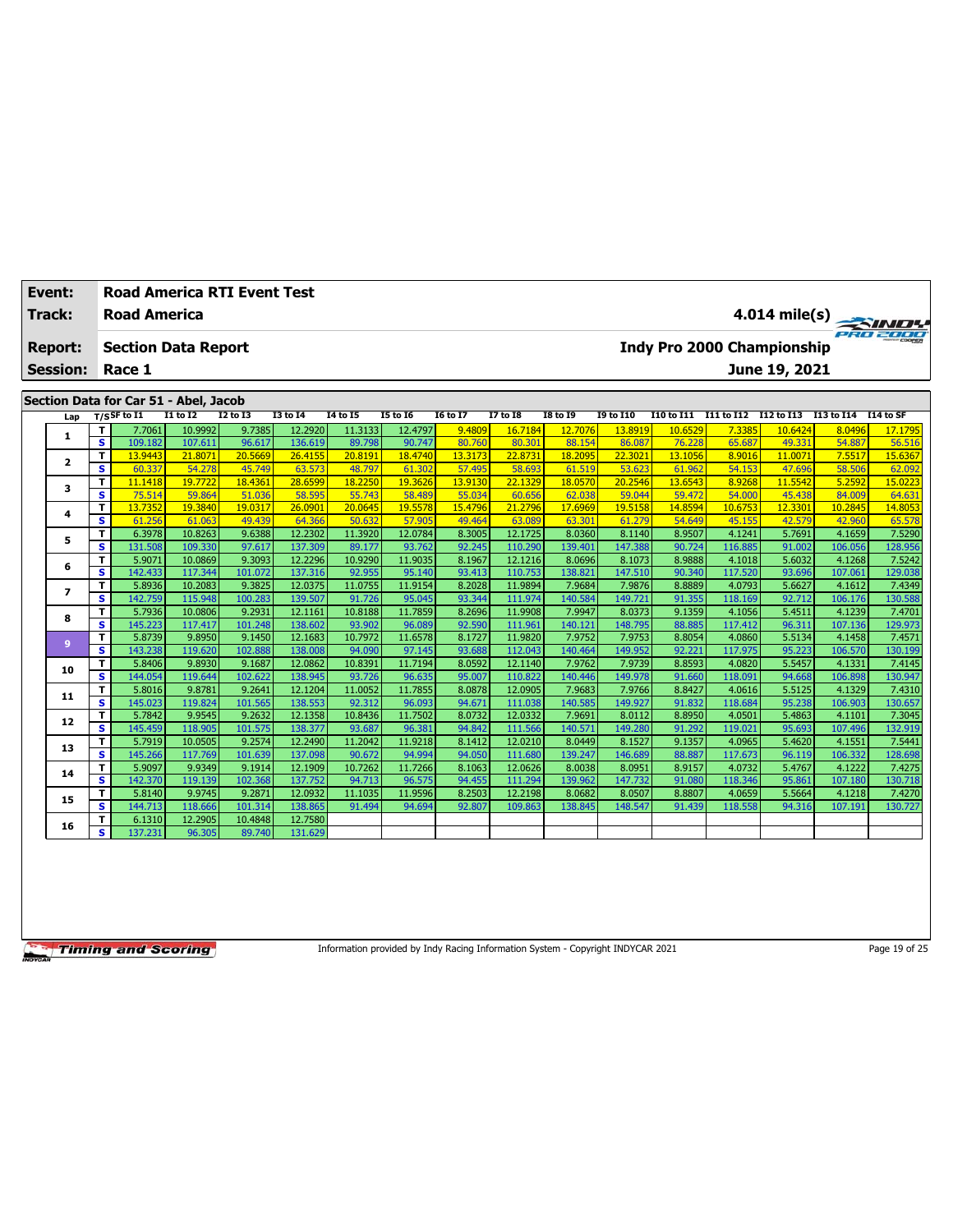| Event:                  | <b>Road America RTI Event Test</b>                                        |                            |
|-------------------------|---------------------------------------------------------------------------|----------------------------|
| <b>Track:</b>           | <b>Road America</b>                                                       | 4.014 mile(s)<br>PRO 2000  |
| <b>Report:</b>          | <b>Section Data Report</b>                                                | Indy Pro 2000 Championship |
| <b>Session:</b>         | Race 1                                                                    | June 19, 2021              |
|                         | Section Data for Car 51 - Abel, Jacob                                     |                            |
| Lap T/SLap              | PO to SF                                                                  |                            |
| $\mathbf{1}$            | 171.1905<br>247.1532<br>T<br>$\overline{\mathbf{s}}$<br>84.411<br>55.061  |                            |
| $\mathbf{2}$            | 254.9316<br>$\mathbf{I}$                                                  |                            |
|                         | $\overline{\mathbf{s}}$<br>56.683<br>$\overline{1}$<br>244.3719           |                            |
| 3                       | $\overline{\mathbf{s}}$<br>59.133                                         |                            |
| 4                       | 254.7898<br>T<br>S<br>56.715                                              |                            |
| 5                       | 129.7253<br>T                                                             |                            |
|                         | $\overline{\mathbf{s}}$<br>111.392<br>127.2054<br>$\overline{\mathsf{r}}$ |                            |
| 6                       | $\overline{\mathbf{s}}$<br>113.599                                        |                            |
| $\overline{\mathbf{z}}$ | $\mathbf{T}$<br>126.8880<br>$\overline{\mathbf{s}}$<br>113.883            |                            |
| 8                       | 126.4671<br>T<br>$\mathbf{s}$<br>114.262                                  |                            |
| 9 <sup>°</sup>          | 125.6501<br>T                                                             |                            |
|                         | $\overline{\mathbf{s}}$<br>115.005<br>᠇<br>125.7049                       |                            |
| 10                      | $\overline{\mathbf{s}}$<br>114.955                                        |                            |
| $11$                    | $\blacksquare$<br>125.9588<br>$\overline{\mathbf{s}}$<br>114.723          |                            |
| 12                      | 125.6642<br>$\overline{\mathsf{r}}$                                       |                            |
|                         | 114.992<br>S<br>T<br>127.2280                                             |                            |
| 13                      | $\overline{\mathbf{s}}$<br>113.579                                        |                            |
| 14                      | 125.9628<br>$\overline{\mathbf{r}}$<br>$\overline{\mathbf{s}}$<br>114.720 |                            |
| 15                      | $\overline{\mathbf{r}}$<br>126.8827                                       |                            |
|                         | $\overline{\mathbf{s}}$<br>113.888<br>Τ                                   |                            |
| 16                      | $\overline{\mathbf{s}}$                                                   |                            |
|                         |                                                                           |                            |
|                         |                                                                           |                            |
|                         |                                                                           |                            |
|                         |                                                                           |                            |
|                         |                                                                           |                            |

Information provided by Indy Racing Information System - Copyright INDYCAR 2021 Page 20 of 25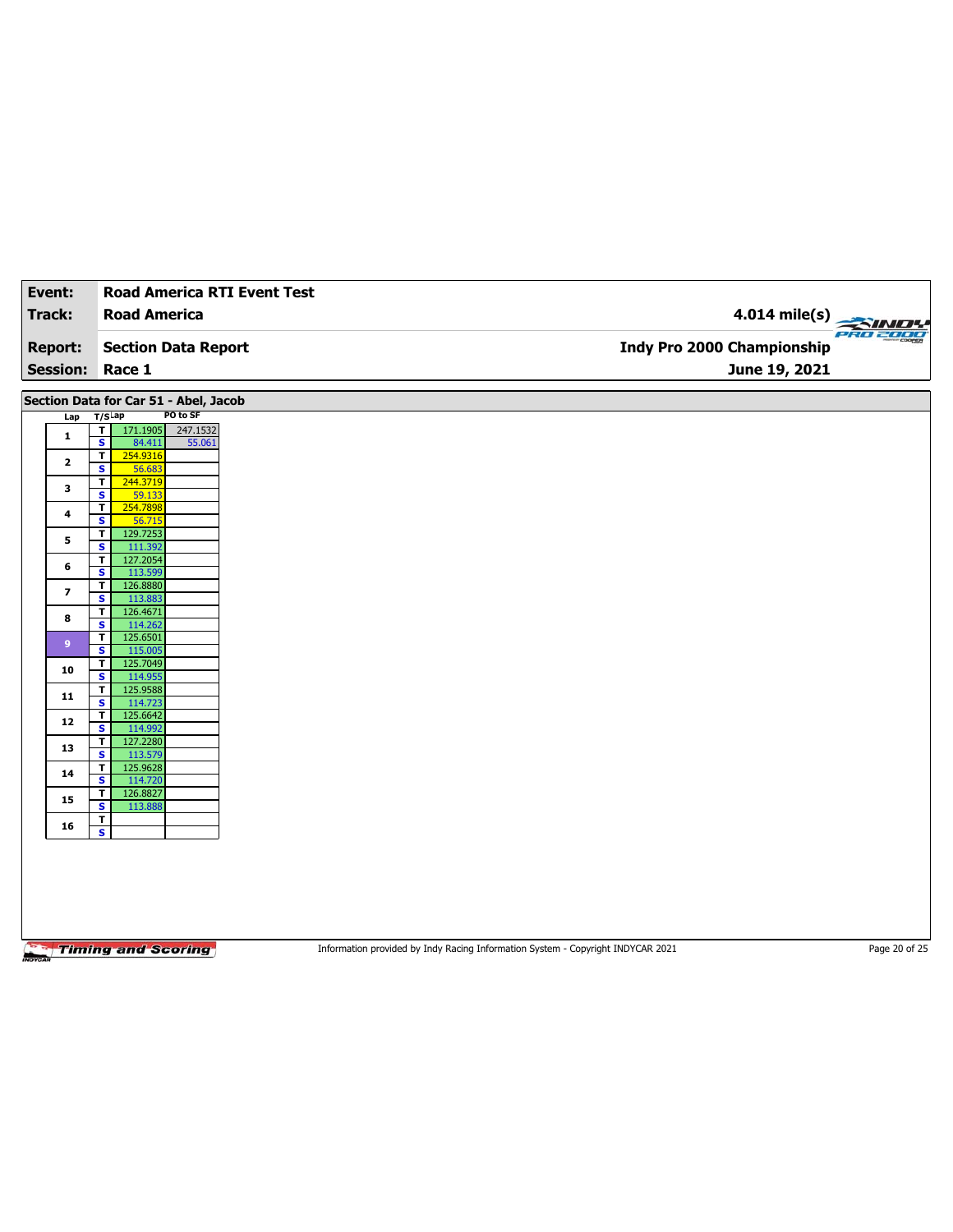| Event: |                 |              |                            |                   | <b>Road America RTI Event Test</b>        |                   |                   |                   |                   |                   |                   |                   |                   |                   |                                   |                   |                     |
|--------|-----------------|--------------|----------------------------|-------------------|-------------------------------------------|-------------------|-------------------|-------------------|-------------------|-------------------|-------------------|-------------------|-------------------|-------------------|-----------------------------------|-------------------|---------------------|
| Track: |                 |              | <b>Road America</b>        |                   |                                           |                   |                   |                   |                   |                   |                   |                   |                   |                   | 4.014 mile(s)                     |                   | <b>THE POINT !!</b> |
|        | <b>Report:</b>  |              | <b>Section Data Report</b> |                   |                                           |                   |                   |                   |                   |                   |                   |                   |                   |                   | <b>Indy Pro 2000 Championship</b> |                   |                     |
|        | <b>Session:</b> |              | Race 1                     |                   |                                           |                   |                   |                   |                   |                   |                   |                   |                   |                   | June 19, 2021                     |                   |                     |
|        |                 |              |                            |                   |                                           |                   |                   |                   |                   |                   |                   |                   |                   |                   |                                   |                   |                     |
|        |                 |              |                            |                   | Section Data for Car 55 - Gold, Reece (R) |                   |                   |                   |                   |                   |                   |                   |                   |                   |                                   |                   |                     |
|        | Lap             |              | $T/S$ SF to I1             | <b>I1 to I2</b>   | <b>I2 to I3</b>                           | <b>I3 to 14</b>   | <b>I4 to I5</b>   | <b>I5 to 16</b>   | <b>I6 to I7</b>   | <b>I7 to I8</b>   | <b>I8 to 19</b>   | <b>I9 to I10</b>  | I10 to I11        |                   | I11 to I12 I12 to I13 I13 to I14  |                   | I14 to SF           |
|        | 1               | T            | 7.7977                     | 11.2430           | 9.7481                                    | 12.2974           | 11.1863           | 12.5262           | 9.7768            | 16.6546           | 12.5718           | 14.0990           | 10.5443           | 7.2352            | 10.8342                           | 7.9312            | 17.1774             |
|        |                 | s            | 107.899                    | 105.278           | 96.522                                    | 136.559           | 90.817            | 90.410            | 78.316            | 80.608            | 89.106            | 84.822            | 77.013            | 66.625            | 48.458                            | 55.706            | 56.522              |
|        | $\mathbf{2}$    | т            | 13.9277                    | 21.7402           | 20.5866                                   | 26.4266           | 20.9602           | 18.3573           | 13.2442           | 22.8741           | 18.3325           | 22.3495           | 13.0629           | 8.9289            | 10.9298                           | 7.5139            | 15.6632             |
|        |                 | s            | 60.409                     | 54.445            | 45.705                                    | 63.547            | 48.468            | 61.692            | 57.813            | 58.691            | 61.106            | 53.509            | 62.164            | 53.987            | 48.034                            | 58.800            | 61.987              |
|        | 3               | T            | 11.1214                    | 19.7096           | 18.7511                                   | 28.4692           | 18.3405           | 19.2589           | 15.5432           | 20.4856           | 18,2079           | 20.1071           | 13,9429           | 8.5160            | 11.6734                           | 5.0761            | 15.1374             |
|        |                 | s            | 75.653                     | 60.054            | 50.179                                    | 58.987<br>25.9623 | 55.392            | 58.804            | 49.262<br>15.5672 | 65.534            | 61.524            | 59.477<br>19.8591 | 58.241            | 56.605            | 44.974                            | 87.039            | 64.140              |
|        | 4               | T<br>s       | 13.8740<br>60.643          | 19.3066<br>61.307 | 19.1702<br>49.082                         | 64.683            | 23.7970<br>42.691 | 15.7364<br>71.967 | 49.186            | 21.2495<br>63.178 | 17.7007<br>63.287 | 60.220            | 14.4653<br>56.137 | 10.6192<br>45.394 | 12.3539<br>42.497                 | 10.3079<br>42.862 | 14.5961<br>66.518   |
|        |                 | T            | 6.3910                     | 10.7664           | 9.9168                                    | 12.3282           | 11.2653           | 12.1251           | 8.2290            | 12.3387           | 8.0271            | 7.9611            | 9.0777            | 4.1598            | 5.7326                            | 4.1339            | 7.4245              |
|        | 5               | s            | 131.648                    | 109.938           | 94.880                                    | 136.218           | 90.180            | 93.401            | 93.047            | 108.804           | 139.556           | 150.219           | 89.455            | 115.882           | 91.581                            | 106.877           | 130.771             |
|        |                 | T            | 5.7686                     | 10.2203           | 9.3846                                    | 12.0910           | 11.0714           | 11.8856           | 8.2283            | 12.1035           | 7.9555            | 7.9197            | 9.1311            | 4.1409            | 5.6914                            | 4.1049            | 7.3743              |
|        | 6               | s            | 145.852                    | 115.812           | 100.261                                   | 138,890           | 91.760            | 95.283            | 93.055            | 110.918           | 140.812           | 151.004           | 88.932            | 116.411           | 92.244                            | 107.632           | 131.661             |
|        |                 | T            | 5.6931                     | 9.9849            | 9.3463                                    | 12.2151           | 10.8865           | 11.7998           | 8.0730            | 12.0601           | 8.0219            | 8.0479            | 8.9195            | 4.1488            | 5.5605                            | 4.1225            | 7.4750              |
|        | $\overline{ }$  | s            | 147.787                    | 118.543           | 100.672                                   | 137.479           | 93.318            | 95.976            | 94.845            | 111.317           | 139.646           | 148.599           | 91.042            | 116.189           | 94.416                            | 107.172           | 129.888             |
|        |                 | T            | 5.8485                     | 9.9585            | 9.2332                                    | 12.1823           | 10.7997           | 11.6459           | 8.0407            | 12.0397           | 8.0029            | 8.0449            | 8.8913            | 4.1163            | 5.5410                            | 4.1007            | 7.4604              |
|        | 8               | s            | 143.860                    | 118.857           | 101.905                                   | 137,849           | 94.068            | 97.245            | 95.226            | 111.506           | 139.978           | 148.654           | 91.330            | 117.106           | 94.748                            | 107.742           | 130.142             |
|        |                 | T            | 5.8703                     | 9.9687            | 9.2043                                    | 12.2092           | 10.8248           | 11.7009           | 8.1142            | 12.0257           | 7.9916            | 8.0259            | 8.8297            | 4.1122            | 5.5155                            | 4.1083            | 7.4658              |
|        | 9               | $\mathbf{s}$ | 143.325                    | 118.735           | 102.225                                   | 137.545           | 93.850            | 96.787            | 94.363            | 111.636           | 140.176           | 149.006           | 91.968            | 117.223           | 95.186                            | 107.543           | 130.048             |
|        |                 | T            | 5.8580                     | 9.9669            | 9.1789                                    | 12.1844           | 10.7937           | 11.6689           | 8.1143            | 12.0435           | 7.9990            | 8.0239            | 8.8688            | 4.1141            | 5.5532                            | 4.1082            | 7.4678              |
|        | 10              | s            | 143.626                    | 118.757           | 102.508                                   | 137,825           | 94.121            | 97.053            | 94.362            | 111.471           | 140.046           | 149.043           | 91.562            | 117.169           | 94.540                            | 107.545           | 130.013             |
|        |                 | T            | 5.8579                     | 9.7844            | 9.1928                                    | 12.1907           | 10.8197           | 11.6999           | 8.1333            | 12.1742           | 8.0099            | 8.0143            | 8.8581            | 4.0914            | 5.5328                            | 4.1107            | 7.4650              |
|        | 11              | s            | 143.629                    | 120.972           | 102.353                                   | 137.754           | 93.894            | 96.796            | 94.142            | 110.274           | 139.855           | 149.222           | 91.673            | 117.819           | 94.889                            | 107.480           | 130.061             |
|        | 12              | T            | 5.8245                     | 9.8989            | 9.1597                                    | 12.1446           | 10.8046           | 11.7378           | 8.0691            | 12.1064           | 8.0154            | 8.0107            | 8.8723            | 4.0724            | 5.6216                            | 4.1637            | 7.4524              |
|        |                 | s            | 144.453                    | 119.573           | 102.723                                   | 138.277           | 94.026            | 96.483            | 94.891            | 110.892           | 139.759           | 149.289           | 91.526            | 118.369           | 93.390                            | 106.112           | 130.281             |
|        | 13              | т            | 5.8343                     | 10.2382           | 9.3170                                    | 11.9631           | 11.2550           | 12.4588           | 8.4250            | 12.3401           | 8.1190            | 8.0781            | 9.4524            | 4.2547            | 5.5636                            | 4.1645            | 7.5309              |
|        |                 | $\mathbf{s}$ | 144.210                    | 115.610           | 100.988                                   | 140.375           | 90.263            | 90.900            | 90.882            | 108.792           | 137.976           | 148.043           | 85.909            | 113.297           | 94.363                            | 106.092           | 128.923             |
|        | 14              | T            | 5.8688                     | 9.9668            | 9.2010                                    | 12.1426           | 10.7961           | 11.7579           | 8.1146            | 12.1268           | 8.0298            | 8.1736            | 9.5941            | 4.2845            | 5.5967                            | 4.1554            | 7.4392              |
|        |                 | s            | 143.362                    | 118.758           | 102.262                                   | 138.300           | 94.100            | 96.318            | 94.359            | 110.705           | 139.509           | 146.314           | 84.640            | 112.509           | 93.805                            | 106.324           | 130.513             |
|        | 15              | T            | 5.7292                     | 10.2953           | 9.4373                                    | 12.0949           | 11.2991           | 12.1154           | 8.2188            | 12.1580           | 7.9997            | 7.9543            | 8.9036            | 4.0833            | 5.5837                            | 4.1255            | 7.3794              |
|        |                 | s            | 146.855                    | 114.969           | 99.701                                    | 138.845           | 89.911            | 93.476            | 93.162            | 110.421           | 140.034           | 150.347           | 91.204            | 118.053           | 94.024                            | 107.094           | 131.570             |
|        | 16              | T            | 5.8267                     | 11.0321           | 11.7627                                   | 15.7482           |                   |                   |                   |                   |                   |                   |                   |                   |                                   |                   |                     |
|        |                 | s            | 144.398                    | 107.290           | 79.991                                    | 106.636           |                   |                   |                   |                   |                   |                   |                   |                   |                                   |                   |                     |

Information provided by Indy Racing Information System - Copyright INDYCAR 2021 Page 21 of 25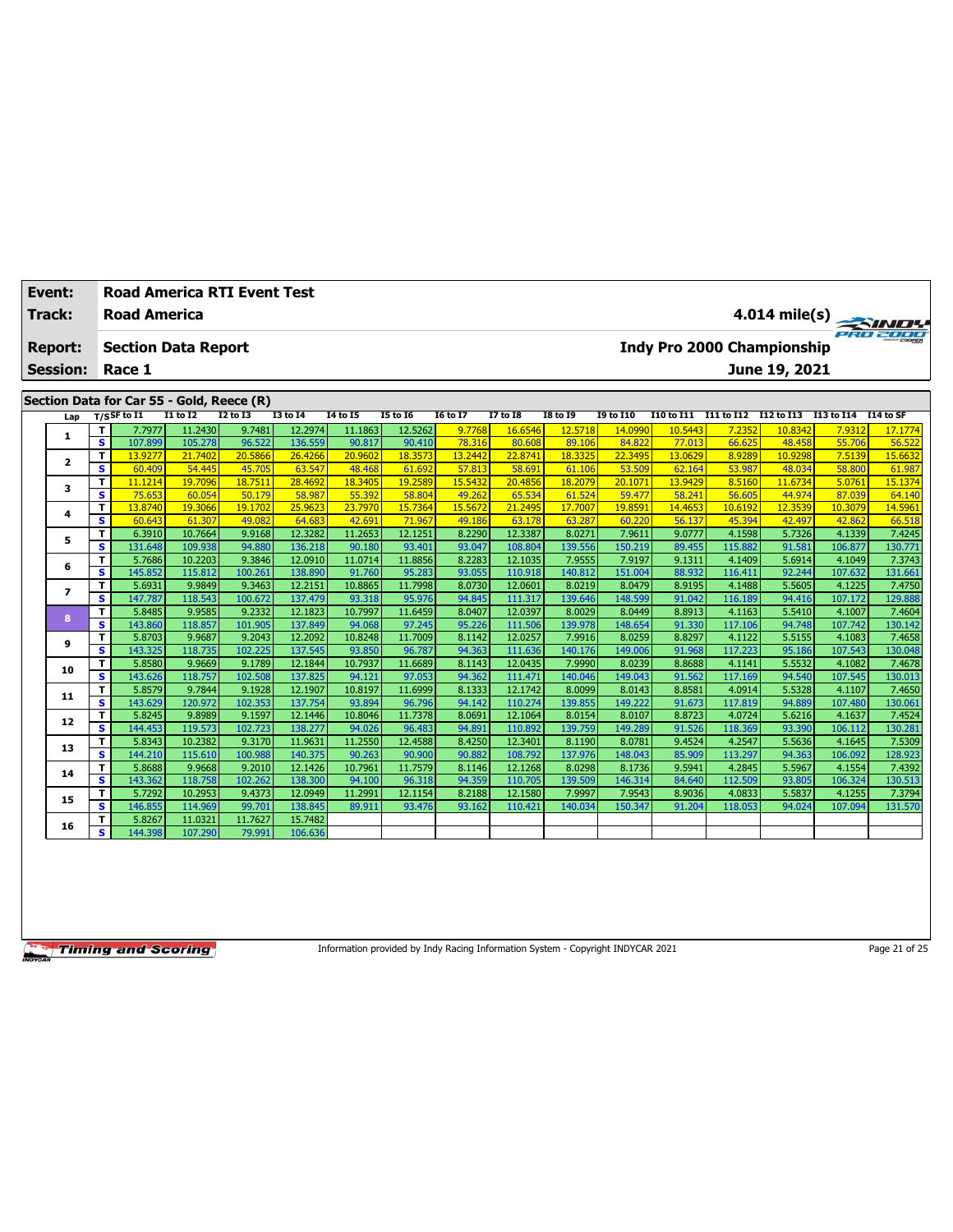| Event:         |              | <b>Road America RTI Event Test</b>                                                    |                            |
|----------------|--------------|---------------------------------------------------------------------------------------|----------------------------|
| <b>Track:</b>  |              | <b>Road America</b>                                                                   |                            |
|                |              |                                                                                       | $4.014$ mile(s)            |
| <b>Report:</b> |              | <b>Section Data Report</b>                                                            | Indy Pro 2000 Championship |
|                |              | Session: Race 1                                                                       | June 19, 2021              |
|                |              | Section Data for Car 55 - Gold, Reece (R)                                             |                            |
|                | Lap          | PO to SF<br>$T/S$ Lap                                                                 |                            |
|                | $\mathbf{1}$ | $\blacksquare$<br>171.6232<br>246.4398<br>$\overline{\mathbf{s}}$<br>84.198<br>55.220 |                            |
|                | $\mathbf{z}$ | 254.8976<br>T<br>$\mathbf{s}$<br>56.691                                               |                            |
|                | 3            | 244.3403<br>T                                                                         |                            |
|                |              | $\overline{\mathbf{s}}$<br>59.140<br>254.5654<br>٣                                    |                            |
|                | 4            | S<br>56.765                                                                           |                            |
|                | 5            | $\overline{\mathsf{r}}$<br>129.8772                                                   |                            |
|                |              | 111.262<br>$\overline{\mathbf{s}}$<br>127.0711<br>T.                                  |                            |
|                | 6            | S<br>113.719                                                                          |                            |
|                | 7            | $\overline{\mathsf{r}}$<br>126.3549                                                   |                            |
|                |              | $\overline{\mathbf{s}}$<br>114.364<br>125.9060<br>$\overline{\mathsf{r}}$             |                            |
|                | 8            | S<br>114.771                                                                          |                            |
|                | 9            | $\overline{\mathsf{r}}$<br>125.9671                                                   |                            |
|                |              | $\overline{\mathbf{s}}$<br>114.716                                                    |                            |
|                | 10           | 125.9436<br>T<br>$\overline{\mathbf{s}}$<br>114.737                                   |                            |
|                | 11           | $\overline{\mathbf{r}}$<br>125.9351                                                   |                            |
|                |              | $\overline{\mathbf{s}}$<br>114.745                                                    |                            |
|                | 12           | 125.9541<br>$\mathbf{T}$<br>$\mathbf{s}$<br>114.728                                   |                            |
|                | 13           | 128.9947<br>$\overline{\mathbf{r}}$                                                   |                            |
|                |              | $\overline{\mathbf{s}}$<br>112.023                                                    |                            |
|                | 14           | 127.2479<br>T<br>$\overline{\mathbf{s}}$<br>113.561                                   |                            |
|                | 15           | 127.3775<br>$\mathbf{T}$                                                              |                            |
|                |              | 113.445<br>s.                                                                         |                            |
|                | 16           | $\overline{\mathsf{r}}$<br>$\overline{\mathbf{s}}$                                    |                            |
|                |              |                                                                                       |                            |
|                |              |                                                                                       |                            |
|                |              |                                                                                       |                            |
|                |              |                                                                                       |                            |
|                |              |                                                                                       |                            |
|                |              |                                                                                       |                            |

Information provided by Indy Racing Information System - Copyright INDYCAR 2021 Page 22 of 25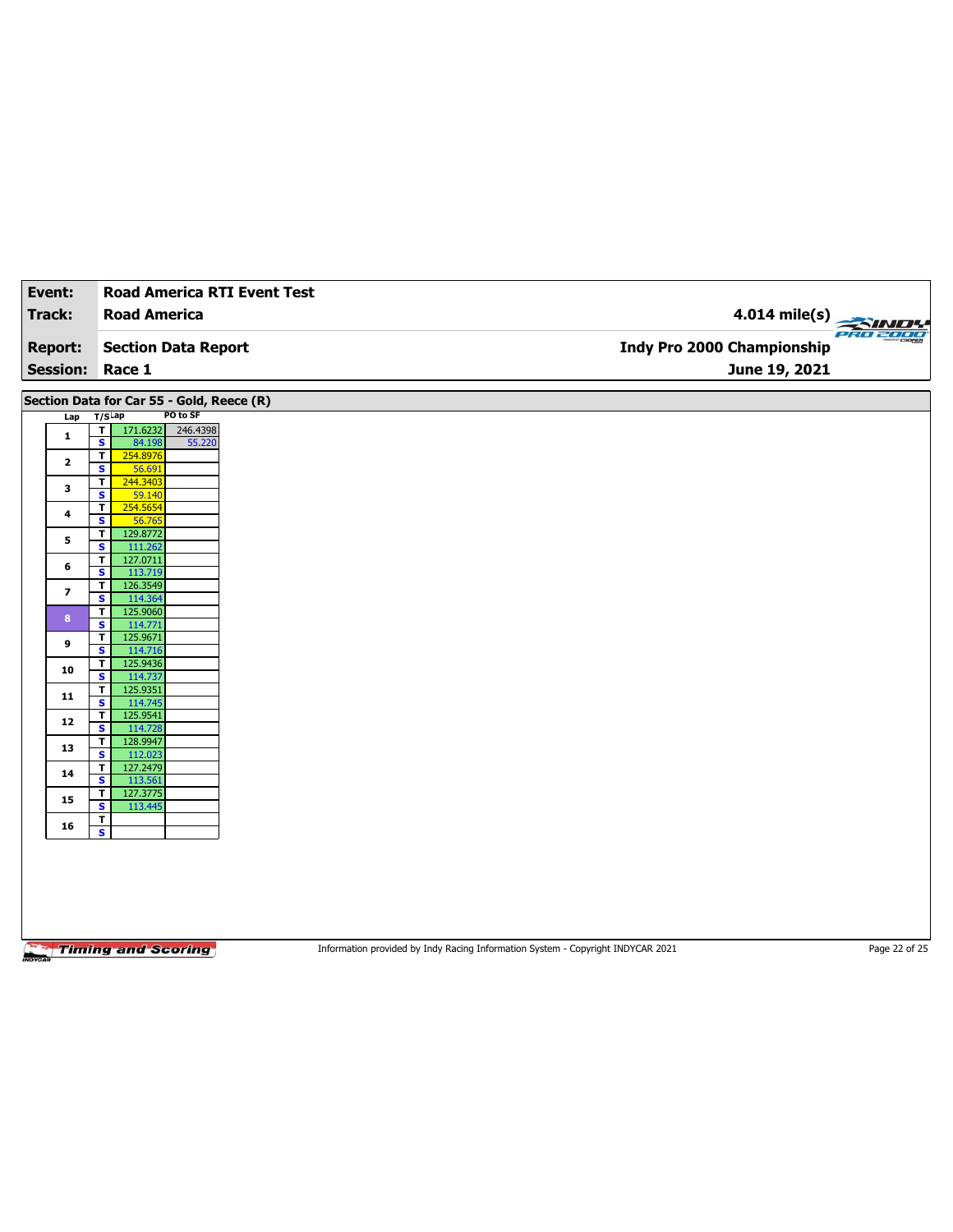| Event:          | <b>Road America RTI Event Test</b>                                                                                                                                                                                                                     |                            |                   |                   |                    |                   |                   |                   |                    |                   |                   |                   |                   |                   |                   |                   |
|-----------------|--------------------------------------------------------------------------------------------------------------------------------------------------------------------------------------------------------------------------------------------------------|----------------------------|-------------------|-------------------|--------------------|-------------------|-------------------|-------------------|--------------------|-------------------|-------------------|-------------------|-------------------|-------------------|-------------------|-------------------|
| Track:          | <b>Road America</b><br>$4.014$ mile(s)<br><b>Indy Pro 2000 Championship</b>                                                                                                                                                                            |                            |                   |                   |                    |                   |                   |                   |                    |                   |                   |                   |                   |                   |                   |                   |
| <b>Report:</b>  |                                                                                                                                                                                                                                                        | <b>Section Data Report</b> |                   |                   |                    |                   |                   |                   |                    |                   |                   |                   |                   |                   |                   |                   |
| <b>Session:</b> |                                                                                                                                                                                                                                                        | Race 1                     |                   |                   |                    |                   |                   |                   |                    |                   |                   |                   |                   | June 19, 2021     |                   |                   |
|                 | Section Data for Car 91 - Eves, Braden<br><b>I2 to I3</b><br>$T/S$ SF to I1<br><b>I1 to I2</b><br>13 to 14<br>14 to 15<br>15 to 16<br>16 to 17<br><b>I7 to I8</b><br><b>I8 to 19</b><br>I9 to I10<br>I11 to I12<br>I12 to I13 I13 to I14<br>I10 to I11 |                            |                   |                   |                    |                   |                   |                   |                    |                   |                   |                   |                   |                   |                   |                   |
| Lap             |                                                                                                                                                                                                                                                        |                            |                   |                   |                    |                   |                   |                   |                    |                   |                   |                   |                   |                   |                   | I14 to SF         |
| 1               | T                                                                                                                                                                                                                                                      | 7.6134                     | 11.2991           | 15.4158           | 27.3675            | 11.2792           | 12.1063           | 8.8094            | 14.3488            | 12.6181           | 14.7086           | 10.0647           | 6.9892            | 11.0957           | 8.3314            | 17.0027           |
|                 | $\overline{\mathbf{s}}$                                                                                                                                                                                                                                | 110.511                    | 104.755           | 61.035            | 61.362             | 90.069            | 93.546            | 86.916            | 93.562             | 88.779            | 81.307            | 80.683            | 68,970            | 47.316            | 53.030            | 57.103            |
| $\overline{2}$  | T                                                                                                                                                                                                                                                      | 14.3526                    | 21.1242           | 22.4744           | 27.7910            | 19.1516           | 17.3358           | 16.9973           | 19.2079            | 17.8623           | 23.4404           | 12.8628           | 8.0757            | 11.4068           | 7.1615            | 17.6678           |
|                 | s                                                                                                                                                                                                                                                      | 58.621                     | 56.032            | 41.866            | 60.427             | 53.046            | 65.327            | 45.047            | 69.893             | 62.715            | 51.019            | 63.131            | 59.691            | 46.025            | 61.694            | 54.954            |
| 3               | T<br>s                                                                                                                                                                                                                                                 | 9.5332                     | 19.8056           | 19.8209           | 28.2502            | 18,8850           | 18.3935           | 15.1274           | 20.0845            | 18.5978           | 19.7315           | 13.6696           | 8.3145            | 14.3150           | 4.9262            | 14.1891           |
|                 | T                                                                                                                                                                                                                                                      | 88.256<br>13.9482          | 59.763<br>18.4423 | 47.471<br>21.3306 | 59.444<br>24,4685  | 53.794<br>25.2342 | 61.571<br>16.9175 | 50.616<br>12.6512 | 66.843<br>20.9667  | 60.234<br>17.2241 | 60.609<br>20.2421 | 59.405<br>12.6647 | 57.976<br>10.6608 | 36.675<br>12.3421 | 89.687<br>10.3915 | 68.426<br>14.0704 |
| 4               | s                                                                                                                                                                                                                                                      | 60.321                     | 64.181            | 44.11             | 68.632             | 40.25             | 66.943            | 60.522            | 64.030             | 65.038            | 59.080            | 64.119            | 45.217            | 42.537            | 42.517            | 69.004            |
|                 | T                                                                                                                                                                                                                                                      | 6.3398                     | 10.6728           | 9.9389            | 12.2904            | 11.4623           | 12.2085           | 8.3812            | 12.1419            | 7.9715            | 7.9680            | 9.1275            | 4.2956            | 5.5834            | 4.1826            | 7.4892            |
| 5               | $\mathbf{s}$                                                                                                                                                                                                                                           | 132.711                    | 110.902           | 94.669            | 136.637            | 88.630            | 92.763            | 91.357            | 110.568            | 140.529           | 150.089           | 88.967            | 112.218           | 94.029            | 105.632           | 129.641           |
|                 | T                                                                                                                                                                                                                                                      | 5.8435                     | 10.1679           | 9.3354            | 12.1349            | 11.0078           | 11.8716           | 8.3462            | 11.9982            | 7.8763            | 7.8936            | 9.3946            | 4.1606            | 5.4497            | 4.1585            | 7.5097            |
| 6               | s                                                                                                                                                                                                                                                      | 143.983                    | 116.409           | 100.789           | 138.387            | 92.290            | 95.396            | 91.740            | 111.892            | 142.228           | 151.504           | 86.437            | 115.860           | 96.336            | 106.245           | 129.287           |
| 7               | T                                                                                                                                                                                                                                                      | 5.8525                     | 10.0107           | 9.2312            | 12.1708            | 10.7398           | 11.8174           | 8.2459            | 12.0330            | 7.9823            | 7.9687            | 8.9209            | 4.1346            | 5.5371            | 4.1578            | 7.4760            |
|                 | s                                                                                                                                                                                                                                                      | 143.761                    | 118.237           | 101.927           | 137,979            | 94.593            | 95.833            | 92.856            | 111.568            | 140.339           | 150.076           | 91.027            | 116.588           | 94.815            | 106.262           | 129.870           |
| 8               | T                                                                                                                                                                                                                                                      | 5.8116                     | 10.0296           | 9.2712            | 12.0914            | 10.9114           | 11.7810           | 8.1838            | 11.9295            | 7.9527            | 7.8887            | 9.3048            | 4.1456            | 5.5311            | 4.2173            | 7.5314            |
|                 | s                                                                                                                                                                                                                                                      | 144,773                    | 118.014           | 101.487           | 138,885            | 93.105            | 96.129            | 93.561            | 112.536            | 140.861           | 151.598           | 87.272            | 116.279           | 94.918            | 104.763           | 128.915           |
| 9               | T                                                                                                                                                                                                                                                      | 5.8550                     | 10.0093           | 9.3183            | 12.3478            | 10.8218           | 11.9167           | 8.1590            | 11.9132            | 7.9987            | 8.0222            | 8.8950            | 4.1466            | 5.4710            | 4.1104            | 7.5230            |
|                 | s                                                                                                                                                                                                                                                      | 143.700                    | 118.254           | 100.974           | 136.001            | 93.876            | 95.035            | 93.845            | 112.690            | 140.051           | 149.075           | 91.292            | 116.251           | 95.961            | 107.488           | 129.059           |
| 10              | T                                                                                                                                                                                                                                                      | 5.8970                     | 9.9847            | 9.2398            | 12.2842            | 10.7551           | 11.7459           | 8.1129            | 11.9278            | 8.0110            | 8.0613            | 8.9243            | 4.1299            | 5.4429            | 4.1934            | 7.5837            |
|                 | s                                                                                                                                                                                                                                                      | 142.677                    | 118.545           | 101.832           | 136.706            | 94.458            | 96.417            | 94.378            | 112.552            | 139.836           | 148.352           | 90.993            | 116.721           | 96.456            | 105.360           | 128.026           |
| 11              | T<br>s                                                                                                                                                                                                                                                 | 5.9428<br>141.577          | 9.9847<br>118.545 | 9.2279<br>101.964 | 12.3007<br>136.522 | 10.8395<br>93.723 | 11.7208<br>96.623 | 8.0105<br>95.585  | 11.9304<br>112.528 | 8.0166<br>139.738 | 8.0334<br>148.867 | 8.8576<br>91.678  | 4.1046<br>117.440 | 5.3918<br>97.370  | 4.1365<br>106.810 | 7.5623<br>128.388 |
|                 | T                                                                                                                                                                                                                                                      | 5.9053                     | 9.9669            | 9.1790            | 12.2848            | 10.7688           | 11.7380           | 7.9926            | 11.9829            | 8.0817            | 8.1179            | 8.8340            | 4.0805            | 5.4182            | 4.1790            | 7.5478            |
| 12              | s                                                                                                                                                                                                                                                      | 142.476                    | 118.757           | 102.507           | 136.699            | 94.338            | 96.482            | 95.799            | 112.035            | 138.613           | 147.318           | 91.923            | 118.134           | 96.896            | 105.723           | 128.635           |
|                 | T                                                                                                                                                                                                                                                      | 5.9299                     | 10.0359           | 9.2048            | 12.2982            | 10.7225           | 11.7234           | 8.0337            | 11.8900            | 7.9624            | 8.0006            | 9.1824            | 4.4457            | 5.6247            | 4.2636            | 7.5444            |
| 13              | $\mathbf{s}$                                                                                                                                                                                                                                           | 141.885                    | 117.940           | 102.219           | 136.550            | 94.746            | 96.602            | 95.309            | 112.910            | 140.690           | 149.477           | 88.435            | 108.430           | 93.338            | 103.626           | 128.693           |
|                 | T                                                                                                                                                                                                                                                      | 5.8278                     | 10.0792           | 9.3010            | 12.1211            | 10.7951           | 11.7675           | 8.1006            | 11.9062            | 7.9155            | 7.9301            | 9.3675            | 4.1954            | 5.5062            | 4.1535            | 7.5709            |
| 14              | $\overline{\mathbf{s}}$                                                                                                                                                                                                                                | 144.371                    | 117.434           | 101.162           | 138.545            | 94.108            | 96.240            | 94.522            | 112.756            | 141.523           | 150.806           | 86.688            | 114.899           | 95.347            | 106.373           | 128.242           |
|                 | T                                                                                                                                                                                                                                                      | 5.8955                     | 10.2084           | 9.3975            | 12.3555            | 11.1040           | 11.9265           | 8.0463            | 12.0760            | 8.0811            | 8.0817            | 8.9721            | 4.1155            | 5.5167            | 4.1454            | 7.5102            |
| 15              | $\overline{\mathbf{s}}$                                                                                                                                                                                                                                | 142.713                    | 115.947           | 100.123           | 135.917            | 91.490            | 94.957            | 95.159            | 111.171            | 138.623           | 147.977           | 90.508            | 117.129           | 95.166            | 106.580           | 129.279           |
| 16              | т                                                                                                                                                                                                                                                      | 5.8860                     | 10.4719           | 10.8847           | 15.7411            |                   |                   |                   |                    |                   |                   |                   |                   |                   |                   |                   |
|                 | s                                                                                                                                                                                                                                                      | 142.943                    | 113.030           | 86.443            | 106.684            |                   |                   |                   |                    |                   |                   |                   |                   |                   |                   |                   |

Information provided by Indy Racing Information System - Copyright INDYCAR 2021 Page 23 of 25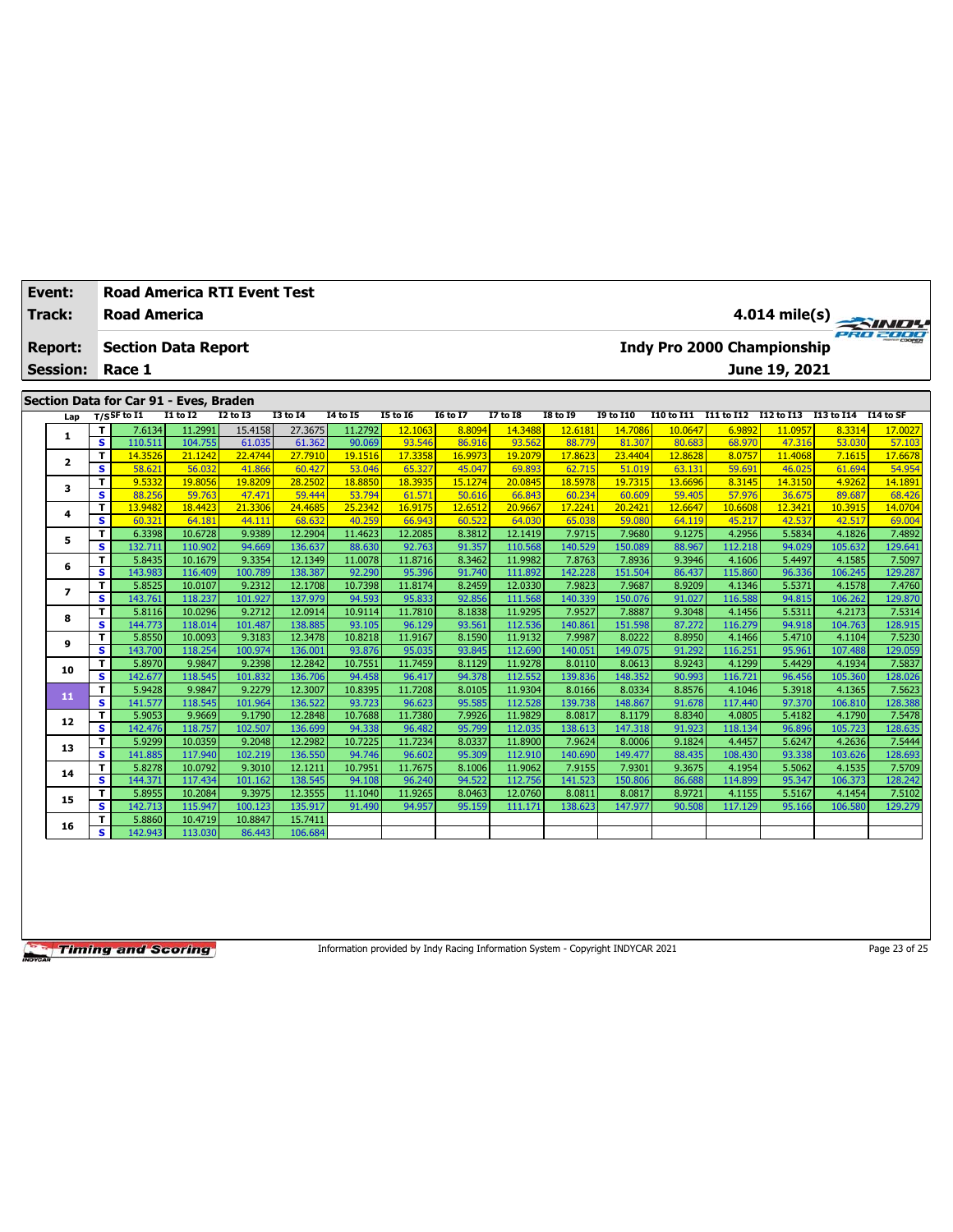| Event:          | <b>Road America RTI Event Test</b>                           |                            |
|-----------------|--------------------------------------------------------------|----------------------------|
| Track:          | <b>Road America</b>                                          | 4.014 mile(s)              |
|                 |                                                              | PRO 2000                   |
| <b>Report:</b>  | <b>Section Data Report</b>                                   | Indy Pro 2000 Championship |
| <b>Session:</b> | Race 1                                                       | June 19, 2021              |
|                 | Section Data for Car 91 - Eves, Braden                       |                            |
| Lap             | PO to SF<br>$T/S$ Lap                                        |                            |
| $\mathbf{1}$    | T.<br>237.2629<br>173.1664                                   |                            |
|                 | $\overline{\mathbf{s}}$<br>83.448<br>57.356<br>T<br>256.9121 |                            |
| $\mathbf{2}$    | S<br>56.246                                                  |                            |
| 3               | $\overline{\mathbf{r}}$<br>243.6440                          |                            |
|                 | $\overline{\mathbf{s}}$<br>59.309<br>T<br>251.5549           |                            |
| 4               | S<br>57.444                                                  |                            |
| 5               | T<br>130.0536                                                |                            |
|                 | $\overline{\mathbf{s}}$<br>111.111<br>127.1485<br>T          |                            |
| 6               | S<br>113.650                                                 |                            |
| 7               | $\overline{\mathbf{r}}$<br>126.2787                          |                            |
|                 | $\overline{\mathbf{s}}$<br>114.433<br>126.5811<br>T          |                            |
| 8               | S<br>114.159                                                 |                            |
| 9               | 126.5080<br>$\mathbf T$                                      |                            |
|                 | $\overline{\mathbf{s}}$<br>114.225<br>126.2939<br>T          |                            |
| 10              | S<br>114.419                                                 |                            |
| 11              | 126.0601<br>$\mathbf T$                                      |                            |
|                 | $\overline{\mathbf{s}}$<br>114.631<br>126.0774<br>T          |                            |
| 12              | S<br>114.615                                                 |                            |
| 13              | 126.8622<br>$\mathbf{T}$                                     |                            |
|                 | $\overline{\mathbf{s}}$<br>113.906<br>126.5376<br>T          |                            |
| 14              | S<br>114.198                                                 |                            |
| 15              | 127.4324<br>$\mathbf{r}$                                     |                            |
|                 | $\overline{\mathbf{s}}$<br>113.397<br>$\overline{1}$         |                            |
| 16              | $\overline{\mathbf{s}}$                                      |                            |
|                 |                                                              |                            |
|                 |                                                              |                            |
|                 |                                                              |                            |
|                 |                                                              |                            |
|                 |                                                              |                            |
|                 |                                                              |                            |

Information provided by Indy Racing Information System - Copyright INDYCAR 2021 Page 24 of 25